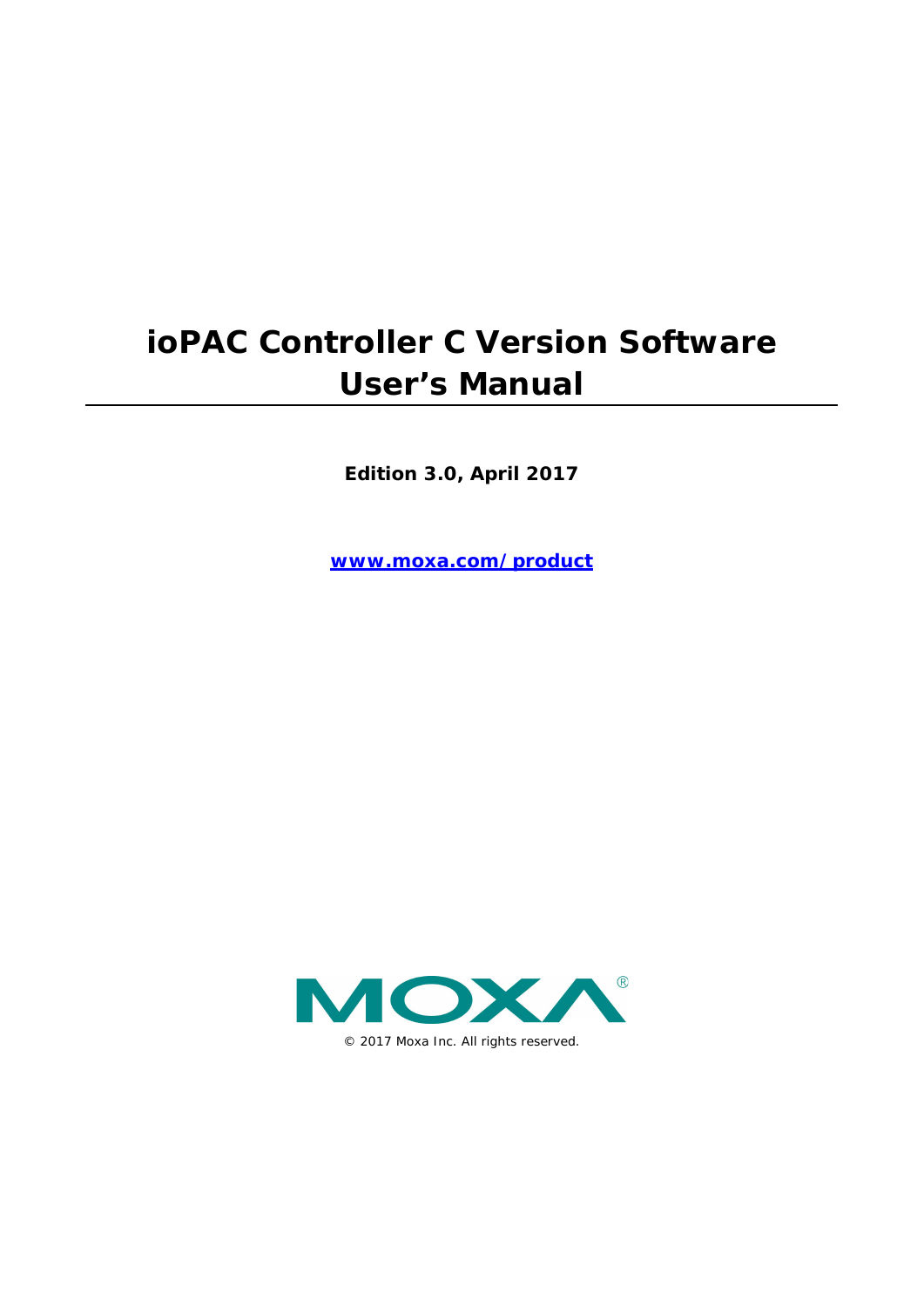# **ioPAC Controller C Version Software User's Manual**

The software described in this manual is furnished under a license agreement and may be used only in accordance with the terms of that agreement.

## **Copyright Notice**

© 2017 Moxa Inc. All rights reserved.

## **Trademarks**

The MOXA logo is a registered trademark of Moxa Inc. All other trademarks or registered marks in this manual belong to their respective manufacturers.

## **Disclaimer**

Information in this document is subject to change without notice and does not represent a commitment on the part of Moxa.

Moxa provides this document as is, without warranty of any kind, either expressed or implied, including, but not limited to, its particular purpose. Moxa reserves the right to make improvements and/or changes to this manual, or to the products and/or the programs described in this manual, at any time.

Information provided in this manual is intended to be accurate and reliable. However, Moxa assumes no responsibility for its use, or for any infringements on the rights of third parties that may result from its use.

This product might include unintentional technical or typographical errors. Changes are periodically made to the information herein to correct such errors, and these changes are incorporated into new editions of the publication.

## **Technical Support Contact Information**

### **www.moxa.com/support**

## **Moxa Americas**

Toll-free: 1-888-669-2872 Tel: +1-714-528-6777 Fax: +1-714-528-6778

#### **Moxa Europe**

Tel:  $+49-89-3$  70 03 99-0 Fax: +49-89-3 70 03 99-99

#### **Moxa India**

Tel: +91-80-4172-9088  $Fax: +91-80-4132-1045$ 

# **Moxa China (Shanghai office)**

|      | Toll-free: 800-820-5036 |
|------|-------------------------|
| Tel: | $+86-21-5258-9955$      |
| Fax: | $+86-21-5258-5505$      |

### **Moxa Asia-Pacific**

| Tel: | +886-2-8919-1230         |
|------|--------------------------|
| Fax: | $+886 - 2 - 8919 - 1231$ |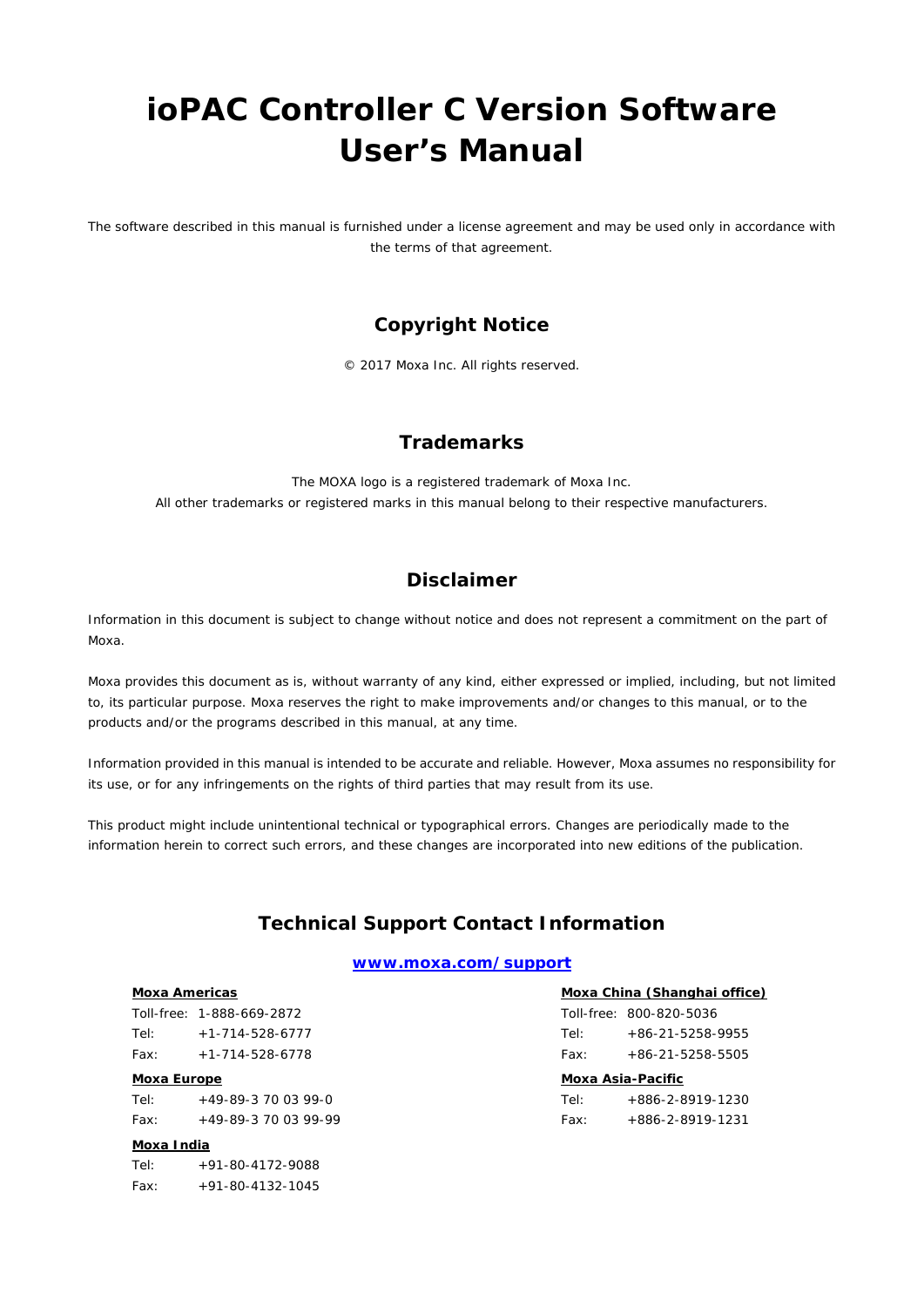# **Table of Contents**

| 1. |              |  |
|----|--------------|--|
|    |              |  |
|    |              |  |
|    |              |  |
|    |              |  |
|    |              |  |
|    |              |  |
|    |              |  |
| 2. |              |  |
|    |              |  |
|    |              |  |
|    |              |  |
|    |              |  |
|    |              |  |
|    |              |  |
|    |              |  |
|    |              |  |
|    |              |  |
|    |              |  |
| 3. |              |  |
|    |              |  |
|    |              |  |
|    |              |  |
|    |              |  |
|    |              |  |
|    |              |  |
|    |              |  |
|    |              |  |
|    |              |  |
|    |              |  |
|    |              |  |
|    |              |  |
| 4. |              |  |
|    |              |  |
|    |              |  |
|    |              |  |
|    |              |  |
|    |              |  |
|    |              |  |
|    |              |  |
|    | <b>PPPOF</b> |  |
|    |              |  |
|    |              |  |
|    |              |  |
|    |              |  |
|    |              |  |
|    |              |  |
| 5. |              |  |
|    |              |  |
|    |              |  |
|    |              |  |
|    |              |  |
| 6. |              |  |
|    |              |  |
|    |              |  |
|    |              |  |
|    |              |  |
|    |              |  |
| А. |              |  |
|    |              |  |
|    |              |  |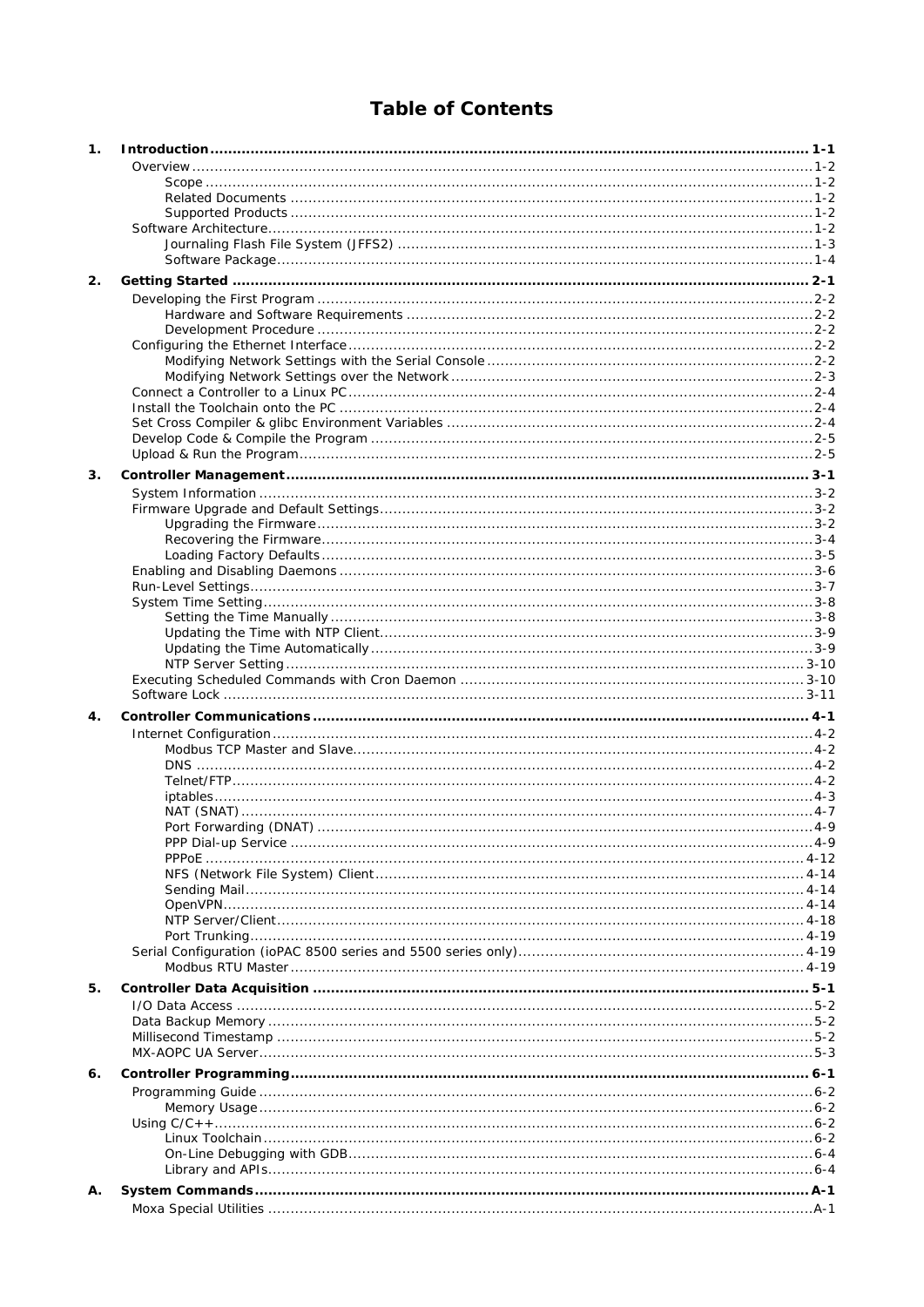<span id="page-3-0"></span>The following topics are covered in this chapter:

## **[Overview](#page-4-0)**

- $\triangleright$  [Scope](#page-4-1)
- > [Related Documents](#page-4-2)
- > [Supported Products](#page-4-3)

## **[Software Architecture](#page-4-4)**

- [Journaling Flash File System \(JFFS2\)](#page-5-0)
- > [Software Package](#page-6-0)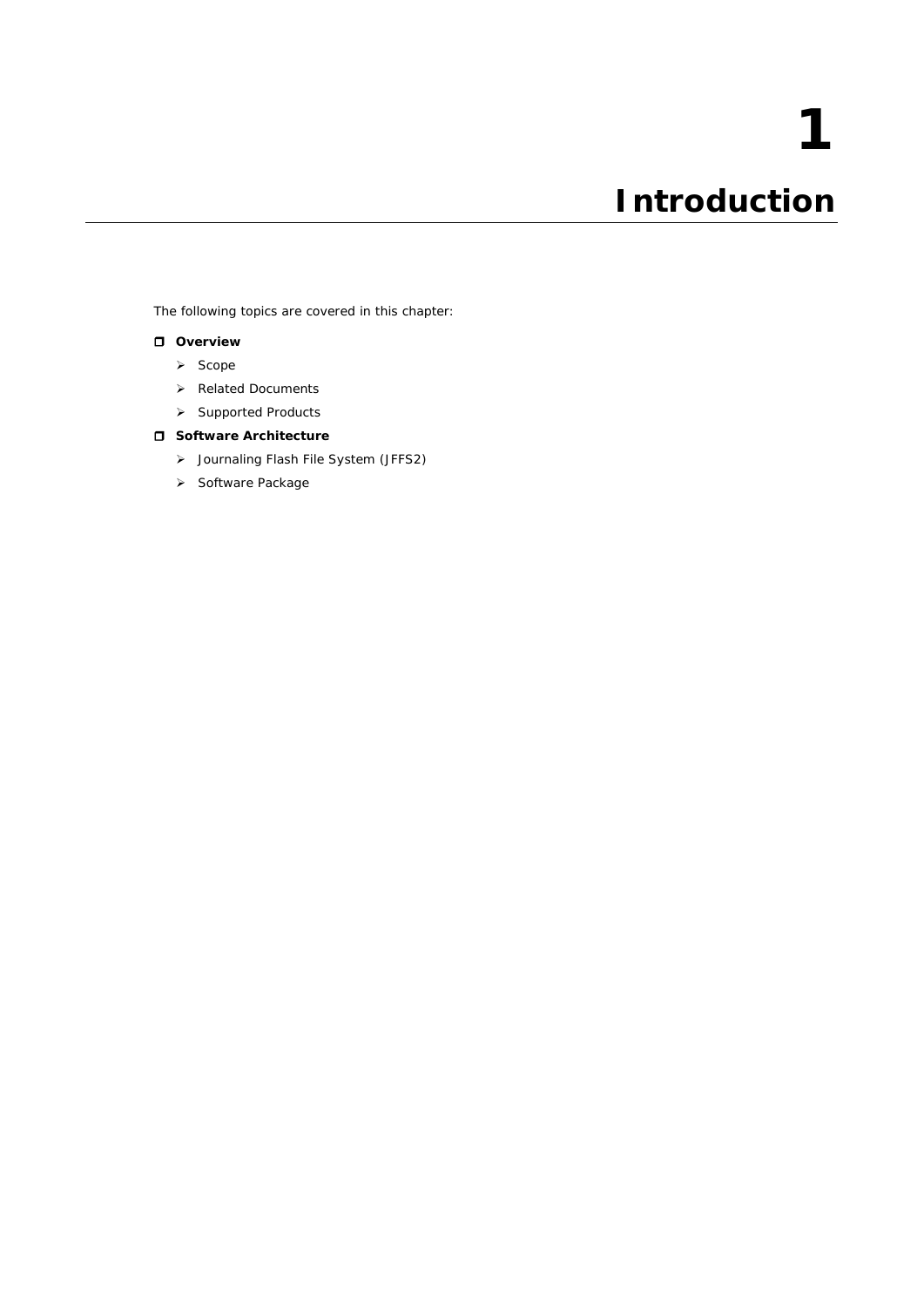# <span id="page-4-0"></span>**Overview**

This section introduces the scope of this document and lists related documents for reference.

## <span id="page-4-1"></span>**Scope**

The purpose of this document is to help users set up and configure the ioPAC controller and become familiar with the programming environment quickly. The following topics are covered in this document:

- **Introduction**
- **Getting Started**
- **Controller Management**
- **Controller Communications**
- **Controller Data Acquisition**
- **Controller Programming**

The following information is provided in the Appendix:

 $\Box$  System Commands

# <span id="page-4-2"></span>**Related Documents**

Additional information about ioPAC controller features is available in the following manuals, which can be found in the ioPAC controller Documentation & Software CD.

- **ioPAC 8600 Hardware User's Manual**
- **ioPAC 8500 Hardware User's Manual**
- **ioPAC 5500 Hardware User's Manual**
- **C/C++ Sample Code Programming Guide for ioPAC Programmable Controllers**

# <span id="page-4-3"></span>**Supported Products**

- **ioPAC 8600-CPU10 Series**
- **ioPAC 8500 Series**
- **ioPAC 5500 Series**

# <span id="page-4-4"></span>**Software Architecture**

The ioPAC Programmable Controller uses an ARM9 based industrial grade CPU for the system and ARM Cortex™ M4 based CPUs for the modules. It provides up to 12 MB Flash ROM, 64 MB on-board SDRAM, and a microSD socket (up to 32 GB) for users to install application software and to store data directly on the controller.

The pre-installed operating system (OS) provides an open platform for software program development, which follows a standard Linux-based architecture. Software that runs on desktop PCs can be easily exported to the controller with a cross compiler. Program porting can be done with the toolchain provided by Moxa.

The built-in flash ROM is partitioned into Boot Loader, Kernel, Root File System, and User directory partitions. In order to prevent user applications from crashing the Root File System, the controller uses a unique Root File System with Protected Configuration for emergency use. This Root File System comes with serial and Ethernet communication capability for users to load the Factory Default Image file. User settings and applications are saved in the user directory.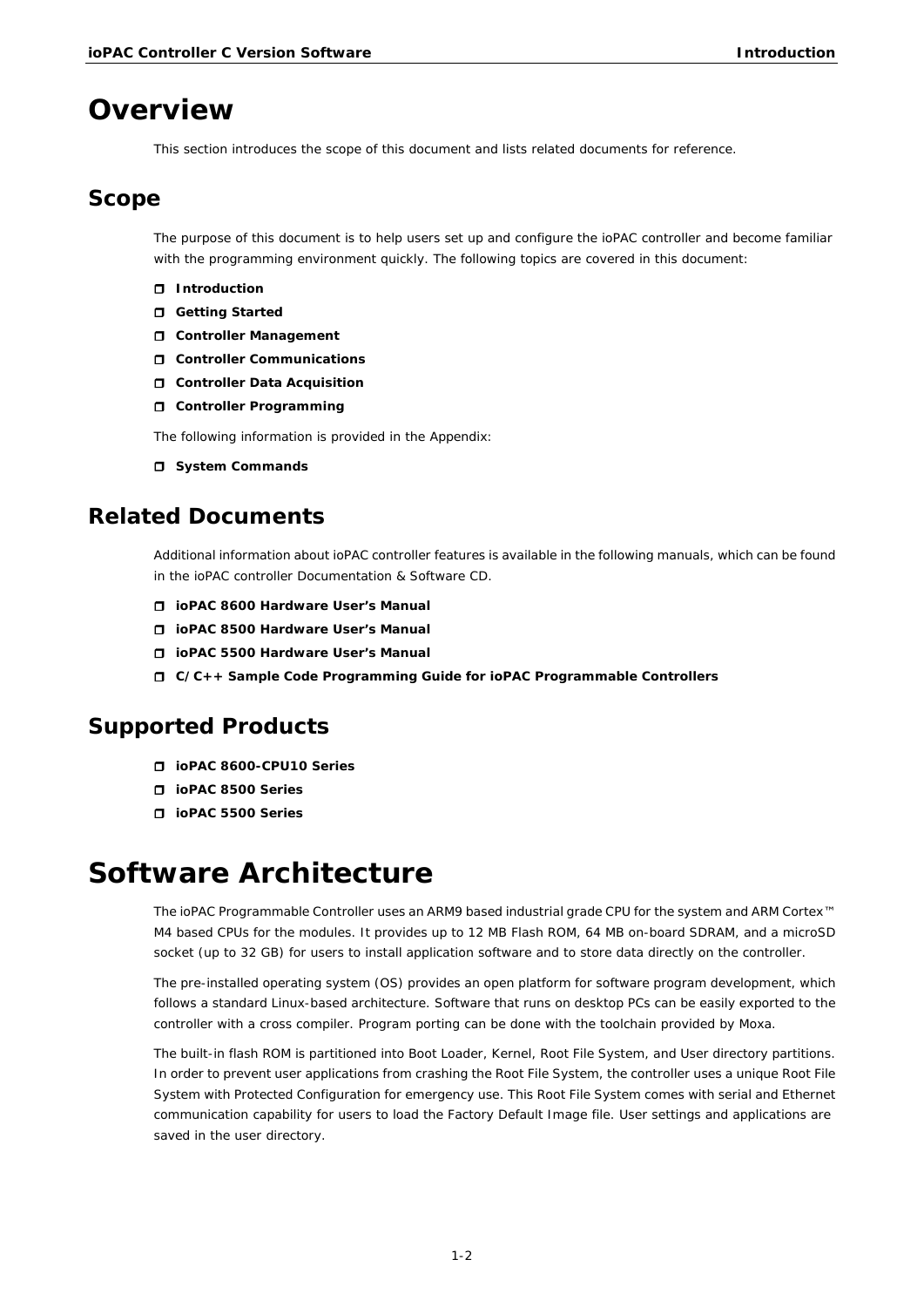To improve system reliability, the controller has a built-in mechanism that prevents the system from crashing. When the kernel boots up, the controller will mount the root file system in read-only mode, and then enable services and daemons. At the same time, the kernel will start searching for system configuration parameters via rc or inittab.

Normally, the kernel uses the Root File System to boot up the system. The Root File System is protected, and cannot be changed by users, which creates a safe zone for users.

For more information about the memory map and programming, refer to the **Programming Guide** section in Chapter 6.



# <span id="page-5-0"></span>**Journaling Flash File System (JFFS2)**

The Root File System and User directory in the flash memory is formatted with the Journaling Flash File System (JFFS2). The formatting process places a compressed file system in the flash memory. This operation is transparent to users.

The Journaling Flash File System (JFFS2), which was developed by Axis Communications in Sweden, puts a file system directly on the flash, instead of emulating a block device. It is designed for use on flash ROM chips and recognizes the special write requirements of a flash ROM chip. JFFS2 implements wear-leveling to extend the life of the flash disk, and stores the flash directory structure in the RAM. A log-structured file system is maintained at all times. The system is always consistent, even if it encounters crashes or improper power-downs, and does not require fsck (file system check) on boot-up.

JFFS2 is the newest version of JFFS. It provides improved wear-leveling and garbage-collection performance, improved RAM footprint and response to system-memory pressure, improved concurrency and support for suspending flash erases, marking of bad sectors with continued use of the remaining good sectors (enhancing the write-life of the devices), native data compression inside the file system design, and support for hard links.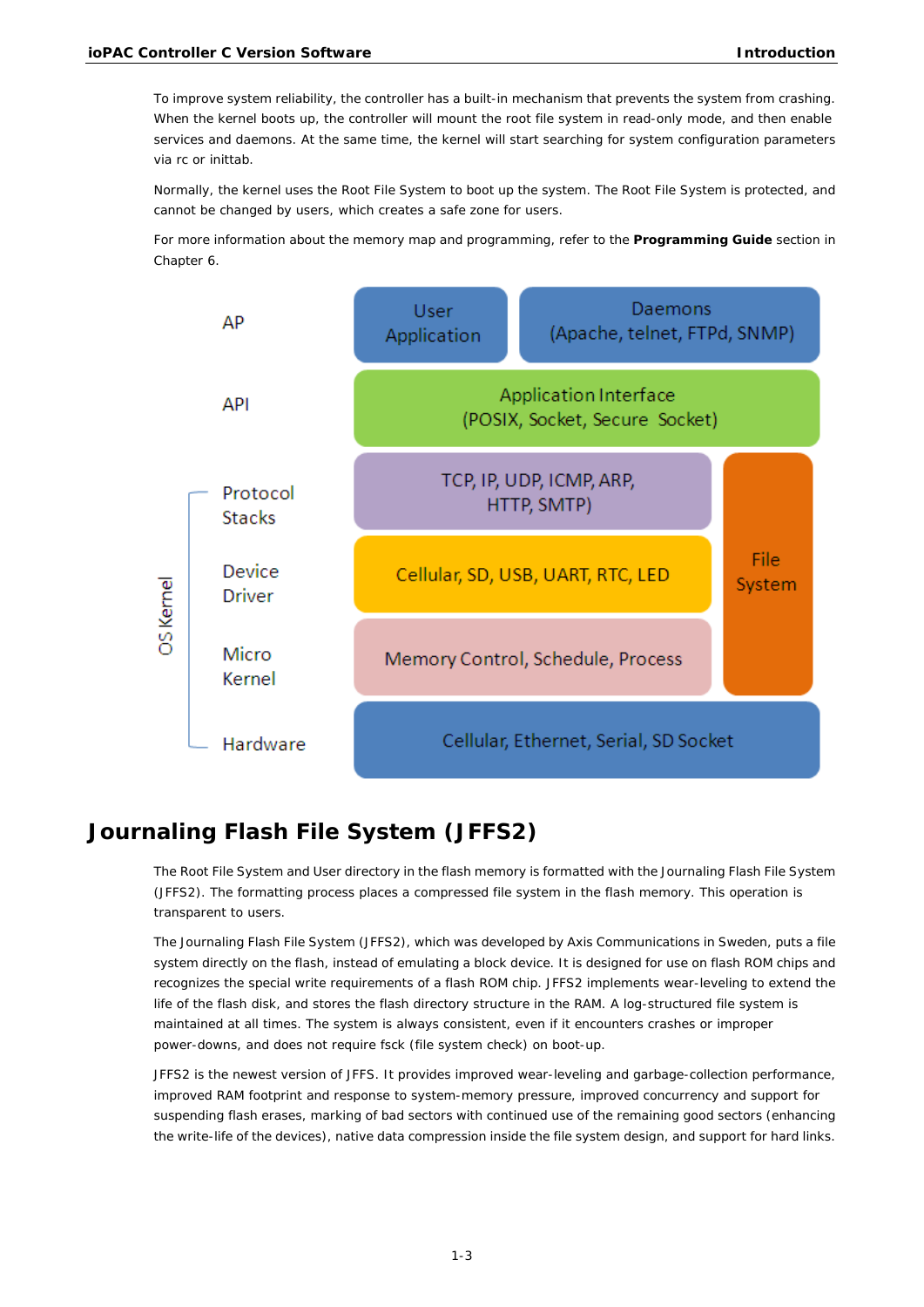The key features of JFFS2 are:

- Targets the flash ROM directly
- Robustness
- Consistency across power failures
- No integrity scan (fsck) is required at boot time after normal or abnormal shutdown
- Explicit wear leveling
- Transparent compression

Although JFFS2 is a journaling file system, this does not preclude the loss of data. The file system will remain in a consistent state across power failures and will always be mountable. However, if the system is powered down during a write, then the incomplete write will be rolled back on the next boot, but writes that have already been completed will not be affected.

## **Additional information about JFFS2 is available at:**

http://sources.redhat.com/jffs2/jffs2.pdf http://developer.axis.com/software/jffs/ http://www.linux-mtd.infradead.org/

# <span id="page-6-0"></span>**Software Package**

| <b>Boot loader</b>      | ioPAC 8500 Boot Loader (v1.2)                                               |  |  |
|-------------------------|-----------------------------------------------------------------------------|--|--|
|                         | ioPAC 8600-CPU10 Boot Loader (v1.0)                                         |  |  |
| Kernel                  | Linux 2.6.38                                                                |  |  |
| <b>Protocol Stack</b>   | ARP, PPP, CHAP, PAP, IPv4, ICMP, TCP, UDP, DHCP, FTP, HTTP, NTP, NFS, SMTP, |  |  |
|                         | SSH 1.0/2.0, SSL, Telnet, PPPoE, OpenVPN, TFTP                              |  |  |
| File system             | JFFS2, NFS, Ext2, Ext3, VFAT/FAT                                            |  |  |
| <b>OS Shell command</b> | Bash                                                                        |  |  |
| <b>Utilities</b>        |                                                                             |  |  |
| Busybox                 | Linux normal command utility collection                                     |  |  |
| telnet                  | Telnet client program                                                       |  |  |
| ssh                     | SSH client program                                                          |  |  |
| ftp                     | FTP client program                                                          |  |  |
| smtpclient              | Email utility                                                               |  |  |
| ntpdate                 | NTP client program                                                          |  |  |
| tftp                    | TFTP client program                                                         |  |  |
| ddns                    | NO-IP client program                                                        |  |  |
| <b>Daemons</b>          |                                                                             |  |  |
| pppd                    | Dial in/out over serial port daemon                                         |  |  |
| PPPoE                   | Point-to-Point over Ethernet daemon                                         |  |  |
| telnetd                 | Telnet server daemon                                                        |  |  |
| inetd                   | TCP server manager program                                                  |  |  |
| ftpd                    | FTP server daemon                                                           |  |  |
| sshd                    | Secure shell server                                                         |  |  |
| openvpn                 | Virtual private network                                                     |  |  |
| openssl                 | Open SSL                                                                    |  |  |
| ntpd                    | NTP server daemon                                                           |  |  |
| Apache                  | Apache server daemon                                                        |  |  |
| syslogd                 | system log daemon                                                           |  |  |
|                         |                                                                             |  |  |
| <b>Linux Toolchain</b>  |                                                                             |  |  |
| Gcc (V4.4.2)            | C/C++ PC Cross Compiler                                                     |  |  |
| GDB (V7.0.1)            | Source Level Debug Server                                                   |  |  |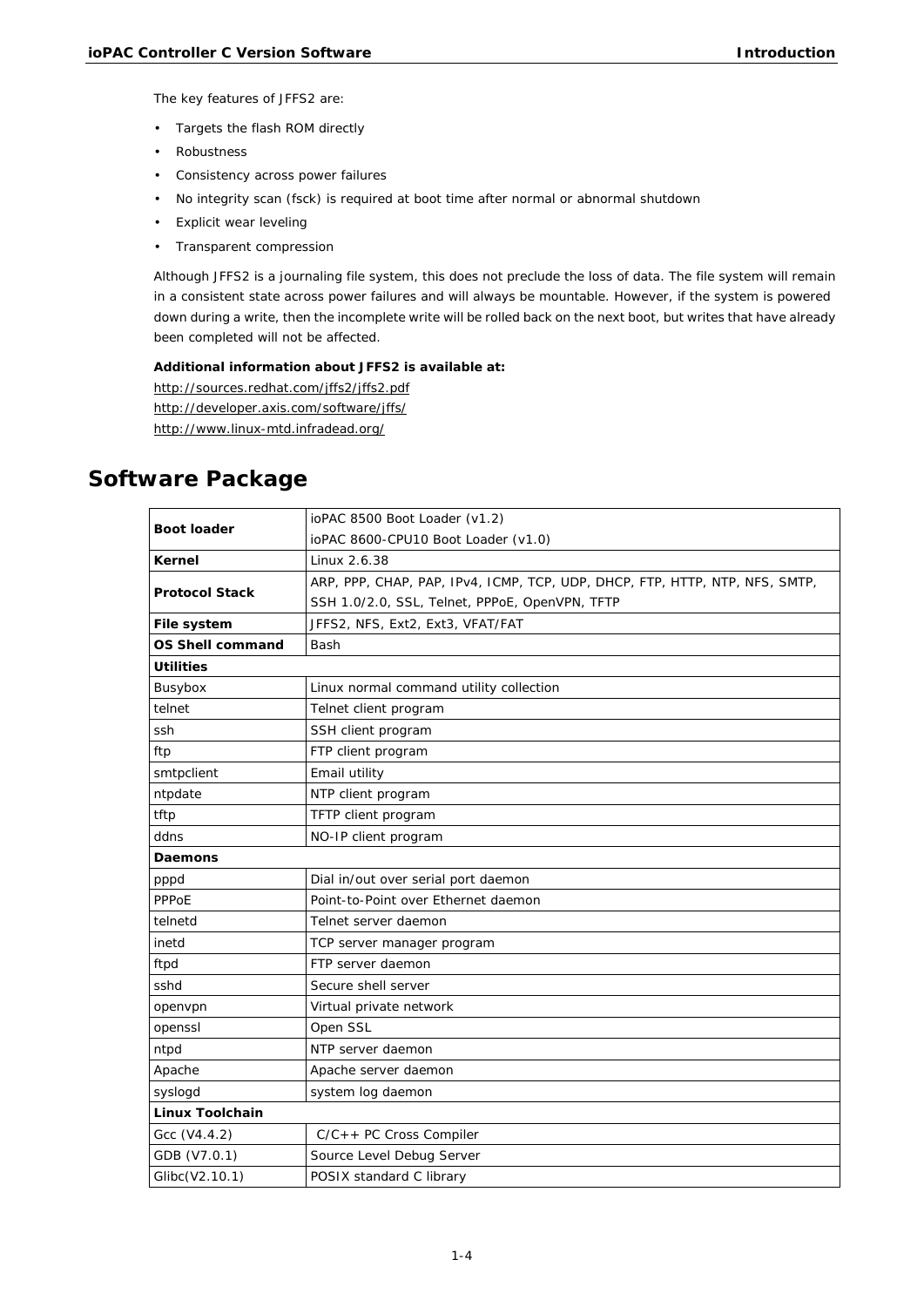# **2. Getting Started**

<span id="page-7-0"></span>This chapter is intended as a quick start guide to help new users set up and configure the ioPAC Programmable Controller quickly, and develop a simple program to run on the ioPAC Programmable Controller.

The following topics are covered in this chapter:

- **[Developing the First Program](#page-8-0)**
	- > [Hardware and Software Requirements](#page-8-1)
	- [Development Procedure](#page-8-2)
- **[Configuring the Ethernet Interface](#page-8-3)**
	- [Modifying Network Settings with the Serial Console](#page-8-4)
	- [Modifying Network Settings over the Network](#page-9-0)
- **[Connect a Controller](#page-10-0) to a Linux PC**
- **[Install the Toolchain onto the PC](#page-10-1)**
- **[Set Cross Compiler & glibc Environment Variables](#page-10-2)**
- **[Develop Code & Compile the Program](#page-11-0)**
- **[Upload & Run the Program](#page-11-1)**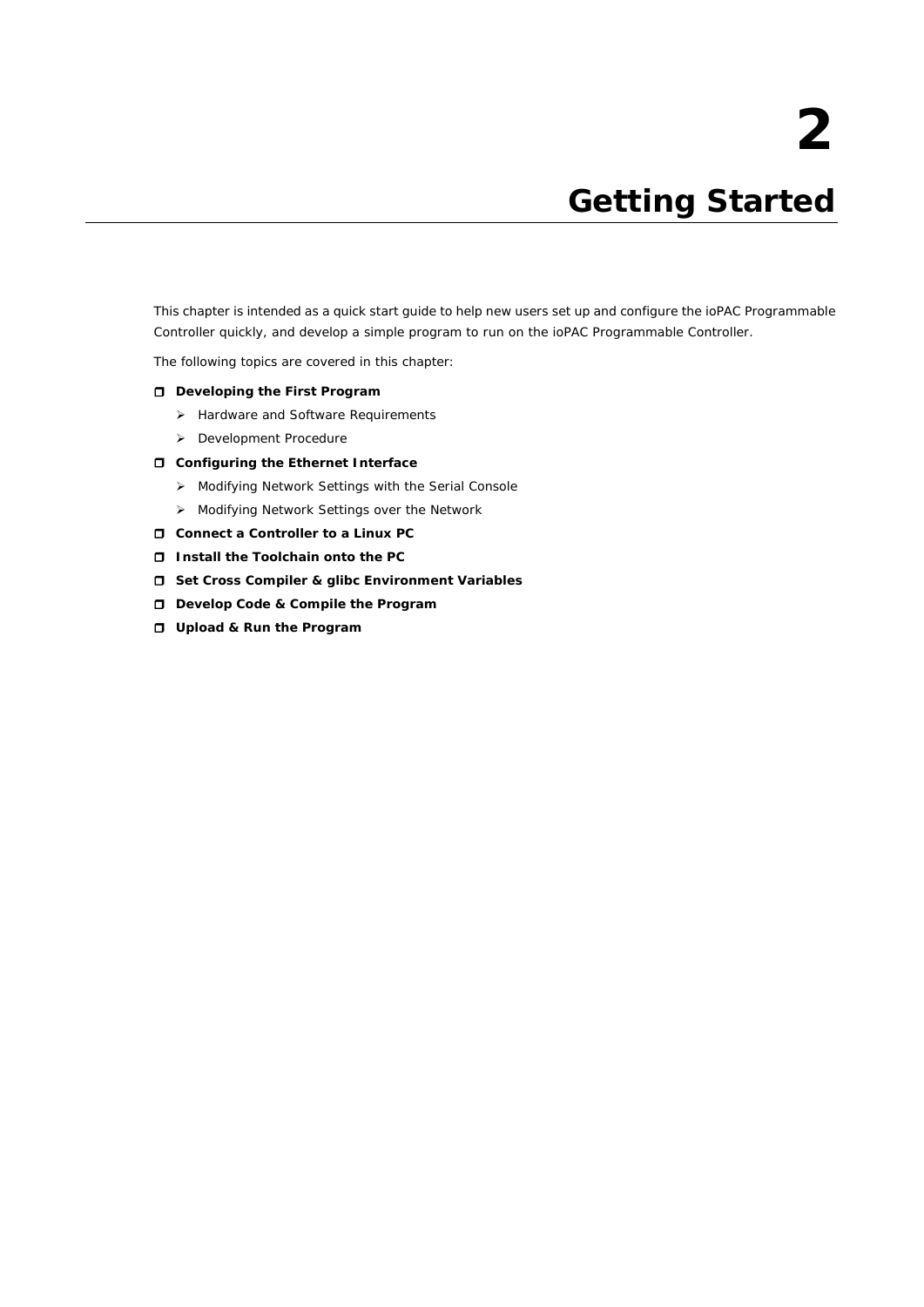# <span id="page-8-0"></span>**Developing the First Program**

This section lists the minimum hardware and software requirements, and gives an overview of program development procedures.

## <span id="page-8-1"></span>**Hardware and Software Requirements**

The following hardware items are required to complete the first program.

- □ 1 x ioPAC Programmable Controller
- □ 1 x 9-48 VDC power supply (24-110 VDC for the ioPAC 8600-CPU10)
- $\Box$  1 x Ethernet cable
- $\Box$  1 x PC or Laptop with following minimum requirements
	- CPU: Intel Pentium 4 or above
	- RAM: 512 MB (1024 MB recommended)
	- > HDD: at least 200 MB of free space
	- > Network Interface: 10/100M Ethernet
	- Linux Operating System (Debian 6.0.1, Ubuntu 11.04 or Fedora Core 15 are recommended)

## <span id="page-8-2"></span>**Development Procedure**

Follow the steps below to complete the first program development.

- Step 1: Connect an [controller to a Linux PC](#page-10-0)
- Step 2: [Install the Toolchain onto the PC](#page-10-1)
- Step 3: [Set Cross Compiler & glibc Environment Variables](#page-10-2)
- Step 4: [Develop Code & Compile the Program](#page-11-0)
- Step 5: [Upload & Run the Program](#page-11-1)

# <span id="page-8-3"></span>**Configuring the Ethernet Interface**

The network settings of the ioPAC Programmable Controller can be modified with the serial console, or online over the network.

# <span id="page-8-4"></span>**Modifying Network Settings with the Serial Console**

In this section, we use the serial console to configure network settings of the ioPAC.

First, use the command

#### **#cd /etc/network**

to change to the directory where the network's configuration files are located.

root@Moxa:# cd /etc/network/ root@Moxa:/etc/network/#

Call up the vi text editor to begin editing the interfaces configuration file by typing:

#### **#vi interfaces**

You can configure the ioPAC Programmable Controller's Ethernet ports for static or dynamic (DHCP) IP addresses.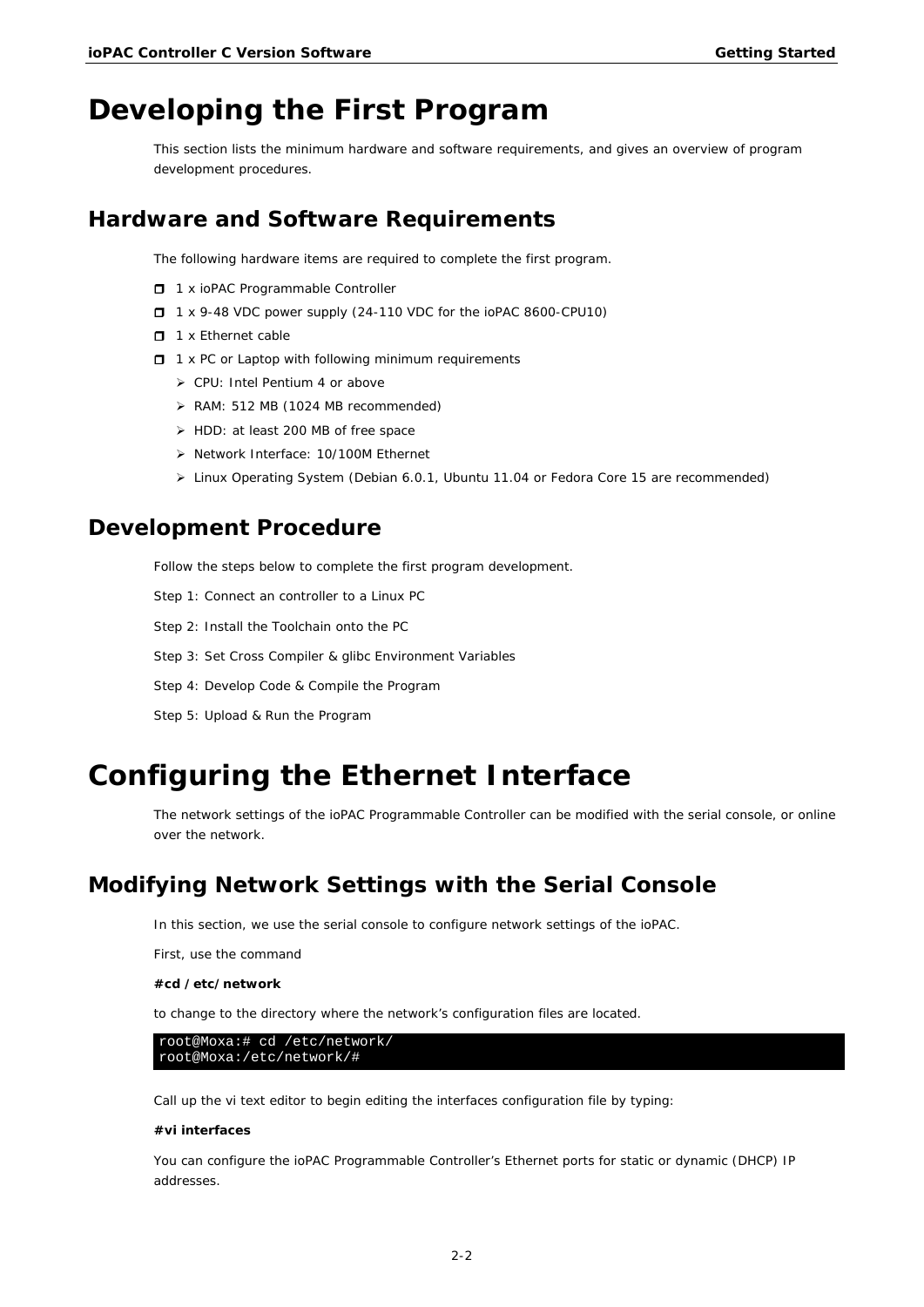#### **Static IP addresses:**

As shown below, 2 network addresses need to be modified: address, network, netmask, and broadcast.

The default IP addresses are 192.168.127.254 for LAN1 and 192.168.126.254 for LAN2, with default netmasks of 255.255.255.0.

```
# We always want the loopback interface.
auto eth0 eth1 lo
#auto eth0 lo
iface lo inet loopback
iface eth0 inet static
       address 192.168.127.254
       network 192.168.127.0
       netmask 255.255.255.0
       broadcast 192.168.127.255
       gateway 192.168.127.1
# embedded ethernet LAN2
iface eth1 inet static
 address 192.168.126.254
 network 192.168.126.0
       netmask 255.255.255.0
       broadcast 192.168.126.255
       gateway 192.168.126.1
```
### **Dynamic IP Addresses:**

By default, the ioPAC controller is configured for "static" IP addresses. To configure LAN ports to request an IP address dynamically, replace **static** with **dhcp** and then delete the address, network, netmask, and broadcast lines.

```
Auto eth0 eth1 lo
iface lo inet loopback
iface eth0 inet dhcp
iface eth1 inet dhcp
```
# <span id="page-9-0"></span>**Modifying Network Settings over the Network**

IP settings can be activated over the network, but the new settings will not be saved to the flash ROM without modifying the file /etc/network/interfaces.

For example, type the command **#ifconfig eth0 192.168.127.1** to change the IP address of LAN1 to 192.168.127.1.

```
root@Moxa:# ifconfig eth0 192.168.127.1
root@Moxa:/etc/network/#
```
**NOTE** You can use the **ipset** command to directly configure the settings and save them to the flash ROM, and the **route** table to debug any issues when configuring over an Ethernet connection.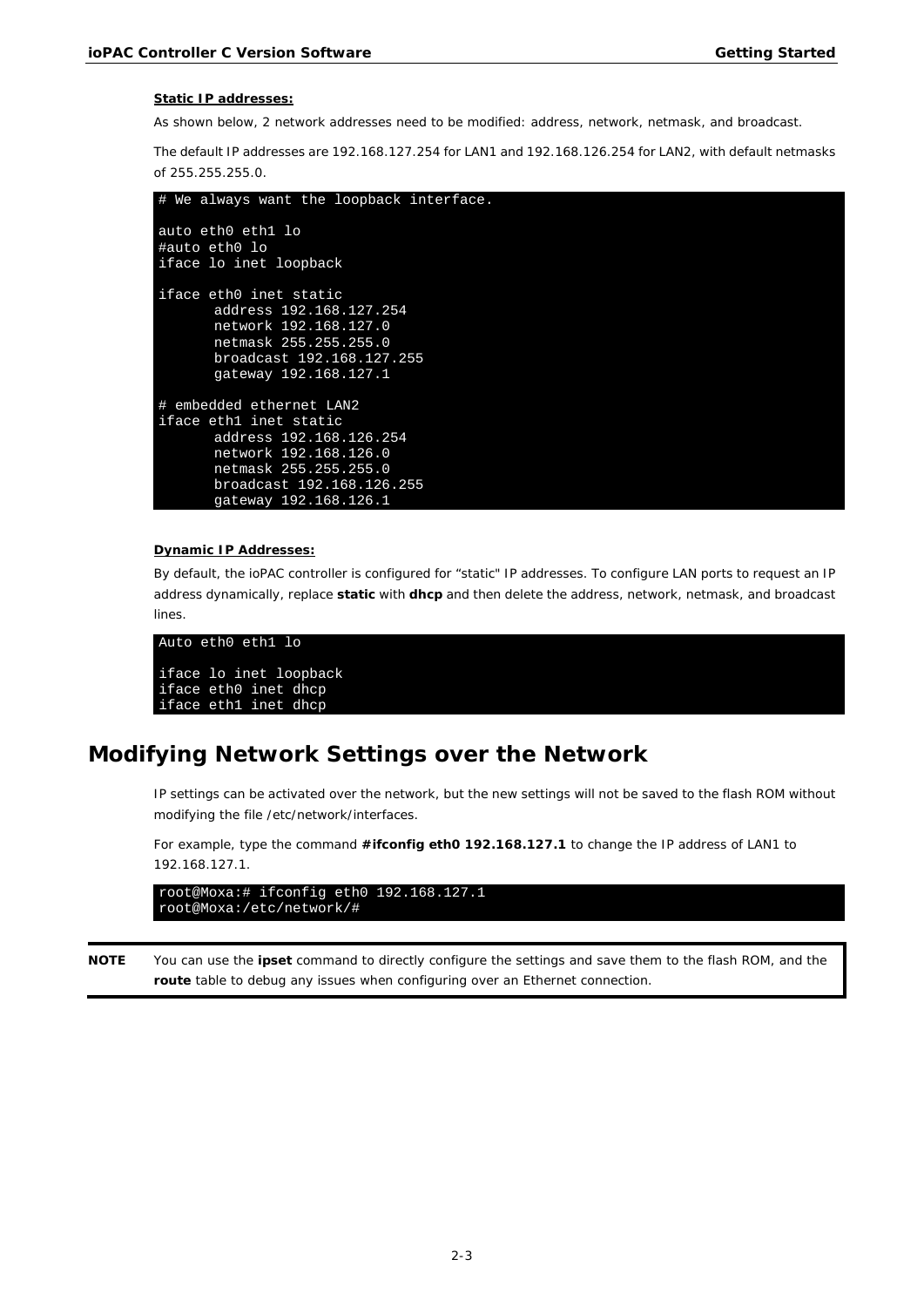# <span id="page-10-0"></span>**Connect a Controller to a Linux PC**

Follow the steps below to establish the connection between the PC and the controller.

**Step 1:** Connect the PC Ethernet connector to LAN1 or LAN2 of the ioPAC controller with an Ethernet cable.

**Step 2:** Change the IP address of the PC as follows:

| Connected to ioPAC controller LAN Port | Set PC's IP address |
|----------------------------------------|---------------------|
| LAN1 (default IP: 192.168.127.254)     | 192.168.127.100     |
| LAN2 (default IP: 192.168.126.254)     | 192.168.126.100     |

**Step 3:** Use the **telnet** command to access the console of the controller.

#### root@moxa:~# telnet 192.168.127.254

**Step 4:** If successfully connected to the controller, the following message will be shown on the screen. Close this connection to return to the local PC.

```
root@moxa:~# telnet 192.168.127.254
Trying 192.168.127.254...
Connected to 192.168.127.254.
Escape character is '^]'.
```
Moxa login:

# <span id="page-10-1"></span>**Install the Toolchain onto the PC**

The controller's GNU toolchain requires approximately 150 MB of hard disk space on your PC. The controller's toolchain software is located on the Document and Software CD. To install the toolchain, insert the CD into your PC's CD-ROM and then issue the following commands:

```
root@moxa:~# mount /dev/cdrom /mnt/cdrom
root@moxa:~# sh /mnt/cdrom/Software/Toolchain/arm-linux_Vx.x.sh
```
The toolchain will be installed automatically on the host Linux PC within a few minutes.

# <span id="page-10-2"></span>**Set Cross Compiler & glibc Environment Variables**

Before compiling the program, be sure to set the following path first, since the toolchain files (including the compiler, link, and library) are located in this directory. Setting the path allows you to run the compiler from any directory.

```
root@moxa:~# PATH=$PATH:/usr/local/arm-linux/bin:/usr/sbin
root@moxa:~# export PATH
root@moxa:~# LD_LIBRARY_PATH=/usr/local/arm-linux/tools/lib:/usr/lib
root@moxa:~# export LD_LIBRARY_PATH
```
Alternatively, the same commands can be added to \$HOME/.bash\_profile to make it effective for all login sessions by adding below commands.

```
PATH=$PATH:/usr/local/arm-linux/bin:/usr/sbin
export PATH
LD_LIBRARY_PATH=/usr/local/arm-linux/tools/lib:/usr/lib
export LD_LIBRARY_PATH
```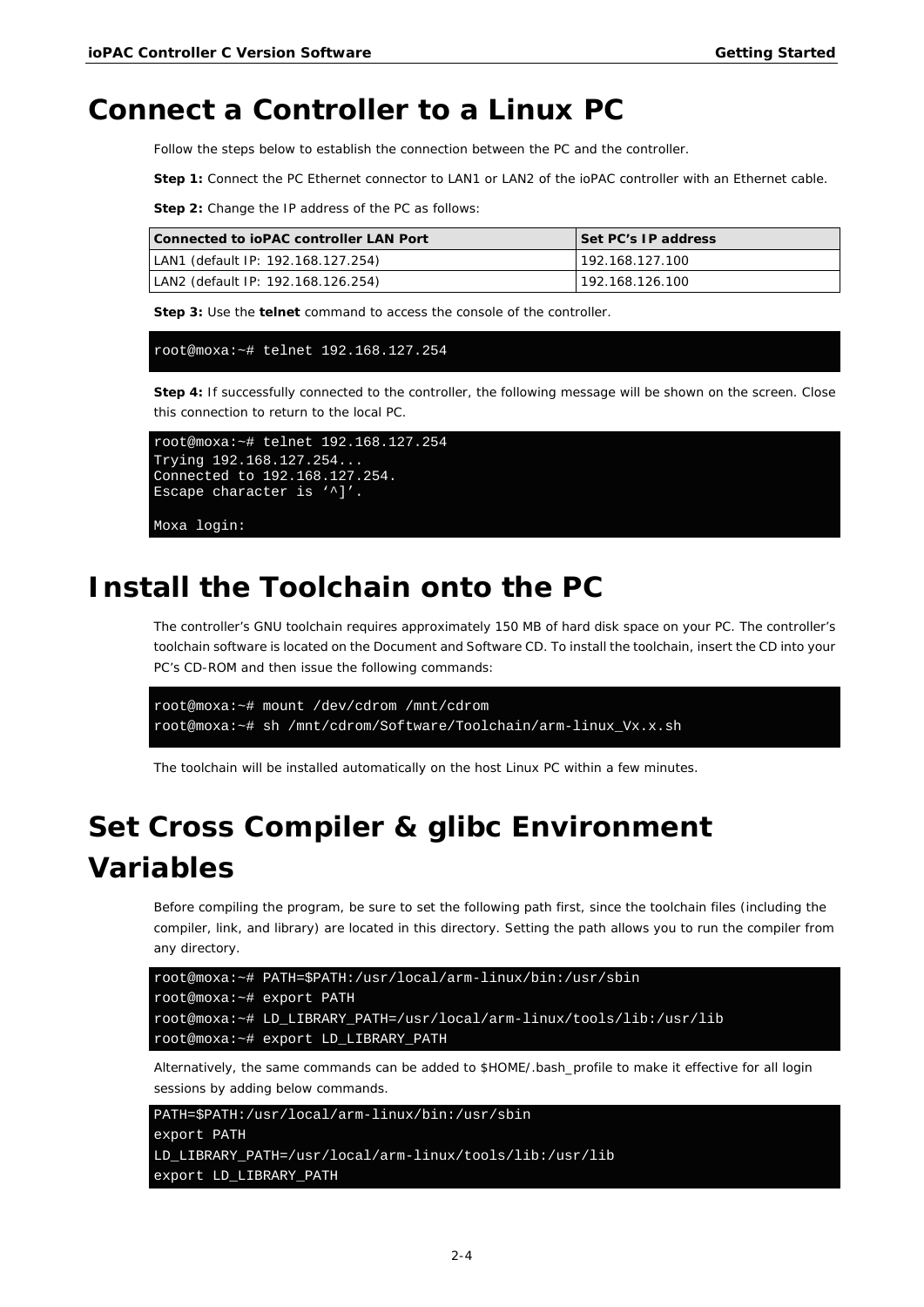# <span id="page-11-0"></span>**Develop Code & Compile the Program**

The Software and Document CD contains a sample **hello\_world.c** program and makefile for users to run pilot tests to the controller.

Type the following commands for the host PC to copy the files used for this example.

```
root@moxa:~# cd /tmp/
root@moxa:/tmp# mkdir example
root@moxa:/tmp# cp –r /mnt/cdrom/Software/Sample/hello_world/* /tmp/example
```
To compile the program, go to the **hello\_world** subdirectory and issue the following commands:

```
root@moxa:~# cd/tmp/example/hello_world
root@moxa:/tmp/example/hello_world# make
```
The following response should be shown on the screen.

```
root@moxa:/tmp/example/hello_world# make
/usr/local/arm-linux/bin/arm-linux-gcc -I/usr/local/arm-linux/include 
-I/usr/local/arm-linux/include/RTU -o hello_world hello_world.o 
-L/usr/local/arm-linux/lib -lpthread -lmxml -L/usr/local/arm-linux/lib/RTU 
-lmoxa_rtu -lrtu_common -ltag -Wl,-rpath,/lib/RTU/ -Wl,--allow-shlib-undefined
```
The hello\_world-release and hello\_world-debug executable files are described as below:

- hello\_world-release: an ARM platform executable file (created specifically to run on the Moxa Controllers)
- hello\_world-debug: an ARM platform GDB debug server executable file

**NOTE** Since Moxa's toolchain places a specially designed makefile in the **/tmp/example/hello\_world** directory, be sure to type the **#make** command from within that directory. If users type the **#make** command from any other directory, the host Linux PC may use other system compilers (e.g., **cc** or **gcc**) and result in errors.

# <span id="page-11-1"></span>**Upload & Run the Program**

Follow the steps below to upload and run the **hello\_world.c** program.

**Step 1:** Use the **telnet** command to access the console of the controller.

root@moxa:~# telnet 192.168.127.254

**Step 2:** Enter **root** for both the **account** and **password.**

**Step 3:** Before uploading the compiled program to the controller, check the free space of the flash memory on the controller. If the flash memory is full, you cannot save data to the flash ROM. Use the following command to calculate the amount of available flash memory.

root@Moxa:~# df –h

**NOTE** If there is not enough available space for user's program, users must delete some existing files.

**Step 4:** Use the following commands to connect the FTP server of the controller.

root@moxa:/tmp/example/hello\_world# ftp 192.168.127.254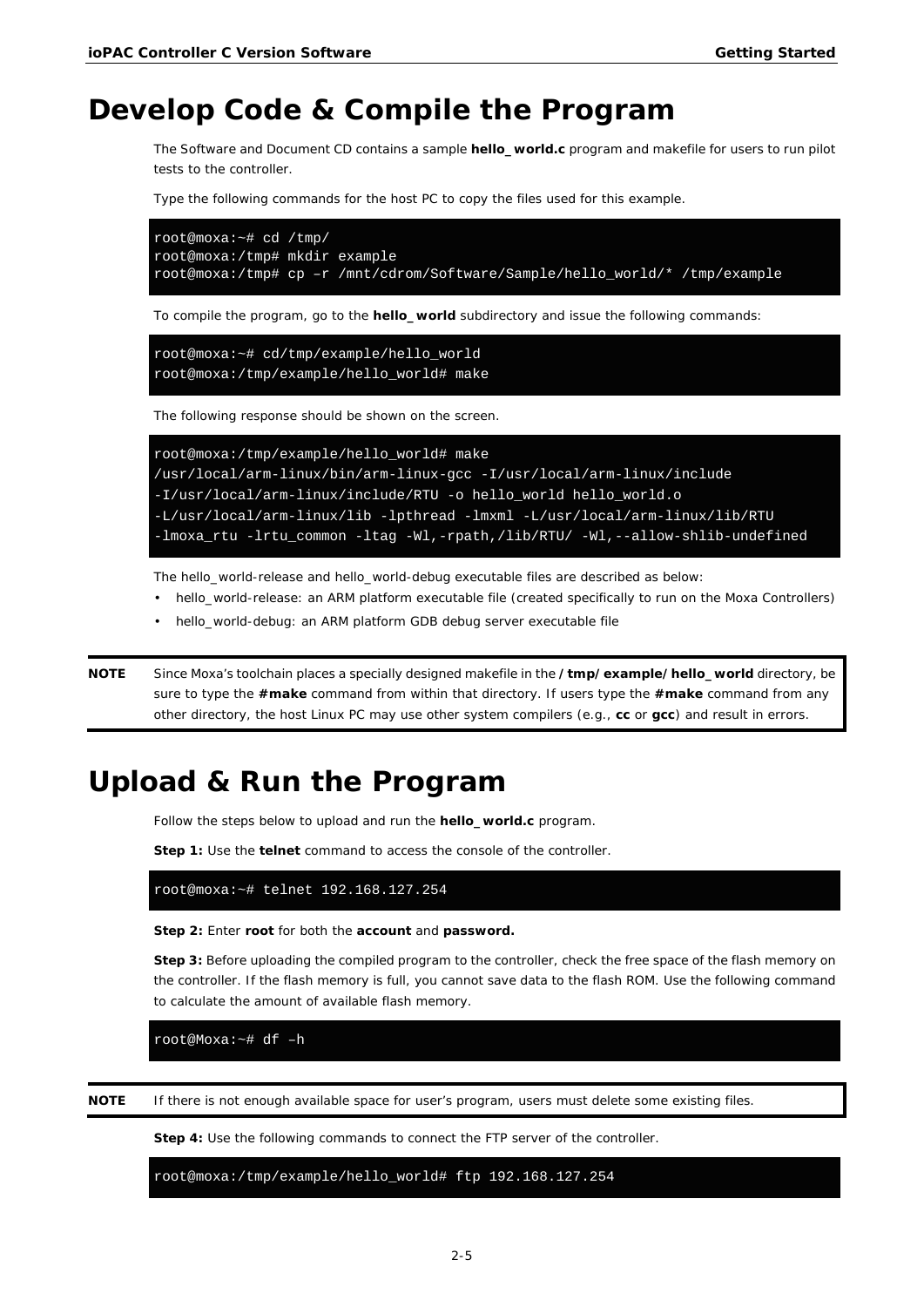**Step 5:** Enter **root** for both the **account** and **password.**

**Step 6:** Use the following commands to upload **hello\_world-release** to the controller by FTP in Binary mode

```
ftp> cd /home
ftp> put hello_world
```
**Step 7:** Use the following commands to run the **hello\_world** program on the controller.

```
root@Moxa:/home~# chmod +x hello_world
root@Moxa:/home~# ./hello_world
```
To run the program automatically after the system starts, modify the **/home/autoexec.sh** file as follows.

#!/bin/sh # # This script will be executed in rd.local. Echo "Load user's script from /home/autoexec.sh"

/home/hello\_world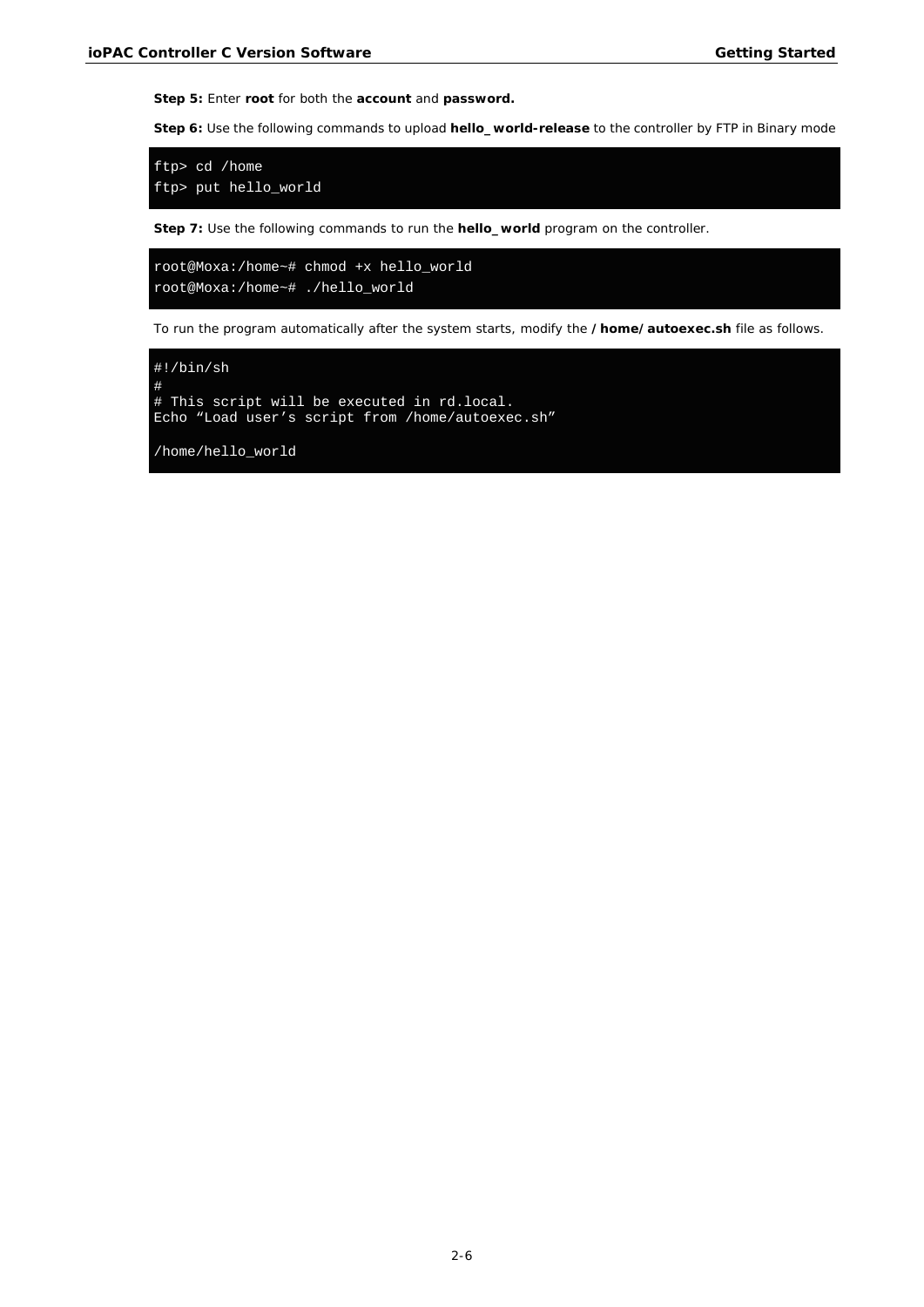# **3. Controller Management**

<span id="page-13-0"></span>This chapter discusses version control, deployment, updates, and peripherals. The information in this chapter will be particularly useful when you need to run the same application on multiple ioPAC Programmable Controllers.

The following topics are covered in this chapter:

### **[System Information](#page-14-0)**

## **[Firmware Upgrade and Default Settings](#page-14-1)**

- Upgrading [the Firmware](#page-14-2)
- $\triangleright$  [Recovering the Firmware](#page-16-0)
- > [Loading Factory Defaults](#page-17-0)
- **[Enabling and Disabling Daemons](#page-18-0)**
- **[Run-Level Settings](#page-19-0)**
- $\Box$  [System Time Setting](#page-20-0)
	- $\triangleright$  [Setting the Time Manually](#page-20-1)
	- > [Updating the Time with NTP Client](#page-21-0)
	- [Updating the Time Automatically](#page-21-1)
	- > [NTP Server Setting](#page-22-0)
- **[Executing Scheduled Commands with Cron Daemon](#page-22-1)**
- **[Software Lock](#page-23-0)**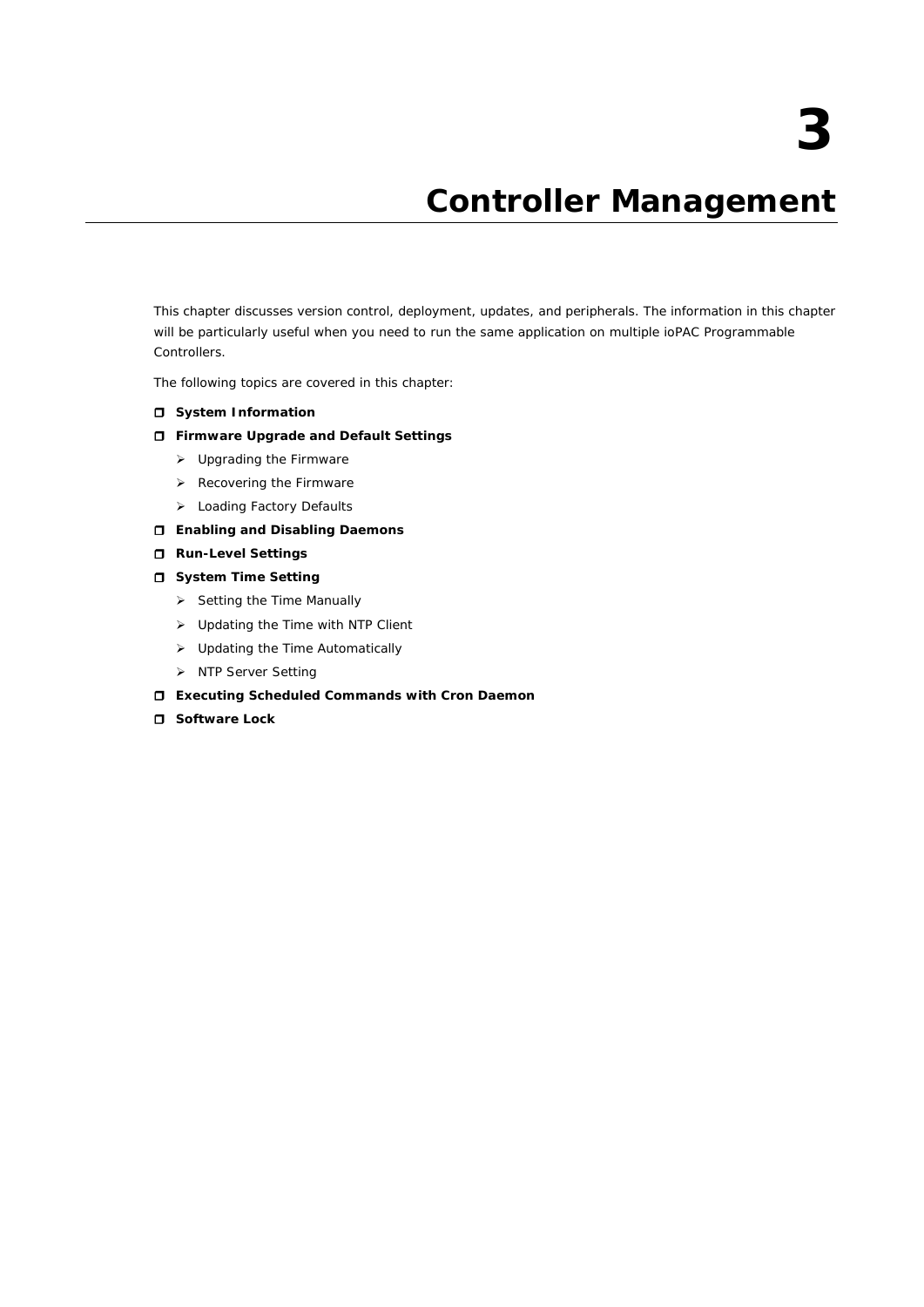# <span id="page-14-0"></span>**System Information**

To determine the hardware capability of your ioPAC Programmable Controller and supported software functions, check the version numbers of your ioPAC controller hardware, kernel, and user file system. When contacting Moxa to determine the hardware version, you will need the Production S/N (serial number), which is located on the ioPAC's bottom label.

To check the kernel version, type:

## **#kversion -a**

```
root@Moxa:~# root@Moxa:~# kversion -a
RTU version 1.1.0 build 2014/2/24:12
API version 1.4.0 build 2014/2/24:12
Slot0 Module Info:
VID = 0x110a, PID = 0x50e0, SerialNumber = 0x21Hardware Version = 1.0.0, Firmware Version = 1.0.0
```
**NOTE** The kernel version number is used for the factory default configuration. You may download the latest firmware version from Moxa's website and then upgrade the ioPAC controller hardware.

# <span id="page-14-1"></span>**Firmware Upgrade and Default Settings**

# <span id="page-14-2"></span>**Upgrading the Firmware**

The ioPAC controller bios, kernel, and root file system are combined into one firmware file, which can be downloaded from Moxa's website www.moxa.com. The name of the file has the form

**FWR\_ioPAC\_x\_x\_x.hfm**, with "x\_x\_x" indicating the firmware version. To upgrade the firmware, download the firmware file to a PC, and then transfer the file to the ioPAC controller using a console port or Telnet console connection.



## **ATTENTION**

### **Upgrading the firmware will erase all data on the flash ROM**

If you are using the RAM disk to store code for your applications, beware that updating the firmware will erase all of the data on the flash ROM. You should back up your application files and data before updating the firmware.

Since different flash disks have different sizes, it is a good idea to check the size of your flash disk before upgrading the firmware, or before using the disk to store your application and data files. Use the **#df –h**  command to list the size of each memory block and how much free space is available in each block.

| Filesystem             | Size   | Used Available Use% Mounted on         |
|------------------------|--------|----------------------------------------|
| /dev/root              | 16.0M  | 8.2M<br>$7.8M$ 51% /                   |
| /dev/ram0              | 499.OK | 16.0K<br>458.OK<br>3% /var             |
| /dev/ram7              | 2.OM   | 15.OK<br>1.8M<br>1% /dev               |
| /dev/mtdblock3         | 12.0M  | 632.0K<br>11.4M<br>$5\%$ / tmp         |
| /dev/mtdblock3         | 12.0M  | 632.0K<br>11.4M<br>5% / home           |
| /dev/mtdblock3         | 12.OM  | 632.0K<br>11.4M<br>$5\%$ /etc          |
| tmpfs                  | 29.8M  | $\mathbf 0$<br>29.8M<br>$0\%$ /dev/shm |
| root@Moxa:/# upramdisk |        |                                        |
| root@Moxa:/# df -h     |        |                                        |
| Filesystem             | Size   | Used Available Use% Mounted on         |
| /dev/root              | 16.0M  | 8.2M<br>7.8M 51% /                     |
| /dev/ram0              | 499.OK | 17.0K<br>$4\%$ /var<br>457.0K          |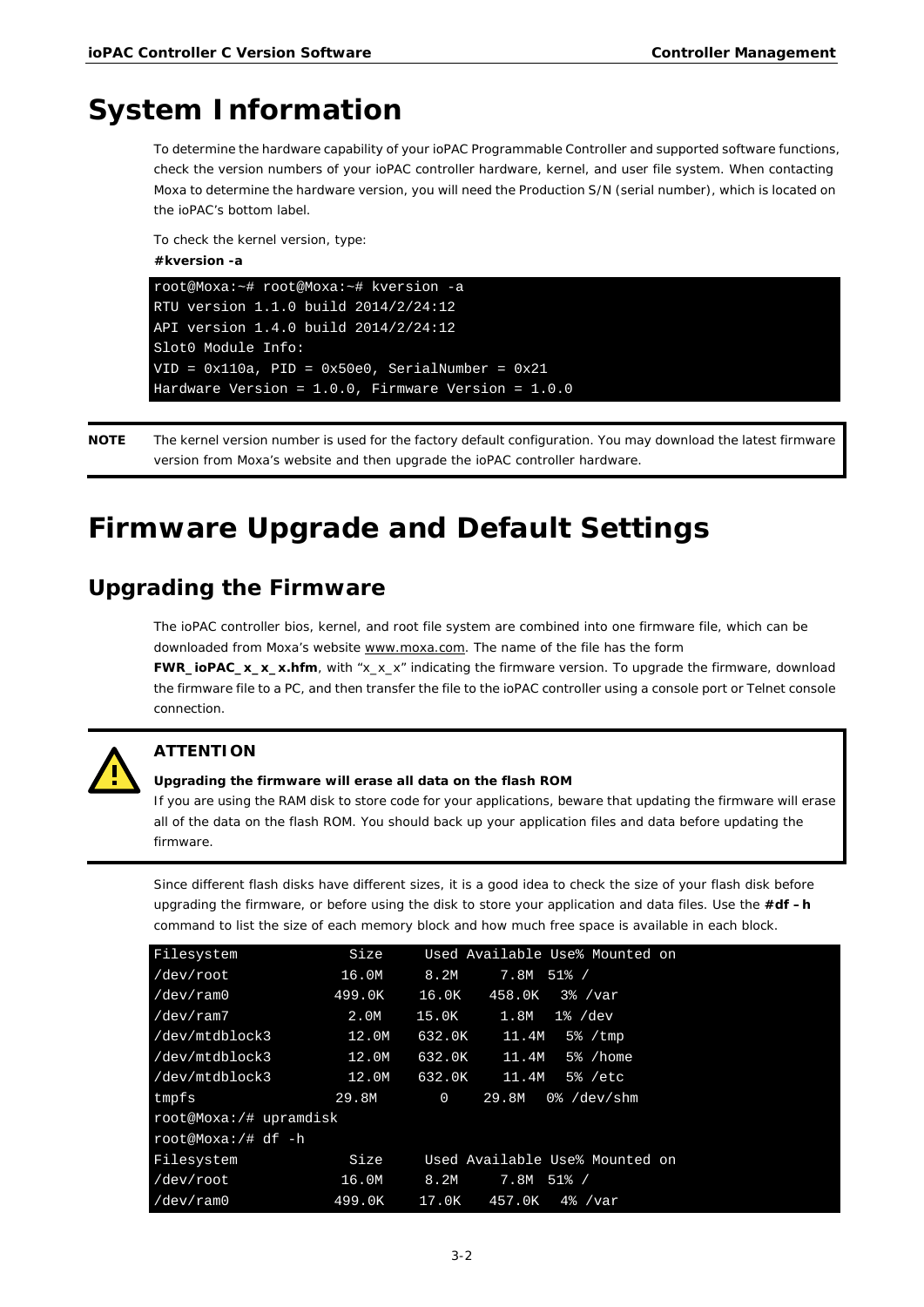| /dev/ram7      | 2.0M  | 15.OK       | 1% /dev<br>1.8M               |  |
|----------------|-------|-------------|-------------------------------|--|
| /dev/mtdblock3 | 12.0M | 632.0K      | 11.4M<br>$5\%$ / $\tt{mp}$    |  |
| /dev/mtdblock3 | 12.0M | 632.0K      | 11.4M<br>5% /home             |  |
| /dev/mtdblock3 | 12.0M | 632.0K      | 11.4M<br>5% /etc              |  |
| tmpfs          | 29.8M | $\mathbf 0$ | 0 %<br>29.8M<br>/dev/shm      |  |
| /dev/ram1      | 31.9M |             | 395.0K 29.9M 1% / var/ramdisk |  |
| root@Moxa:~#   |       |             |                               |  |

Follow the steps below to save the firmware file to the ioPAC Programmable Controller's RAM disk and upgrade the firmware.

1. Type the following commands to enable the RAM disk:

**/mnt/ramdisk> ftp <destination PC's IP> Login Name: xxxx**

```
#upramdisk
#cd /mnt/ramdisk
```
2. Type the following commands to use the ioPAC Programmable Controller's built-in FTP client to transfer the firmware file (**FWR\_ioPAC\_x\_x\_x.hfm**) from the PC to the ioPAC controller:

```
Login Password: xxxx
ftp> bin
ftp> get FWR_ioPAC_x_x_x.hfm
root@Moxa:~# ftp 192.168.127.3
Connected to 192.168.127.3.
220- Welcome to Rainbow FTP-G Server FREEWARE Edition.
220 *** For Personal Use Only!! ***
Name (192.168.127.3:root): root
331 Password required for root
Password:
230 User successfully logged in.
Remote system type is UNIX.
ftp> bin
200 Type set to BINARY
ftp> ls
200 Port command successful.
150 Opening ASCII mode data connection for directory list.
-rwx------ 1 user group 140856793 Apr 19 16:11 
arm-linux_V1.0_Build2013041916.sh
-rwx------ 1 user group 6158672 Jan 11 10:31 FTP-G_x64.exe
-rwx------ 1 user group 10053852 Apr 17 19:09
FWR_ioPAC8500_V1.1_Build13041719_STD.hfm
226 Transfer complete
ftp> get FWR_ioPAC8500_V1.1_Build13041719_STD.hfm /home/ 
FWR_ioPAC8500_V1.1_Build13041719_STD.hfm
local: /home/FWR.hfm remote: FWR ioPAC8500 V1.1 Build13041719 STD.hfm
200 Port command successful.
150 Opening BINARY mode data connection for file transfer. 
226 Transfer complete.
10053852 bytes received in 81.2 secs (1.2e+02 kbytes/sec)
ftp>
```
3. Next, use the **upgradehfm** command to upgrade the kernel and root file system. **# upgradehfm FWR\_ioPAC\_x\_x\_x.hfm**

```
root@Moxa:/mnt/ramdisk# upgradehfm FWR_ioPAC8500_V1.1_Build13041719_STD.hfm
root@Moxa:/home# upgradehfm FWR_ioPAC8500_V1.1_Build13041719_STD.hfm
Upgrade firmware utility version 1.1.
```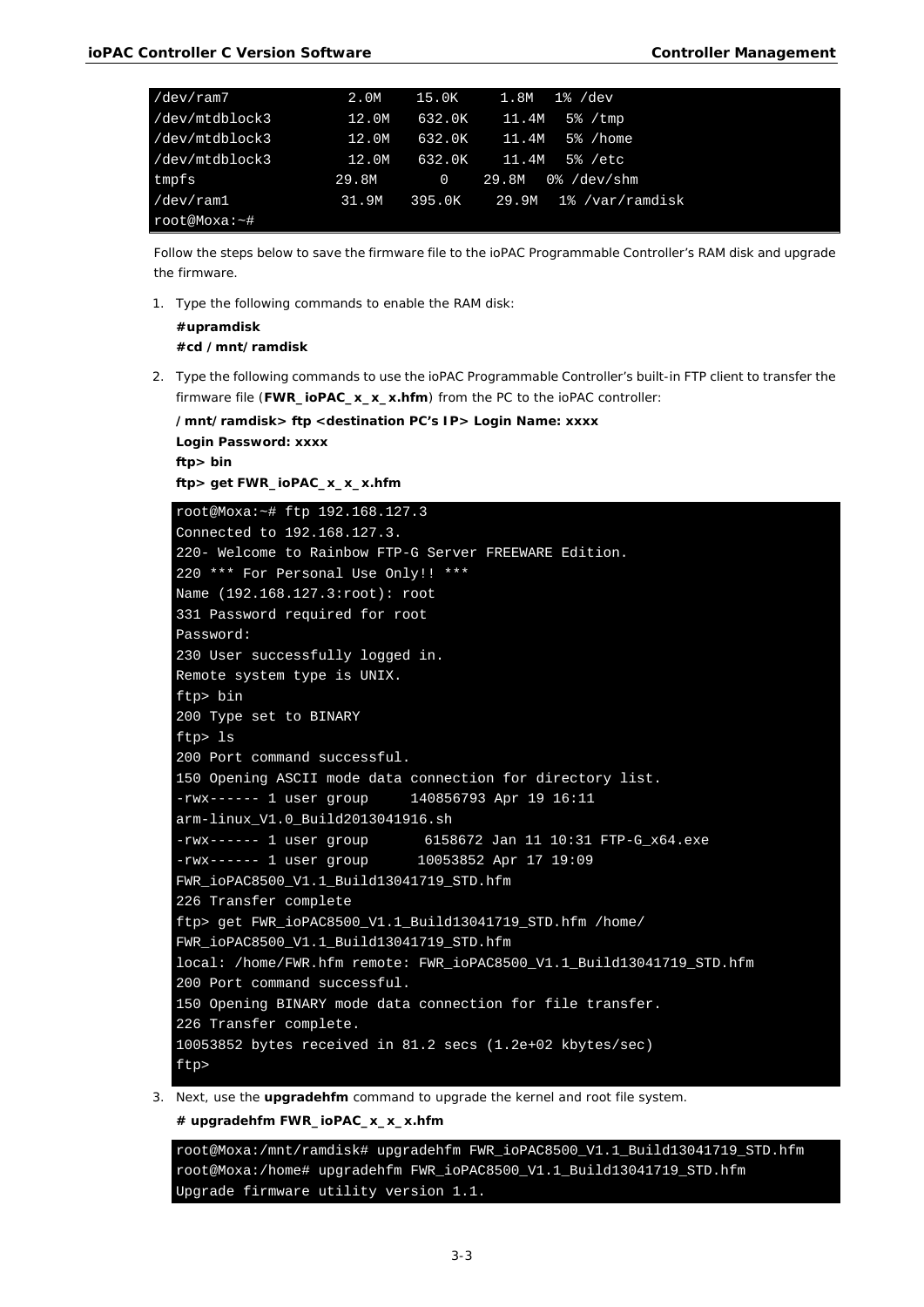```
To check source firmware file context.
The source firmware file conext is OK.
This step will destory all your firmware.
Continue ? (Y/N) :
Now upgrade the file [KERNEL_ioPAC-8500].
Format MTD device [/dev/mtd1] ...
MTD device [/dev/mtd1] erase 128 Kibyte @ 380000 -- 100% complete.
Wait to write file ...
Completed 100%
Now upgrade the file [ROOTFS_ioPAC-8500].
Format MTD device [/dev/mtd2] ...
MTD device [/dev/mtd2] erase 128 Kibyte @ 1000000 -- 100% complete.
Wait to write file ...
Completed 100%
Now upgrade the file [85M-5401] for slot module
Now upgrade the file [85M-3811] for slot module
Now upgrade the file [85M-3810] for slot module
Now upgrade the file [85M-3801] for slot module
Now upgrade the file [85M-3800] for slot module
Now upgrade the file [85M-2600] for slot module
Now upgrade the file [85M-1602] for slot module
```
**NOTE** The firmware upgrade contains the I/O modules firmware. If there is no compatible I/O modules installed, it will automatically skip the I/O module firmware upgrading procedure.

## <span id="page-16-0"></span>**Recovering the Firmware**

If the ioPAC controller fails to boot up normally, the device firmware may be corrupt.

Follow the steps below to recover the device firmware:

- 1. Run a TFTP server on your PC.
- 2. Put the ioPAC controller firmware file in the root folder of the TFTP server.
- 3. Power off the ioPAC Programmable Controller.
- 4. Connect the ioPAC Programmable Controller to the PC to the console port with a console cable, and to the LAN1 port with an Ethernet cable.
- 5. Start a terminal program (e.g., PComm) with the settings: Baudrate 115200, no hardware flow control, 8 N 1; character set VT100.
- 6. Hold down the DEL key on your PC keyboard.
- 7. Power on the ioPAC Programmable Controller. You will be guided to the boot loader utility menu as shown below:

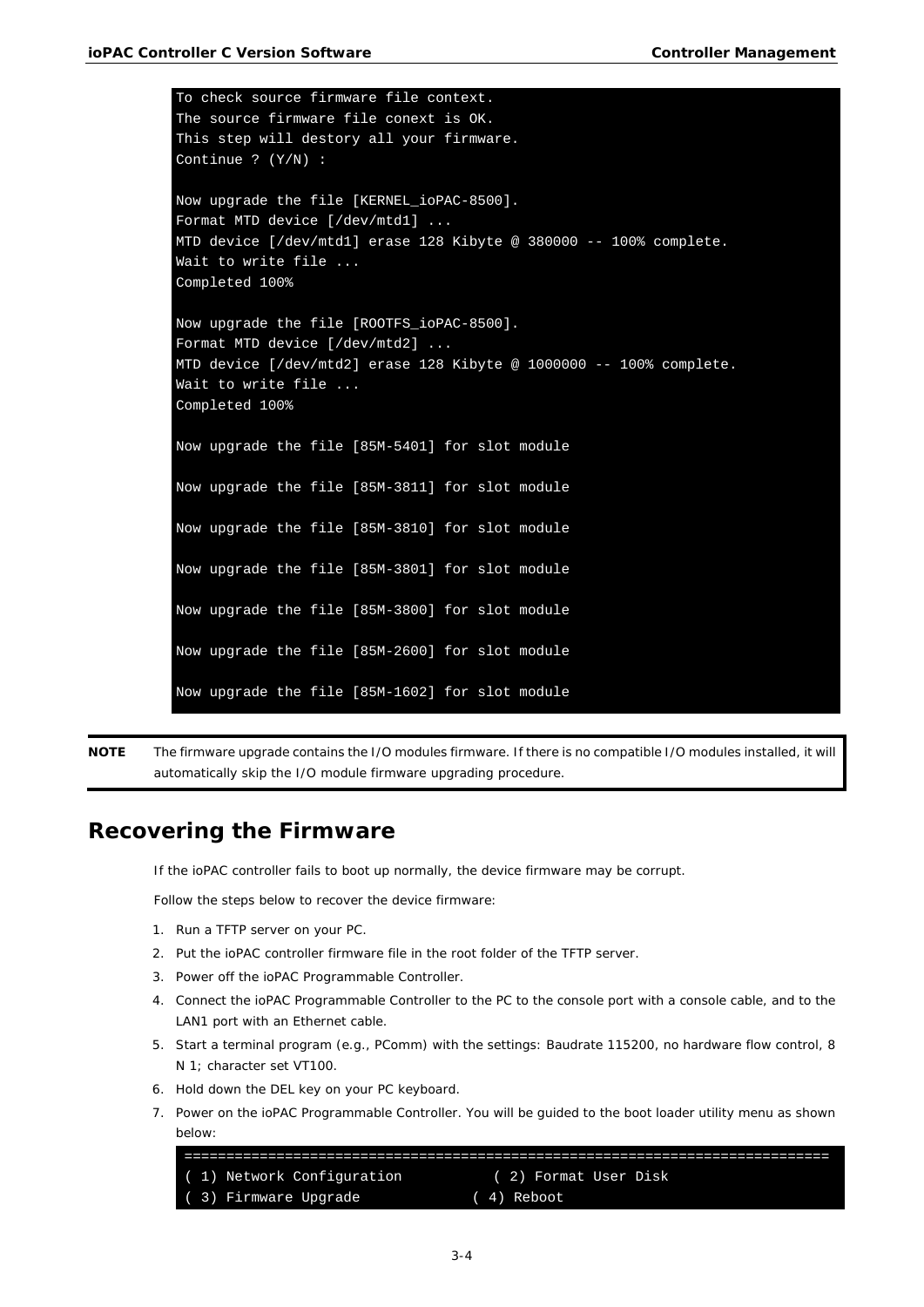```
=============================================================================
    Command>>3 
8. Press 1 to configure the Network (e.g., TFTP server IP address and ioPAC controller IP address).
9. Press 3 to upgrade the ioPAC Programmable Controller firmware.
10. Press 1 to select Load from LAN and then type the firmware filename to upgrade the device firmware.
    =============================================================================
     ( 1) Load from LAN ( 2) Load from serial with Xmodem 
    =============================================================================
    Command>>1 
    Please input load file name.. 
    Default file name : RTU.hfm 
    User Input file name : RTU.hfm
     Initializing network ...OK
    Search TFTP Server...OK
    Using default protocol (TFTP)
    Ready to receive RTU.hfm
     frm_headerlength : [0x5c]
     frm_header_version : [0x2000000]
     frm_modelname : [RTU]
     frm_totallength : [0x96eed0]
     frm_checksum : [0xe2c36f1f]
     frm_totalfileno : [0x3]
     frm_apidno : [0x1]
     frm_APID : [0x80000189]
     file_filename : [KERNEL_ioPAC-8500]
     file_filelength : [1c7a74]
     file_checksum : [65246529]
     file_flashstart : [80080000]
     file_flashend : [80400000]
     file_flashlength : [380000]
    file_DRAMstartaddr : [0]
    file_mtdno : [1]
    file_version : [260602]
     Erase flashrom 0x80080000-0x800a0000 ..OK
```
11. After completing the upgrade process, power cycle the ioPAC controller.

# <span id="page-17-0"></span>**Loading Factory Defaults**

Use the following procedure to reset the ioPAC to the factory defaults. Note that when you reset the ioPAC, all of your tag definitions, software programs, and files will be deleted, and the service and runtime engine will be restarted.

## **ioPAC 8500 series**

- 1. When the system is booting up and the **RDY** LED is blinking GREEN, hold the toggle switch in the RESET position.
- 2. Continue to hold toggle switch until the **RDY** LED turns a solid RED, and then release the toggle switch. It will take around 90 seconds to complete the factory reset process.
- 3. When the **RDY** LED starts blinking GREEN (indicating that the kernel is rebooting), factory mode is ready.

## **ioPAC 8600-CPU10 series**

1. When the system is booting up and the **RDY** LED is blinking GREEN, hold the reset button.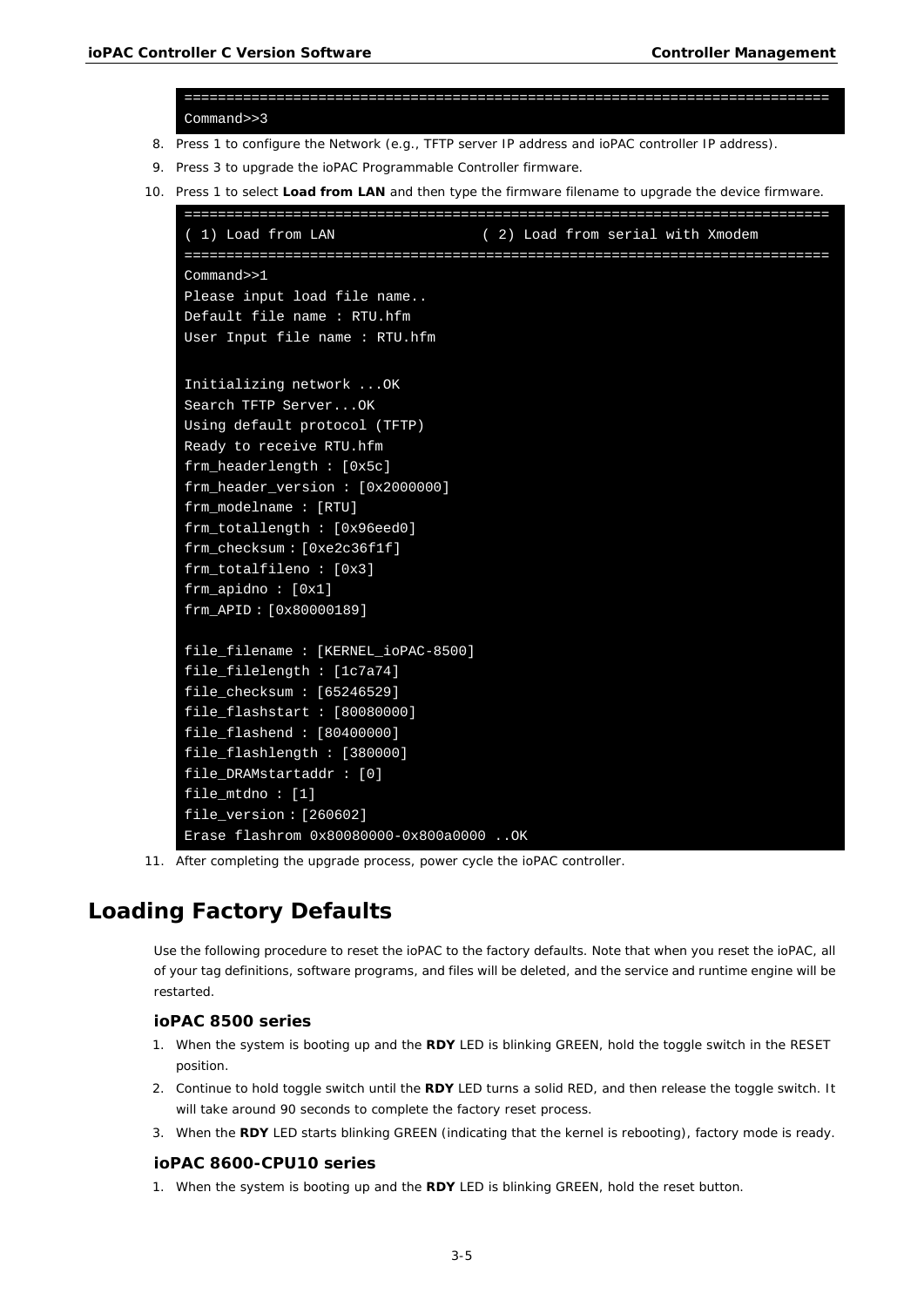- 2. Continue to hold the reset button until the **RDY** LED turns a solid RED, and then release the reset button. It will take around 90 seconds to complete the factory reset process.
- 3. When the **RDY** LED starts blinking GREEN (indicating that the kernel is rebooting), factory mode is ready.

# <span id="page-18-0"></span>**Enabling and Disabling Daemons**

The following daemons are enabled when the ioPAC Programmable Controller boots up for the first time.

| snmpd | SNMP Agent daemon                            |
|-------|----------------------------------------------|
|       | <b>telnetd</b> Telnet Server / Client daemon |
| inetd | Internet Daemons                             |
| ftpd  | FTP Server / Client daemon                   |
| sshd  | Secure Shell Server daemon                   |

Type the **ps** command to list all processes currently running.

| root@Moxa:/# cd /etc |           |                        |
|----------------------|-----------|------------------------|
| root@Moxa:/etc# ps   |           |                        |
| PID USER             |           | VSZ STAT COMMAND       |
| 1 root               | 1868 S    | init [3]               |
| 2 root               | 0 S W     | [kthreadd]             |
| 3 root               | 0 S W     | [ksoftirgd/0]          |
| 4 root               | 0 S W     | [kworker/0:0]          |
| 5 root               | 0 S       | [kworker/u:0]          |
| 6 root               | 0 S W     | [rcu kthread]          |
| 7 root               | $0$ SW<   | [khelper]              |
| 8 root               | 0 S W     | [sync_supers]          |
| 9 root               | 0 S W     | [bdi-default]          |
| 10 root              | SW <<br>0 | [kblockd]              |
| 11 root              | SW<br>0   | [khubd]                |
| $12$ root            | SW <<br>0 | [rpciod]               |
| 13 root              | SW<br>0   | [kswapd0]              |
| $14$ root            | 0 S W     | [kworker/0:1]          |
| 15 root              | 0 S W     | [fsnotify_mark]        |
| 16 root              | $0$ SW<   | [aio]                  |
| 17 root              | $0$ SW<   | [nfsiod]               |
| 18 root              | $0$ SW<   | [crypto]               |
| 23 root              | 0 S W     | [mtdblock0]            |
| 24 root              | 0 S W     | [mtdblock1]            |
| $25$ root            | 0 S W     | [mtdblock2]            |
| 26 root              | 0 S W     | [mtdblock3]            |
| $27$ root            | 0 S W     | [kworker/u:1]          |
| 44 root              | 0 S W     | $[flush-1:0]$          |
| 45 root              | 0 S W     | $[flush-1:7]$          |
| 49 root              | 0 SWN     | $[$ jffs2_qcd_mtd3]    |
| 106 root             | 2816 S    | /usr/sbin/inetd        |
| 113 root             | 4208 S    | /sbin/sshd             |
| $117$ root           | 2872 S    | /bin/sh /bin/rtu_agent |
| 120 root             | 45440 S   | /bin/rtu_agent_bin     |
| 125 root             | 2920 S    | /bin/sh --login        |
| 131 root             | 6824 S    | sshd: root@ttyp0       |
| $137$ root           | 2924 S    | -bash                  |
| $139$ root           | 2740 R    | ps                     |
| root@Moxa:/ect#      |           |                        |

To run a private daemon, you can edit the **rc.local** file, as follows:

```
#cd /etc
```
**#vi rc.local**

root@Moxa:~# cd /etc/ root@Moxa:~# /etc/rc.d# vi rc.local

Next, use the **vi** command to open your application program. In this example, we use the **hello\_world.c** program and let it run in the background.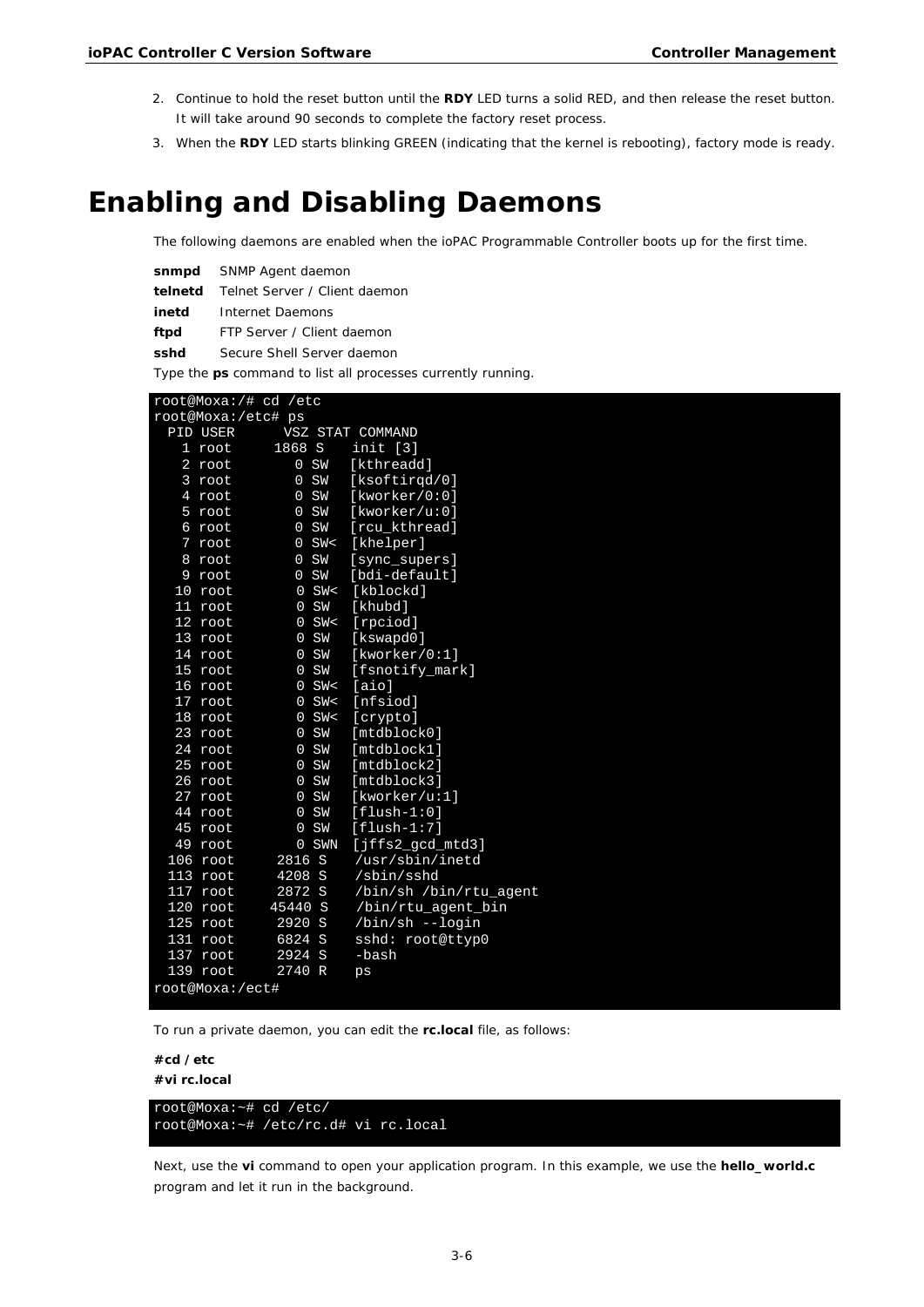

The enabled daemons will be available after you reboot the system.

| root@Moxa:~# ps  |                   |                           |
|------------------|-------------------|---------------------------|
| PID USER         |                   | VSZ STAT COMMAND          |
| 1 root           | 1868 S            | init [3]                  |
| $2 \text{ root}$ | 0 S W             | [kthreadd]                |
| 3 root           | 0 S W             | [ksoftirgd/0]             |
| 4 root           | 0 S W             | [kworker/0:0]             |
| $5$ root         | 0 S W             | [kworker/u:0]             |
| 6 root           | 0 S W             | [rcu kthread]             |
| 7 root           | $0$ SW<           | [khelper]                 |
| 8 root           | 0 S W             | [sync_supers]             |
| 9 root           | 0 S W             | [bdi-default]             |
| 10 root          | $0$ SW<           | [kblockd]                 |
| 11 root          | 0 S W             | [khubd]                   |
| 12 root          | $0$ SW<           | [rpciod]                  |
| 13 root          | 0 S W             | [kswapd0]                 |
| 14 root          | 0 S W             | [kworker/0:1]             |
| 15 root          | 0 S W             | [fsnotify_mark]           |
| 16 root          | $0$ SW<           | [aio]                     |
| 17 root          | $0$ SW<           | [nfsiod]                  |
| 18 root          | $0$ SW<           | [crypto]                  |
| 23 root          | 0 S W             | [mtdblock0]               |
| 24 root          | 0 S W             | [mtdblock1]               |
| 25 root          | 0 S W             | [mtdblock2]               |
| 26 root          | 0 S W             | [mtdblock3]               |
| 27 root          | SW<br>$\mathbf 0$ | [kworker/u:1]             |
| 49 root          | 0 SWN             | $[$ jffs $2$ qcd mtd $3]$ |
| 106 root         | 2816 S            | /usr/sbin/inetd           |
| $113$ root       | 4208 S            | /sbin/sshd                |
| $117$ root       | 2872 S            | /bin/sh /bin/rtu_agent    |
| $120$ root       | 45440 S           | /bin/rtu_agent_bin        |
| 125 root         | 2920 S            | /bin/sh --login           |
| 131 root         | 6824 S            | sshd: root@ttyp0          |
| 137 root         | 2924 S            | -bash                     |
| $159$ root       | 2740 S            | /usr/sbin/telnetd         |
| 160 root         | 2920 S            | -bash                     |
| 161 root         | 0 S W             | $[flush-1:7]$             |
| 164 root         | 1848 S            | ./ hello_world            |
| 171 root         | 6824 S            | sshd: root@ttyp2          |
| $177$ root       | 2924 S            | -bash                     |
| $178$ root       | 2740 R            | ps                        |
| root@Moxa:~#     |                   |                           |

# <span id="page-19-0"></span>**Run-Level Settings**

In this section, we outline the steps you should take to set the Linux run-level and execute requests. The run-level for the ioPAC Programmable Controller is 3. Use the following command to enable or disable settings:

```
root@Moxa:/etc/rc.d/rc3.d# ls
S19nfs-common S25nfs-user-server S99showreadyled
S20snmpd S55ssh
S24pcmcia S99rmnologin
root@Moxa:/etc/rc.d/rc3.d#
```
#### **#cd /etc/rc.d/init.d**

Edit a shell script to execute **/home/tcps2-release** and save to **tcps2** as follows:

**#cd /etc/rc.d/rc3.d**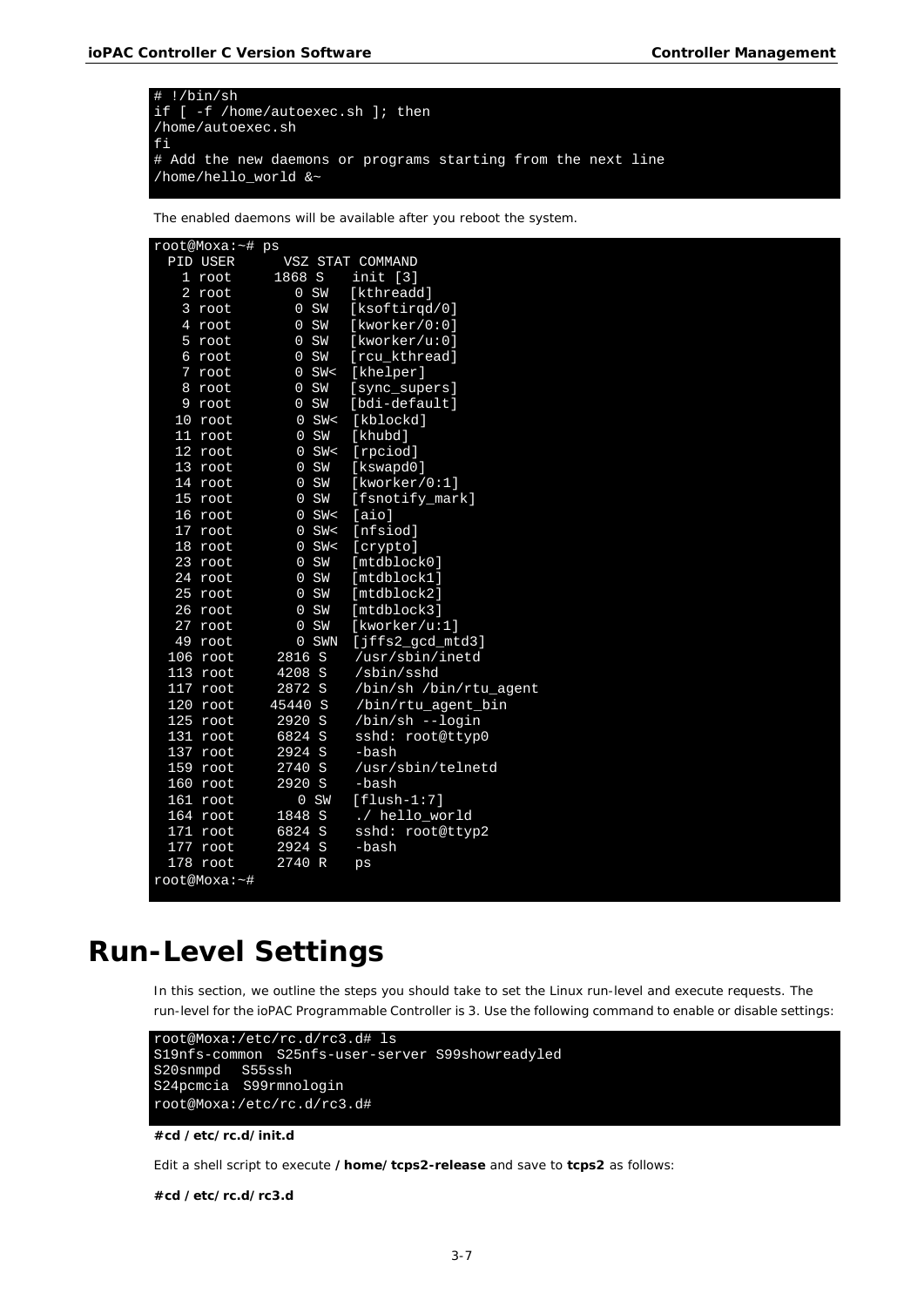#### **#ln –s /etc/rc.d/init.d/tcps2 S60tcps2**

```
SxxRUNFILE stands for
S: start the run file while Linux boots up.
xx: a number between 00-99. Smaller numbers have a higher priority.
RUNFILE: the file name.
```

```
root@Moxa:/etc/rc.d/rc3.d# ls
S19nfs-common S25nfs-user-server S99showreadyled
S20snmpd S55ssh
S24pcmcia S99rmnologin
root@Moxa:/etc/rc.d/rc3.d# ln –s /home/tcps2-release S60tcps2
root@Moxa:/etc/rc.d/rc3.d# ls
S19nfs-common S25nfs-user-server S99rmnologin
S20snmpd S55ssh S99showreadyled
S24pcmcia S60tcps2
root@Moxa:/etc/rc.d/rc3.d#
```
KxxRUNFILE stands for

K: start the run file while linux shuts down or halts. xx: a number between 00-99. Smaller numbers have a higher priority. RUNFILE: the file name.

To remove the daemon, remove the run file from the **/etc/rc.d/rc3.d** directory by using the following command:

**#rm –f /etc/rc.d/rc3.d/S60tcps2**

<span id="page-20-0"></span>**NOTE** Level **rc3.d** has a higher priority than **rc.local,** so **rc3.d** will execute before **rc.local**.

# **System Time Setting**

# <span id="page-20-1"></span>**Setting the Time Manually**

The ioPAC Programmable Controller has two time settings. One is the system time, and the other is the RTC (Real Time Clock) time kept by the ioPAC hardware. Use the **#date** command to query the current system time or set a new system time. Use **#hwclock** to query the current RTC time or set a new RTC time.

Use the following command to query the system time:

#### **#date**

Use the following command to query the RTC time:

#### **#hwclock**

Use the following command to set the system time:

#### **#date YYYYMMDDhhmm**

 $MM = Month$  $DD = Date$ hhmm = hour and minute YYYY = Year

Use the following command to set the RTC time:

#### **#hwclock –w**

Write current system time to RTC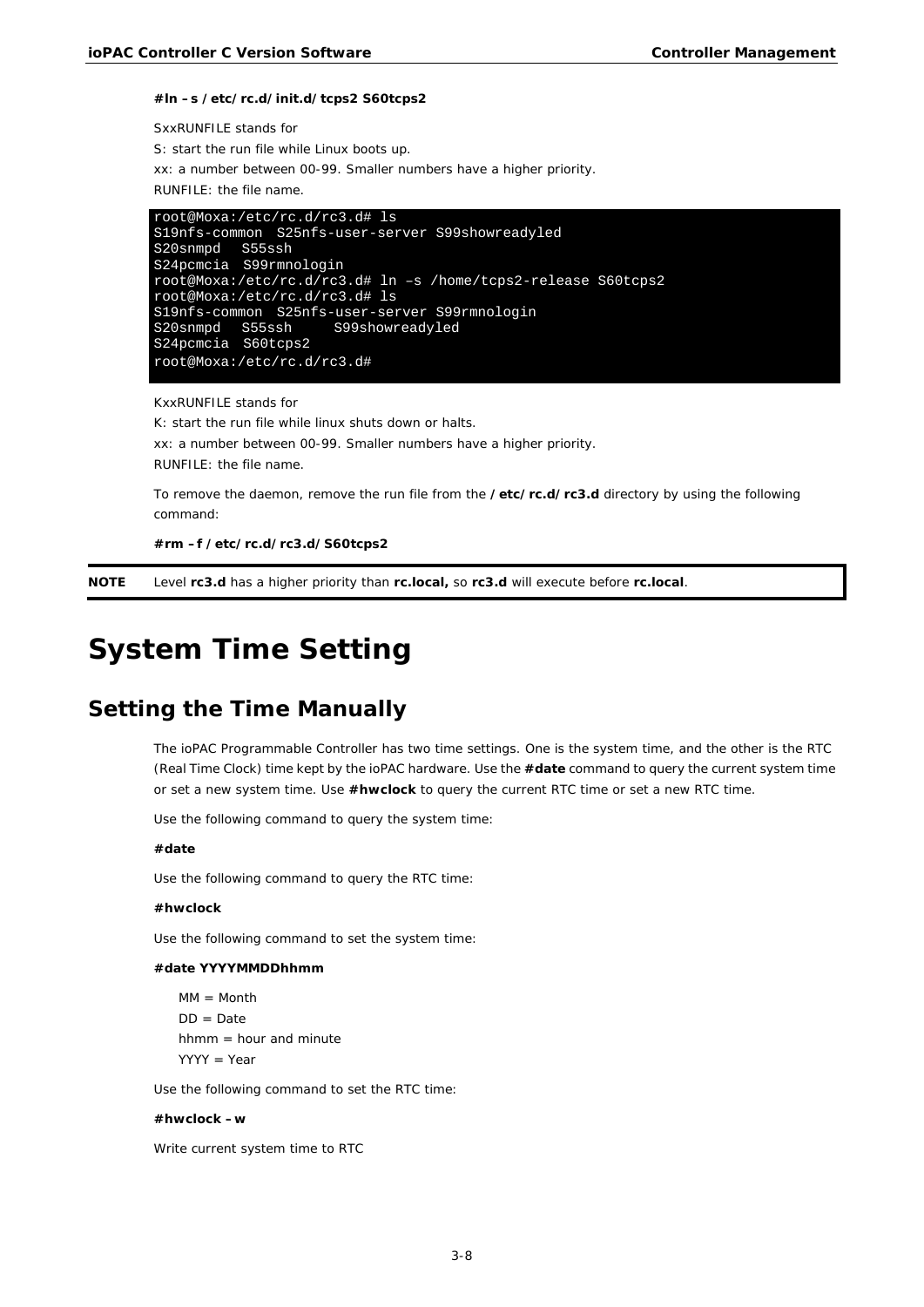The following figure illustrates how to update the system time and set the RTC time.

```
root@Moxa:/# date
Fri May 10 02:35:39 UTC 2013
root@Moxa:/# hwclock
Fri May 10 02:35:43 2013 0.000000 seconds
root@Moxa:/# date 201305101037
Fri May 10 10:37:00 UTC 2013
root@Moxa:/# hwclock -w
root@Moxa:/# date ; hwclock
Fri May 10 10:37:32 UTC 2013
Fri May 10 10:37:32 2013 0.000000 seconds
root@Moxa:/#
```
# <span id="page-21-0"></span>**Updating the Time with NTP Client**

The ioPAC Programmable Controller has a built-in NTP (Network Time Protocol) client that is used to initialize a time request to a remote NTP server. Use #ntpdate <this client utility> to update the system time.

#### **#ntpdate time.stdtime.gov.tw**

**#hwclock –w**

Visit http://www.ntp.org for more information about NTP and NTP server addresses.

```
root@Moxa:/# date ;hwclock
Fri May 10 10:50:54 CST 2013
Fri May 10 02:50:53 2013 0.000000 seconds
root@Moxa:/# ntpdate time.stdtion.gov.tw
10 May 10:51:03 ntpdate[156]: adjust time server 192.168.50.33 offset 0.007500 sec
root@Moxa:/# hwclock -w
root@Moxa:/# date; hwclock
Fri May 10 10:51:17 CST 2013
Fri May 10 10:51:16 2013 0.000000 seconds
root@Moxa:/#
```
Add the command line to the **vi/etc/profile** directory to change the time zone. For example, **export TZ=CST-8.**

**NOTE** Before using the NTP client utility, check your IP and DNS settings to make sure that an Internet connection is available. Refer to Chapter 2 for instructions on how to configure the Ethernet interface, and see Chapter 4 for DNS settings information.

# <span id="page-21-1"></span>**Updating the Time Automatically**

This section demonstrates how to use a shell script to update the time automatically.

```
Example shell script to update the system time periodically
#!/bin/sh
ntpdate time.nist.gov 
# You can use the time server's IP address or domain
# name directly. If you use domain name, you must
# enable the domain client on the system by updating
# /etc/resolv.conf file.
hwclock –-systohc
sleep 100 
# Updates every 100 seconds. The min. time is 100 seconds. Change
# 100 to a larger number to update RTC less often.
Save the shell script using any file name (e.g., fixtime)
```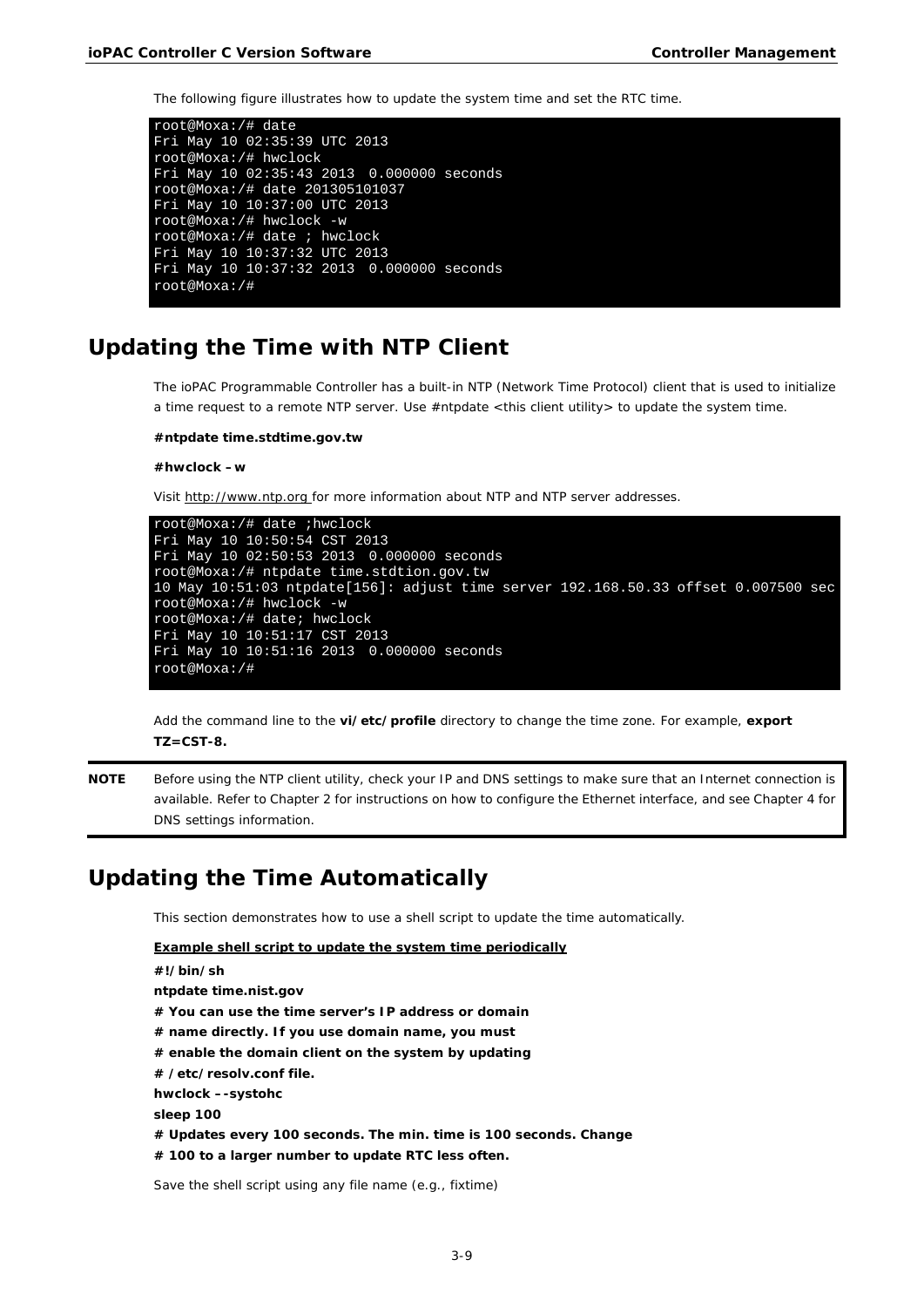#### **How to run the shell script automatically when the kernel boots up**

Copy the above example shell script fixtime to directory /etc/init.d, and then use chmod 755 fixtime to change the shell script mode. Next, use vi editor to edit the file /etc/inittab. Add the following line to the bottom of the file:

**ntp : 2345 : respawn : /etc/init.d/fixtime**

Use the command #init q to re-init the kernel.

# <span id="page-22-0"></span>**NTP Server Setting**

The ioPAC Programmable Controller has an NTP server setting. First, configure the time sync server at the path **/etc/ntp.conf** and use the **/etc/init.d/ntpd start** command to start the NTP server.

```
root@Moxa:/etc# /etc/init.d/ntpd start
Starting ntp server
```
Use the **ntpq -pn** command to check the NTP server status, and **ntpd –g –l /etc/ntp\_log &** to debug the NTP server.

## **NOTE ntpd** and **ntpdate** cannot be used at the same time because the UDP port 123 will be occupied. Remember to use **hwclock-w** to update the RTC time, or else the time sync settings will be lost after you restart the device.

# <span id="page-22-1"></span>**Executing Scheduled Commands with Cron Daemon**

Start **cron** from the **/etc/rc.d/rc.local** directory. It will return immediately, so you don't need to start it with '&' to run in the background.

The Cron daemon will search **/etc/cron.d/crontab** for crontab files, which are named after accounts in **/etc/passwd**.

Cron wakes up every minute, and checks each command to see if it should be run that minute. Modify the file **/etc/cron.d/crontab** to set up your scheduled applications. Crontab files have the following format:

| mm       |          | dom   | mon                               | dow                 | user | command |
|----------|----------|-------|-----------------------------------|---------------------|------|---------|
| min      | hour     | date  | month                             | week                | user | command |
| $0 - 59$ | $0 - 23$ | $-31$ | $-12$<br>$\overline{\phantom{0}}$ | $0-6$ (0 is Sunday) |      |         |

The following example demonstrates how to use **cron**.

### **How to use cron to update the system time and RTC time every day at 8:00**

**Step 1:** Write a shell script named **fixtime.sh** and save it to **/home/.**

**#!/bin/sh ntpdate time.nist.gov hwclock –w exit 0**

**Step 2:** Change the **fixtime.sh** mode.

#### **#chmod 755 fixtime.sh**

**Step 3:** Modify the **/etc/cron.d/crontab** file to run **fixtime.sh** at 8:00 every day.

Add the following line to the end of crontab:

- **\* 8 \* \* \* root/home/fixtime.sh**
- **Step 4:** Enable the **cron** daemon manually.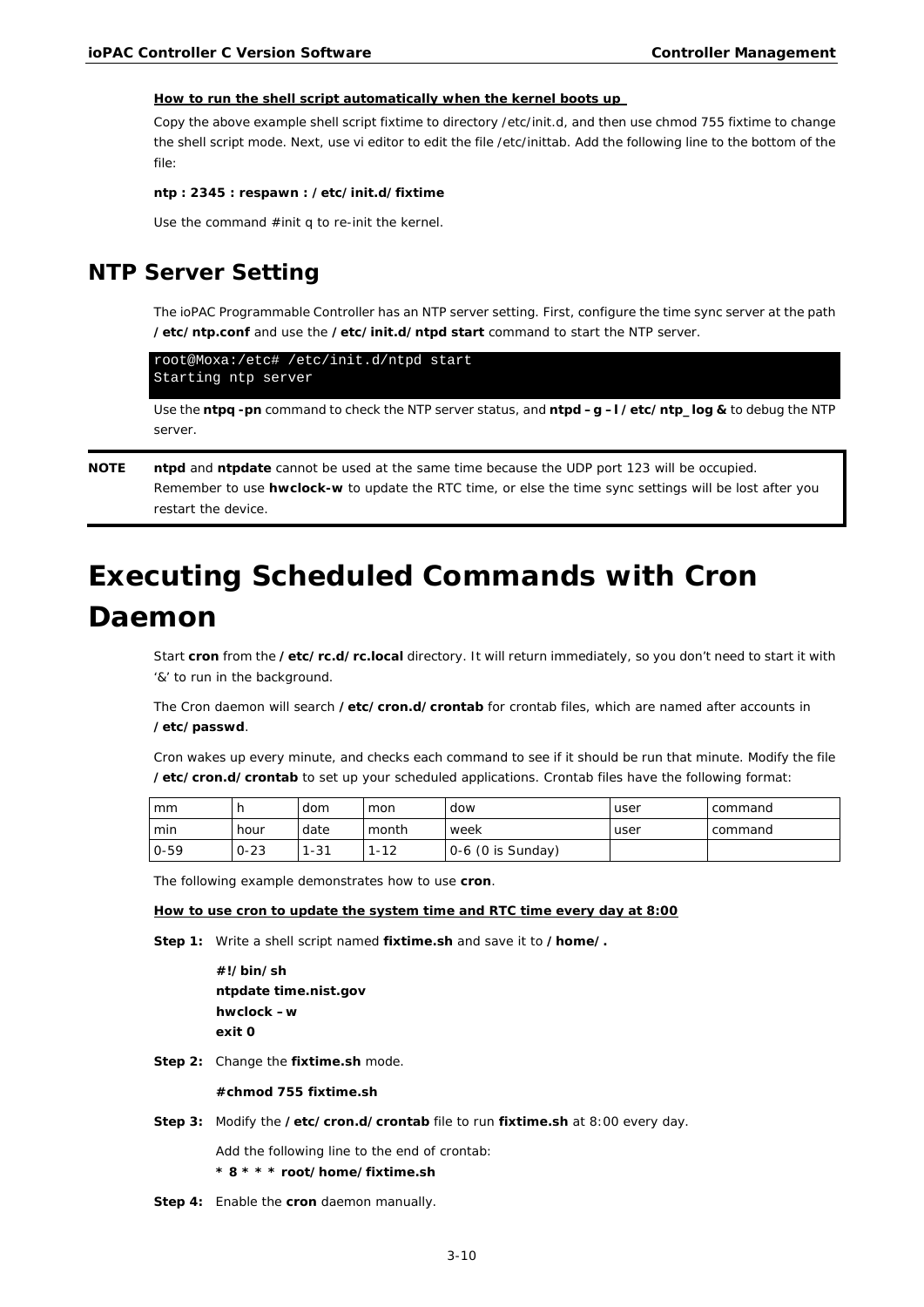#### **#/etc/init.d/crond start**

**Step 5:** Enable **cron** when the system boots up.

Add the following line in the **/etc/rc.d/rc.local** file **#/etc/init.d/crond start**

# <span id="page-23-0"></span>**Software Lock**

**Software Lock** is an innovative technology developed by the Moxa engineering team. It can be adopted by a system integrator or developer to protect his/her applications from being copied. An application is compiled into a binary format bound to the ioPAC controller and the operating system (OS) that the application runs on. So as long as the application is obtained from the development PC, it can be installed on the same hardware and the same operating system, resulting in a loss of the add-on value created by the developer.

Moxa's engineers used data encryption to develop this protection mechanism for your applications. The binary file associated with each of your applications needs to undergo an additional encryption process after you have developed it. The process requires you to install an encryption key on the ioPAC controller.

1. Choose an encryption key (e.g.,"ABigKey") and install it on the ioPAC Programmable Controller using the pre-loaded **setkey** utility program.

### **#setkey ABigKey**

**NOTE:** set an empty string to clear the encryption key on the ioPAC Programmable Controller by:

#### **#setkey ""**

- 2. Develop and compile your program in the development PC.
- 3. On the development PC, run the **binencryptor** utility program to encrypt your program with an encryption key.

#### **#binencryptor yourProgram ABigKey**

4. Upload the encrypted program file to the ioPAC controller by FTP or NFS and test the program.

The encryption key is a computer-wise key. That is to say, an ioPAC controller has only one key installed. Running the **setkey** program multiple times overrides the existing key.

To prove the effectiveness of this software protection mechanism, prepare an ioPAC controller that has not been installed an encryption key or install a key different from that used to encrypt your program. In any case, the encrypted program fails immediately.

This mechanism also allows an ioPAC controller with an encryption key to bypass programs that are not encrypted, and is useful in developing and testing programs on the ioPAC controller.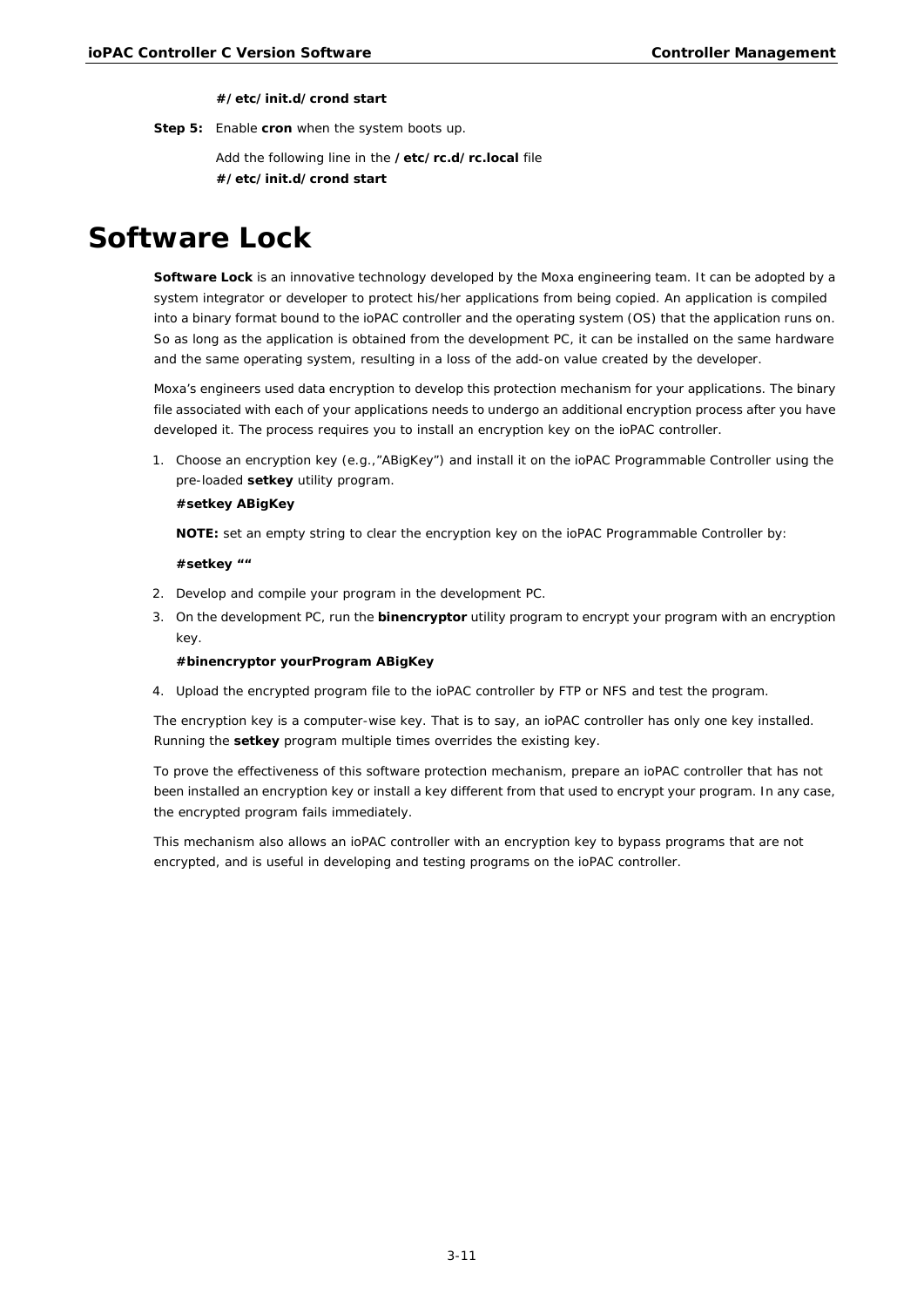# **4. Controller Communications**

<span id="page-24-0"></span>In this chapter, we explain how to configure the ioPAC controller various communication functions.

The following topics are covered in this chapter:

## **[Internet Configuration](#page-25-0)**

- > [Modbus TCP Master and Slave](#page-25-1)
- $\triangleright$  [DNS](#page-25-2)
- > [Telnet/FTP](#page-25-3)
- $\triangleright$  [iptables](#page-26-0)
- $\triangleright$  [NAT \(SNAT\)](#page-30-0)
- > [Port Forwarding \(DNAT\)](#page-32-0)
- [PPP Dial-up Service](#page-32-1)
- $\triangleright$  [PPPoE](#page-35-0)
- > [NFS \(Network File System\) Client](#page-37-0)
- $\triangleright$  [Sending Mail](#page-37-1)
- > [OpenVPN](#page-37-2)
- > [NTP Server/Client](#page-41-0)
- $\triangleright$  [Port Trunking](#page-42-0)

## **Serial Configuration [\(ioPAC 8500 series and 5500 series only\)](#page-42-1)**

> [Modbus RTU Master](#page-42-2)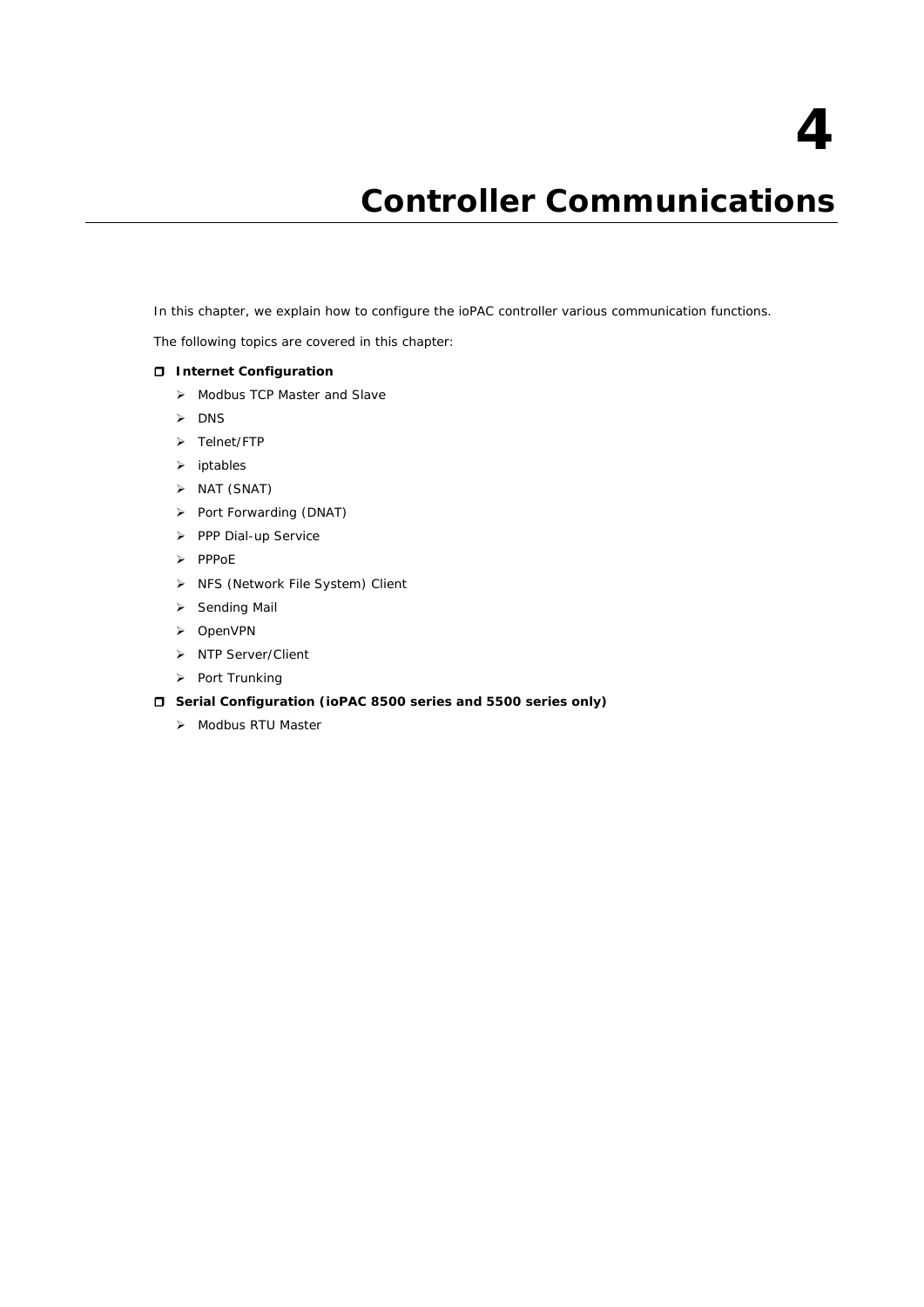# <span id="page-25-0"></span>**Internet Configuration**

# <span id="page-25-1"></span>**Modbus TCP Master and Slave**

Modbus TCP is a very common communication protocol in industrial applications and the ioPAC Programmable Controller has built-in Modbus TCP master and slave functions. For more detailed information, refer to the **C/C++ Sample Code Programming Guide for ioPAC Programmable Controllers.**

# <span id="page-25-2"></span>**DNS**

The ioPAC Programmable Controllers can be set as a DNS client but not a DNS server. To set up the ioPAC as a DNS client, edit three configuration files: **/etc/hosts**, **/etc/resolv.conf**, and **/etc/nsswitch.conf**.

#### **/etc/hosts**

This is the first file that the Linux system reads to resolve the host name and IP address.

#### **/etc/resolv.conf**

This is the most important file to edit when using DNS for the other programs. For example, before using **#ntpdate time.nist.goc** to update the system time, add the DNS server address to the file. Ask your network administrator which DNS server address you should use. The DNS server's IP address is specified by the **nameserver** command. For example, add the following line to **/etc/resolv.conf** if the DNS server's IP address is 168.95.1.1:

### **nameserver 168.95.1.1**

```
root@Moxa:/etc# cat resolv.conf
#
# resolv.conf This file is the resolver configuration file
# See resolver(5).
#
#nameserver 192.168.1.16
nameserver 168.95.1.1
nameserver 140.115.1.31
nameserver 140.115.236.10
root@Moxa:/etc#
```
#### **/etc/nsswitch.conf**

This file defines the sequence to resolve the IP address by using /etc/hosts file or /etc/resolv.conf.

# <span id="page-25-3"></span>**Telnet/FTP**

In addition to supporting Telnet client-server and FTP client-server architectures, the ioPAC Programmable Controllers also support SSH and SFTP client-server architectures. To enable or disable the Telnet/FTP server, first edit the file **/etc/inetd.conf**.

### **Enabling the Telnet/FTP server**

The following example shows the default content of the **/etc/inetd.conf** file. The Telnet/FTP server is enabled by default:

**discard dgram udp wait root /bin/discard discard stream tcp nowait root /bin/discard telnet stream tcp nowait root /bin/telnetd ftp stream tcp nowait root /bin/ftpd -l**

## **Disabling the Telnet/FTP server**

Disable the daemon by typing **#** in front of the first character of the row to comment out the line.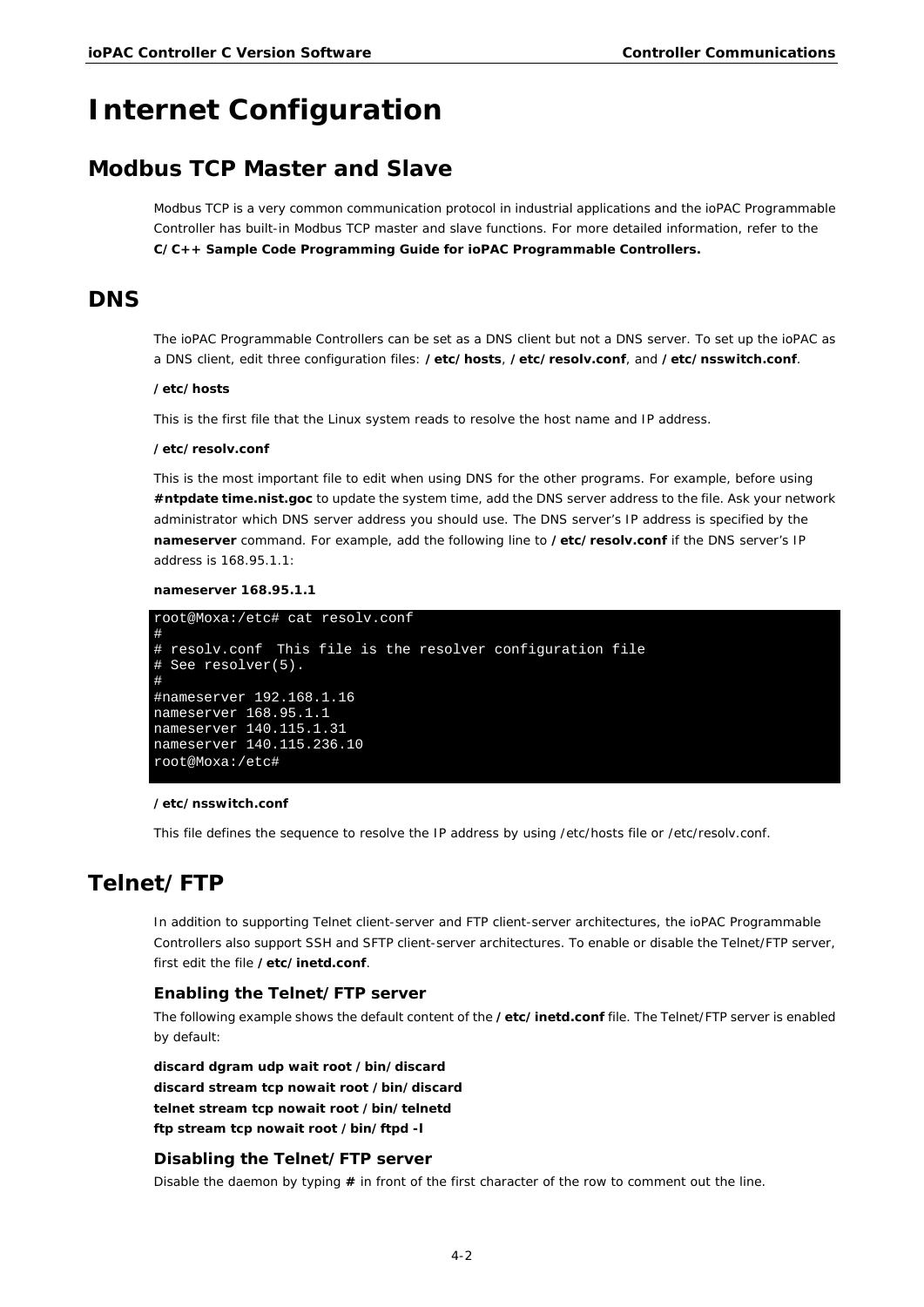# <span id="page-26-0"></span>**iptables**

The **iptables** command is an administrative tool for setting up, maintaining, and inspecting the Linux kernel's IP packet filter rule tables. Several different tables are defined, with each table containing built-in chains and user-defined chains.

Each chain is a list of rules that apply to a certain type of packet. Each rule specifies what to do with a matching packet. A rule (such as a jump to a user-defined chain in the same table) is called a "target."

The ioPAC Programmable Controllers support 3 types of **iptables** tables: **Filter tables**, **NAT tables**, and **Mangle tables**:

**A. Filter tables**—includes three chains:

INPUT chain OUTPUT chain FORWARD chain

**B. NAT tables**—includes three chains:

PREROUTING chain—transfers the destination IP address (DNAT) POSTROUTING chain—works after the routing process and before the Ethernet device process to transfer the source IP address (SNAT)

OUTPUT chain—produces local packets

*sub-tables*

Source NAT (SNAT)—changes the first source packet IP address Destination NAT (DNAT)—changes the first destination packet IP address MASQUERADE—a special form for SNAT. If one host can connect to the Internet, then other computers that connect to this host can connect to the Internet when the computer does not have an actual IP address.

REDIRECT—a special form of DNAT that re-sends packets to a local host independent of the destination IP address.

**C. Mangle tables**—includes two chains

PREROUTING chain—pre-processes packets before the routing process. OUTPUT chain—processes packets after the routing process. It has three extensions—TTL, MARK, TOS.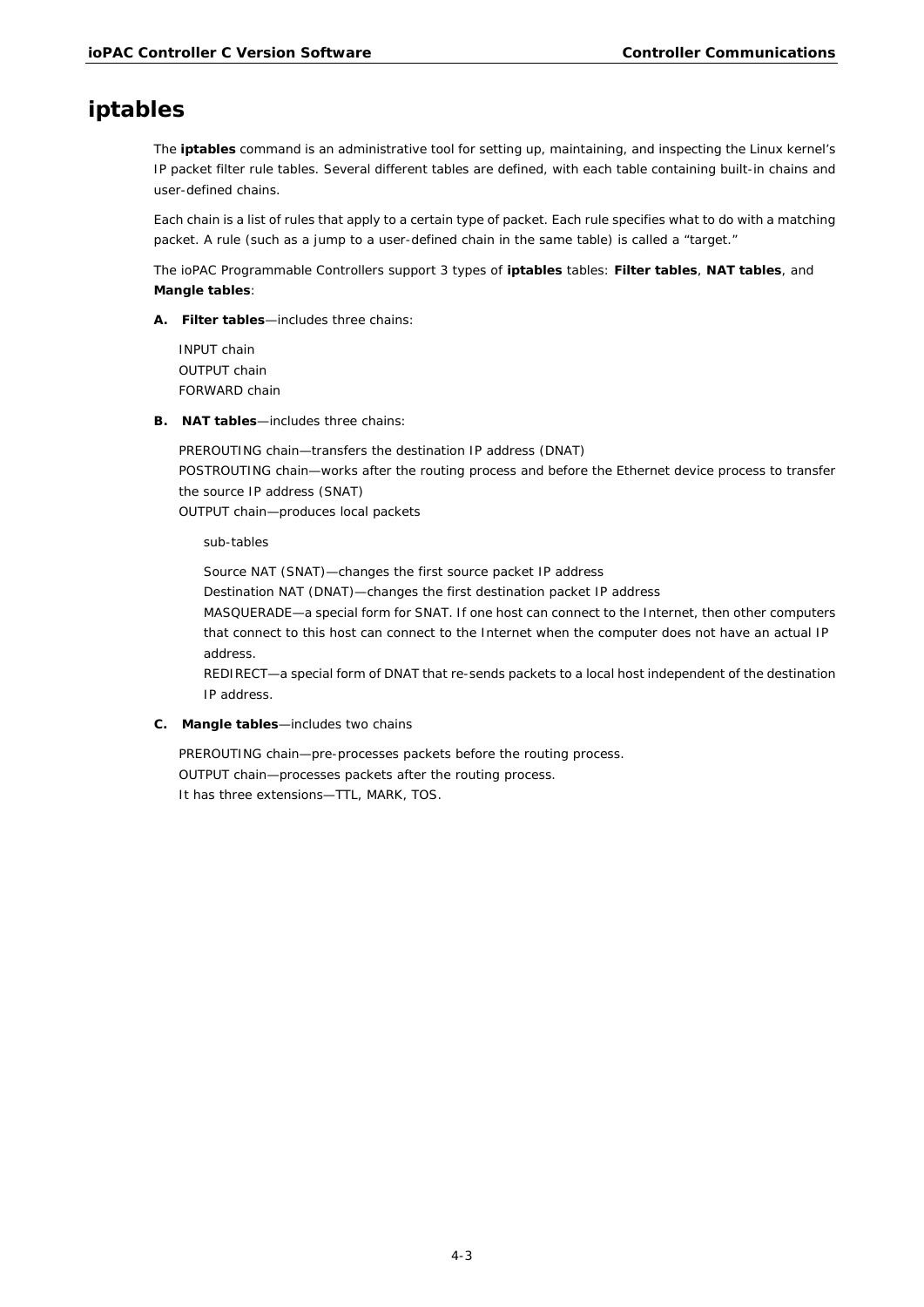The following figure shows the **iptables** hierarchy.



The ioPAC Programmable Controllers support the following sub-modules. Be sure to use the module that matches your application.

| nf conntrack      | ipt_MASQUERADE | xt_length    |
|-------------------|----------------|--------------|
| nf_conntrack_ftp  | ipt_REDIRECT   | xt limit     |
| nf conntrack irc  | ipt_REJECT     | xt mark      |
| nf_nat_ftp        | xt TCPMSS      | xt multiport |
| nf nat irc        | xt mac         | xt owner     |
| nf_nat_snmp_basic | ipt ULOG       | xt state     |
| nf_queue          | ipt_ah         | xt_tcpmss    |
| ipt_LOG           | xt_esp         |              |

**NOTE** The ioPAC Programmable Controllers DO NOT support IPv6 or **ipchains**.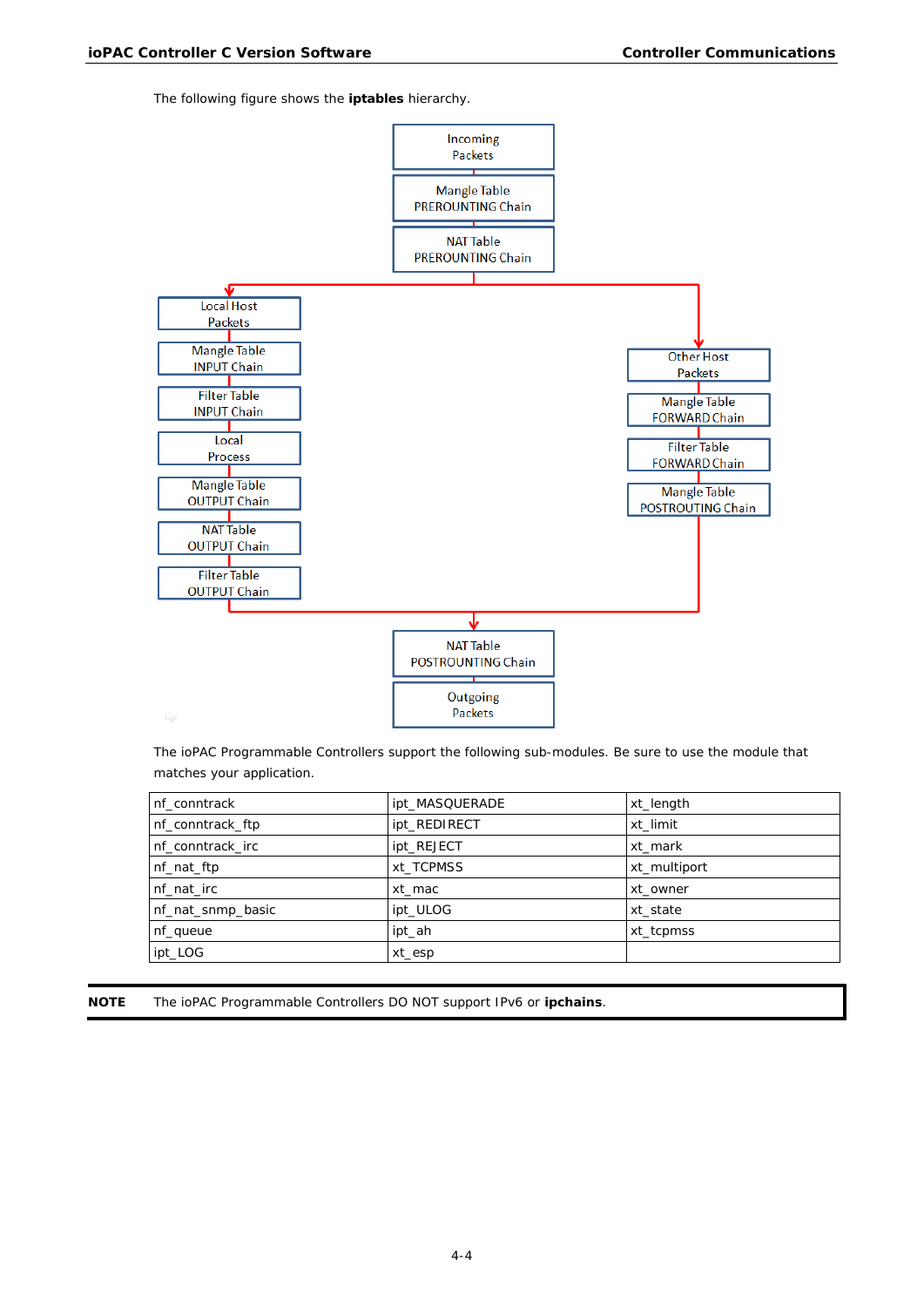The basic syntax to enable and load an **iptables** module is as follows:

## **#lsmod #modprobe ip\_tables #modprobe iptable\_filter**

Use **lsmod** to check if the **ip\_tables** module has already been loaded onto the ioPAC Programmable Controller unit. Use **modprobe** to insert and enable the module.

Use the following command to load the modules (**iptable\_filter**, **iptable\_mangle**, **iptable\_nat**): **#modprobe iptable\_filter**

**NOTE iptables** plays the role of packet filter or NAT. Take care when setting up the **iptables** rules. If the rules are not correct, remote hosts that connect via a LAN or PPP may be denied access. We recommend using the serial console to set up the **iptables**. Click on the following links for more information about **iptables**: <http://www.linuxguruz.com/iptables/> [http://www.netfilter.org/documentation/HOWTO//packet-filtering-HOWTO.html](http://www.netfilter.org/documentation/HOWTO/packet-filtering-HOWTO.html)

To illustrate the **iptables** syntax, we have divided our discussion of the various rules into three categories: **observe and erase chain rules, define policy rules,** and **append or delete rules**.

## **Observe and Erase Chain Rules**

### **Usage:**

**# iptables [-t tables] [-L] [-n]**

-t tables: Table to manipulate (default: 'filter'); example: nat or filter.

-L [chain]: Lists all rules in selected chains. If no chain is selected, all chains are listed.

-n: Numeric output of addresses and ports.

#### **# iptables [-t tables] [-FXZ]**

-F: Flush the selected chain (all the chains in the table if none is listed).

- -X: Delete the specified user-defined chain.
- -Z: Set the packet and byte counters in all chains to zero.

#### **Examples:**

### **# iptables -L -n**

In this example, since we do not use the -t parameter, the system uses the default 'filter' table. Three chains are included: INPUT, OUTPUT, and FORWARD. INPUT chains are accepted automatically, and all connections are accepted without being filtered.

**#iptables –F #iptables –X #iptables –Z**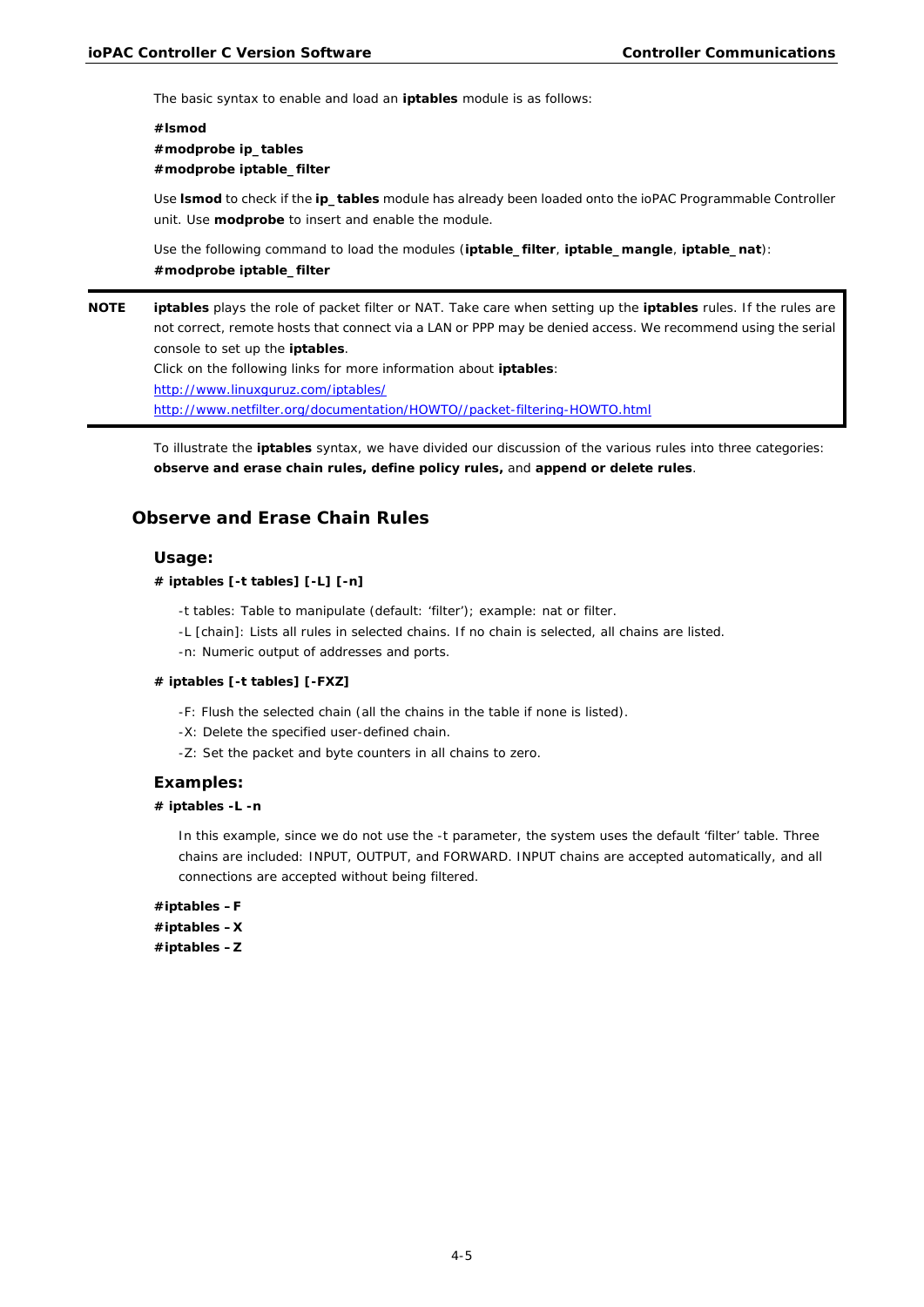## **Define Policy for Chain Rules**

#### **Usage:**

**# iptables [-t tables] [-P] [INPUT, OUTPUT, FORWARD, PREROUTING, OUTPUT, POSTROUTING] [ACCEPT, DROP]**

-P: Set the policy for the chain to the given target. INPUT: For packets coming into the ioPAC controller. OUTPUT: For locally-generated packets. FORWARD: For packets routed out through the ioPAC controller. PREROUTING: To alter packets as soon as they come in. POSTROUTING: To alter packets as they are about to be sent out.

## **Examples:**

```
#iptables –P INPUT DROP
#iptables –P OUTPUT ACCEPT
#iptables –P FORWARD ACCEPT
#iptables –t nat –P PREROUTING ACCEPT
#iptables –t nat –P OUTPUT ACCEPT
#iptables -t nat –P POSTROUTING ACCEPT
```
In this example, the policy accepts outgoing packets and denies incoming packets.

### **Append or Delete Rules**

### **Usage:**

## **# iptables [-t table] [-AI] [INPUT, OUTPUT, FORWARD] [-io interface] [-p tcp, udp, icmp, all] [-s IP/network] [--sport ports] [-d IP/network] [--dport ports] –j [ACCEPT. DROP]**

-A: Append one or more rules to the end of the selected chain.

- -I: Insert one or more rules in the selected chain as the given rule number.
- -i: Name of an interface via which a packet is going to be received.
- -o: Name of an interface via which a packet is going to be sent.
- -p: The protocol of the rule or of the packet to check.
- -s: Source address (network name, host name, network IP address, or plain IP address).
- --sport: Source port number.
- -d: Destination address.
- --dport: Destination port number.

-j: Jump target. Specifies the target of the rules; i.e., how to handle matched packets. For example, ACCEPT the packet, DROP the packet, or LOG the packet.

### **Examples:**

Example 1: Accept all packets from lo interface.

#### **# iptables –A INPUT –i lo –j ACCEPT**

Example 2: Accept TCP packets from 192.168.0.1.

**# iptables –A INPUT –i eth0 –p tcp –s 192.168.0.1 –j ACCEPT**

Example 3: Accept TCP packets from Class C network 192.168.1.0/24. **# iptables –A INPUT –i eth0 –p tcp –s 192.168.1.0/24 –j ACCEPT**

Example 4: Drop TCP packets from 192.168.1.25.

**# iptables –A INPUT –i eth0 –p tcp –s 192.168.1.25 –j DROP**

Example 5: Drop TCP packets addressed for port 21. **# iptables –A INPUT –i eth0 –p tcp --dport 21 –j DROP**

Example 6: Accept TCP packets from 192.168.0.24 to W341's port 137, 138, 139 **# iptables –A INPUT –i eth0 –p tcp –s 192.168.0.24 --dport 137:139 –j ACCEPT**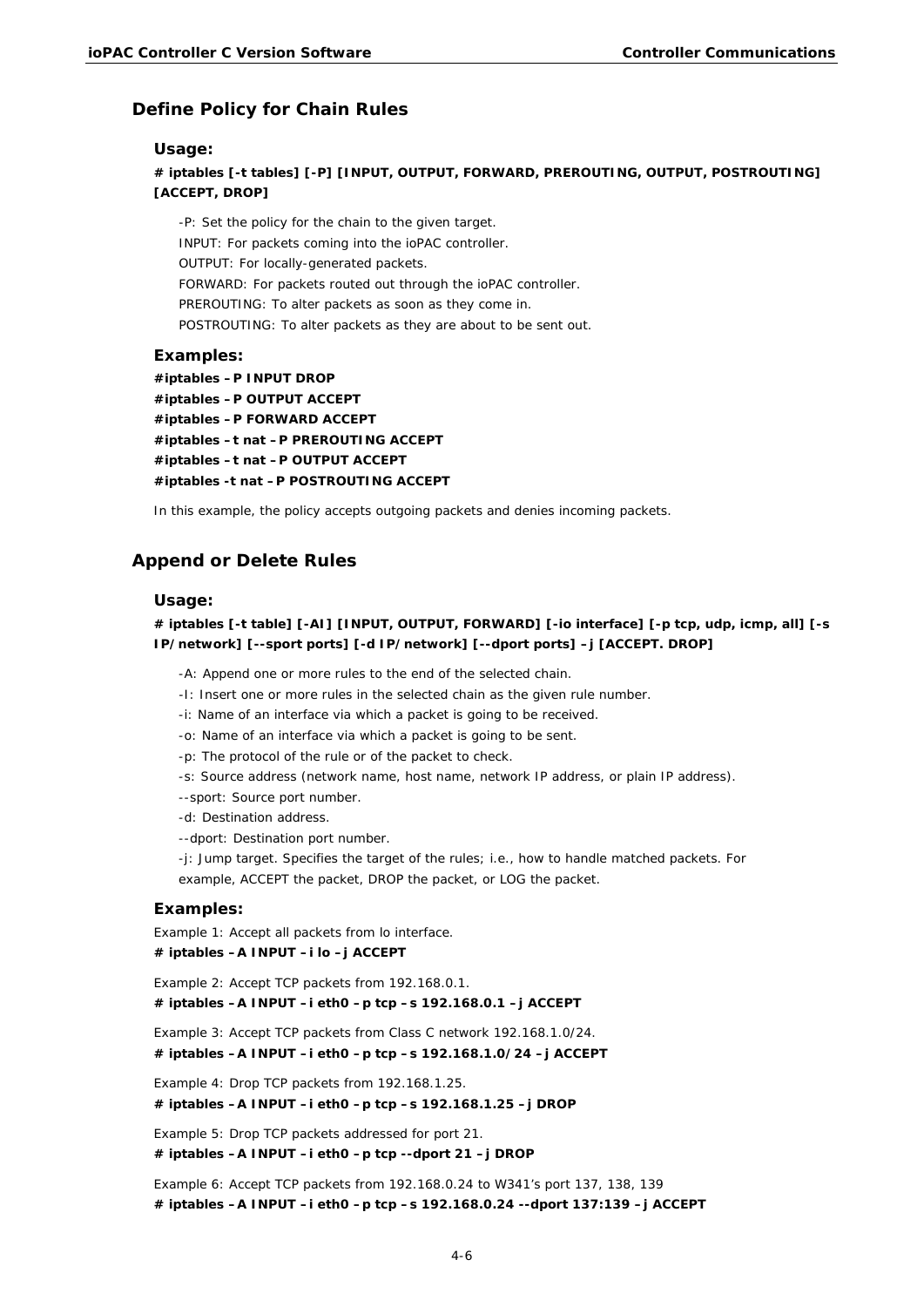Example 7: Drop all packets from MAC address 01:02:03:04:05:06. **# iptables –A INPUT –i eth0 –p all –m mac -–mac-source 01:02:03:04:05:06 –j DROP**

<span id="page-30-0"></span>**NOTE** In Example 7, remember to issue the command #modprobe ipt\_mac first to load module **ipt\_mac.**

# **NAT (SNAT)**

NAT (Network Address Translation) protocol translates IP addresses used on one network to different IP addresses used on another network. One network is designated the inside network and the other is the outside network. Typically, the ioPAC Programmable Controllers connect several devices on a network and maps local inside network addresses to one or more global outside IP addresses, and un-maps the global IP addresses on incoming packets back into local IP addresses.

**NOTE** Click on the following links for more information about iptables and NAT: http://www.netfilter.org/documentation/HOWTO/NAT-HOWTO.html

The IP address of LAN1 is changed to 192.168.127.254 (you will need to load the module ipt\_MASQUERADE):



- **1. #echo 1 > /proc/sys/net/ipv4/ip\_forward**
- **2. #modprobe ip\_tables**
- **3. #modprobe iptable\_filter**
- **4. #modprobe nf\_conntrack**
- **5. #modprobe iptable\_nat**
- **6. #modprobe ipt\_MASQUERADE**
- **7. #iptables -t nat -A POSTROUTING -o eth0 -j SNAT --to-source 192.168.127.254**
- **8. #iptables -t nat -A POSTROUTING -o eth0 -s 192.168.126.0/24 -j MASQUERADE**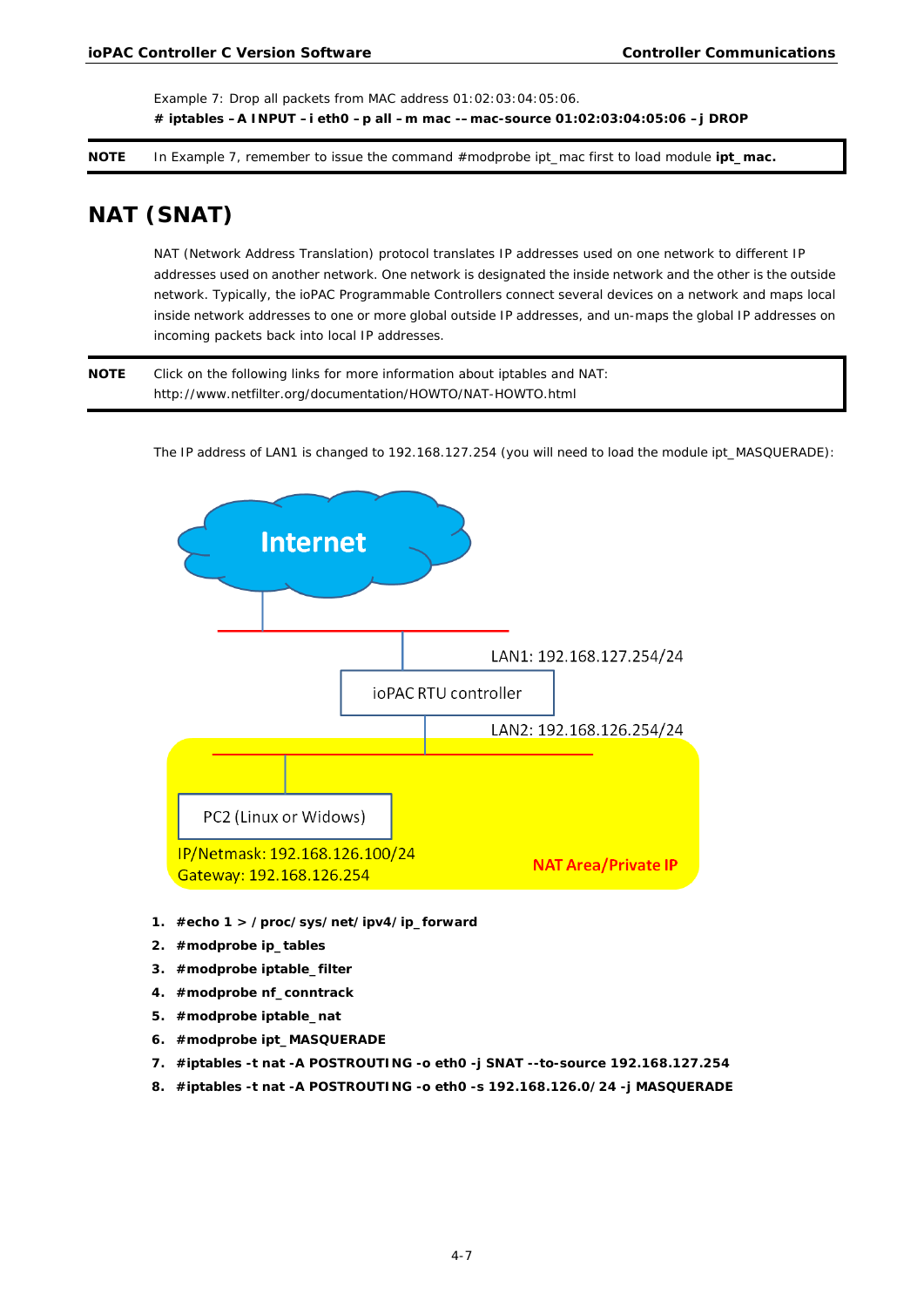## **Enabling NAT at Bootup**

In most real world situations, use a simple shell script to enable NAT when the ioPAC Programmable Controller boots up. The following script is an example.

**#!/bin/bash # If you put this shell script in the /home/nat.sh # Remember to chmod 744 /home/nat.sh # Edit the rc.local file to make this shell startup automatically. # vi /etc/rc.d/rc.local # Add a line in the end of rc.local /home/nat.sh EXIF='eth0' #This is an external interface for setting up a valid IP address. EXNET='192.168.126.0/24' #This is an internal network address.** 1. Insert modules. **# Here 2> /dev/null means the standard error messages will be dump to null device. modprobe nf\_tables 2> /dev/null**

**modprobe nf\_conntrack 2> /dev/null**

**modprobe nf\_conntrack\_ftp 2> /dev/null**

**modprobe nf\_conntrack\_irc 2> /dev/null**

**modprobe iptable\_nat 2> /dev/null**

**modprobe nf\_nat\_ftp 2> /dev/null**

**modprobe nf\_nat\_irc 2> /dev/null**

2. Define variables, enable routing, and erase default rules.

**PATH=/bin:/sbin:/usr/bin:/usr/sbin:/usr/local/bin:/usr/local/sbin**

**export PATH**

**echo "1" > /proc/sys/net/ipv4/ip\_forward**

- **/bin/iptables -F**
- **/bin/iptables -X**
- **/bin/iptables -Z**
- **/bin/iptables -F -t nat**
- **/bin/iptables -X -t nat**
- **/bin/iptables -Z -t nat**

**/bin/iptables -P INPUT ACCEPT**

**/bin/iptables -P OUTPUT ACCEPT**

**/bin/iptables -P FORWARD ACCEPT**

**/bin/iptables -t nat -P PREROUTING ACCEPT**

**/bin/iptables -t nat -P POSTROUTING ACCEPT**

**/bin/iptables -t nat -P OUTPUT ACCEPT**

3. Enable IP masquerade.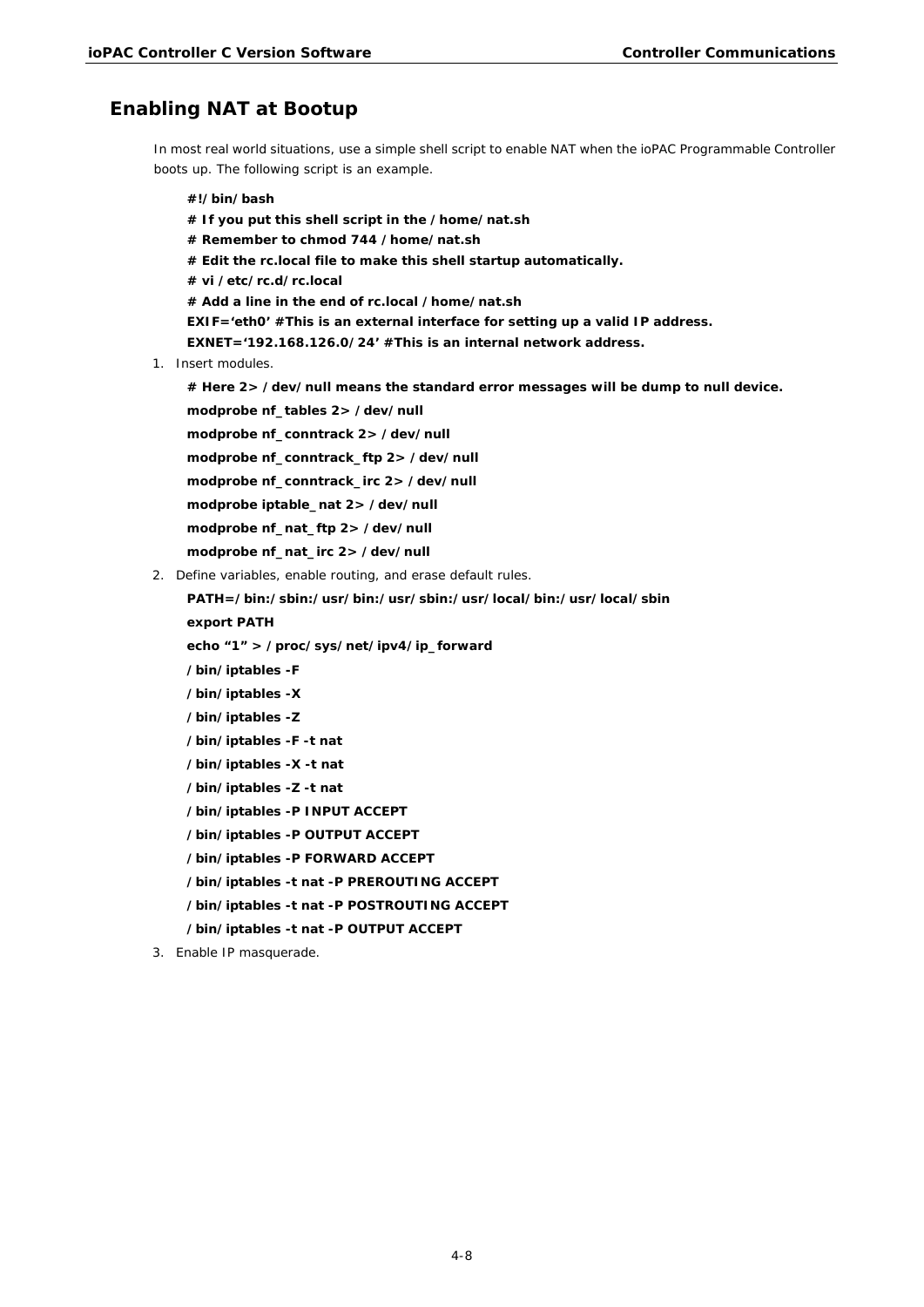# <span id="page-32-0"></span>**Port Forwarding (DNAT)**

Port forwarding allows remote computers (e.g., computers on the Internet) to connect to a specific computer or service within a private local-area network (LAN). The following is an FTP port forwarding example.



**modprobe ip\_tables modprobe nf\_conntrack modprobe nf\_conntrack\_ftp modprobe nf\_conntrack\_irc modprobe iptable\_nat modprobe nf\_nat\_ftp modprobe nf\_nat\_irc iptables -t nat -A PREROUTING -p tcp --dport 99 -i eth0 -j DNAT --to-destination 192.168.126.100:**

# <span id="page-32-1"></span>**PPP Dial-up Service**

PPP (Point to Point Protocol) is used to run IP (Internet Protocol) and other network protocols over a serial link. PPP can be used for direct serial connections (using a null-modem cable) over a Telnet link, and links established using a modem over a telephone line.

Modem/PPP access is almost identical to connecting directly to a network through the ioPAC Programmable Controller Ethernet port. Since PPP is a peer-to-peer system, the ioPAC Programmable Controller can also use PPP to link two networks (or a local network to the Internet) to create a Wide Area Network (WAN).

**NOTE** More information about PPP is available at: http://tldp.org/HOWTO/PPP-HOWTO/index.html http://axion.physics.ubc.ca/ppp-linux.html

> The **pppd** daemon is used to connect to a PPP server from a Linux system. For more detailed information about pppd, use **pppd --help.**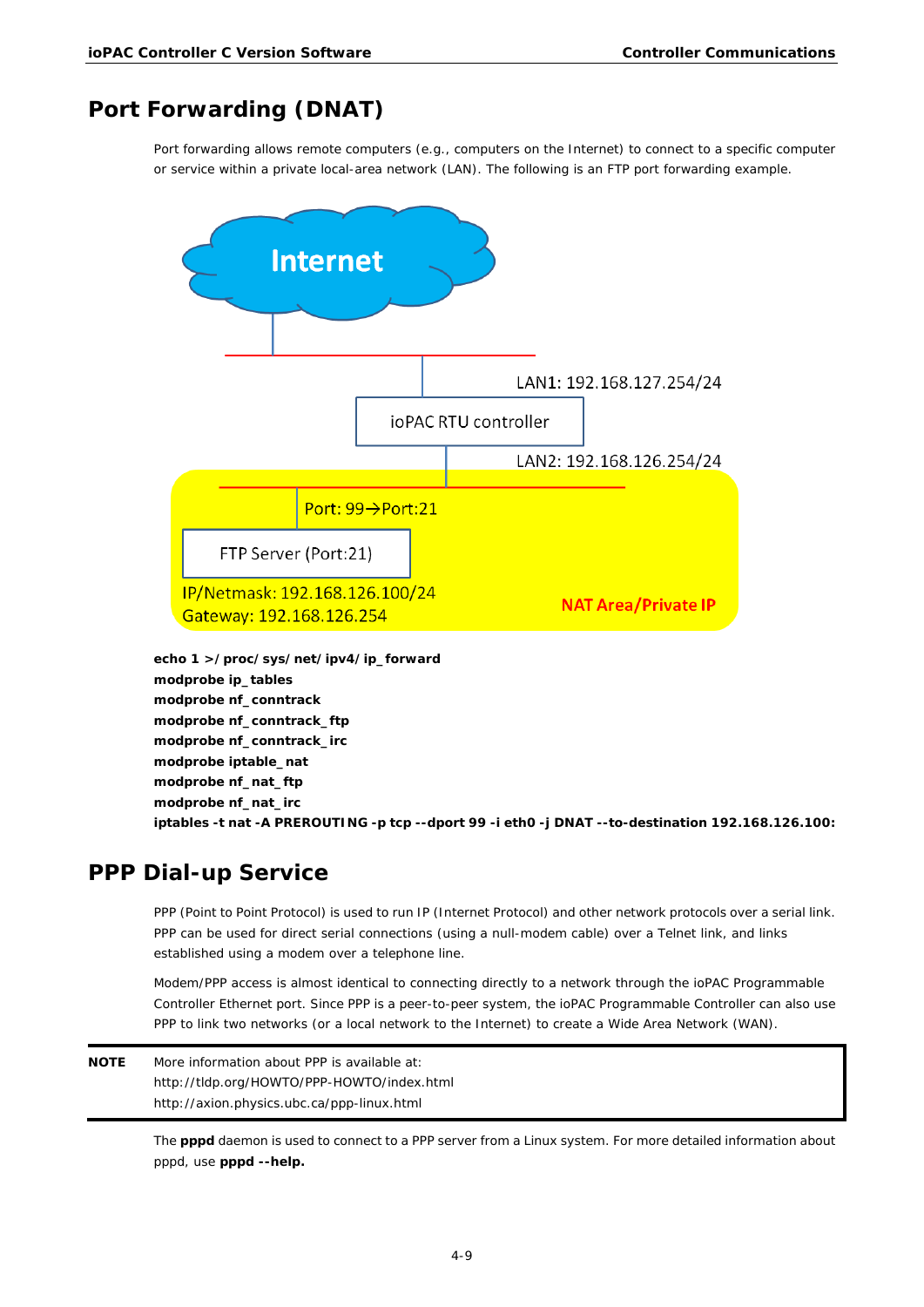## **Example 1: Connecting to a PPP server over a simple dial-up connection**

The following command is used to connect to a PPP server by modem. Use this command for old ppp servers that prompt for a login name (replace username with the correct name) and password (replace password with the correct password). Note that debug and default route 192.1.1.17 are optional.

## **#pppd connect 'chat -v " " ATDT5551212 CONNECT " " ogin: username word: password' /dev/ttyM0 115200 debug crtscts modem defaultroute**

If the PPP server does not prompt for the username and password, the command should be entered as follows. Replace username with the correct username and replace password with the correct password.

## **#pppd connect 'chat -v " " ATDT5551212 CONNECT " "'user username password** *password*  **/dev/ttyM0 115200 crtscts modem**

The pppd options are described below:

### **connect 'chat etc...'**

This option gives the command to contact the PPP server. The 'chat' program is used to dial a remote computer. The entire command is enclosed in single quotes because pppd expects a one-word argument for the 'connect' option. The options for 'chat' are given below:

**-v**

verbose mode; log what we do to syslog

**"** 

Double quotes—don't wait for a prompt, but instead do ... (note that you must include a space after the second quotation mark)

#### **ATDT5551212**

Dial the modem, and then ...

#### **CONNECT**

Wait for an answer.

**" "**

Send a return (null text followed by the usual return)

#### **login: username word: password**

Log in with the username and password.

**/dev/**

Specify the callout serial port.

#### **115200**

The baudrate.

#### **debug**

Log status in syslog.

#### **crtscts**

Use hardware flow control between computer and modem (at 115200 this is a must).

#### **modem**

Indicates that this is a modem device; pppd will hang up the phone before and after making the call.

#### **defaultroute**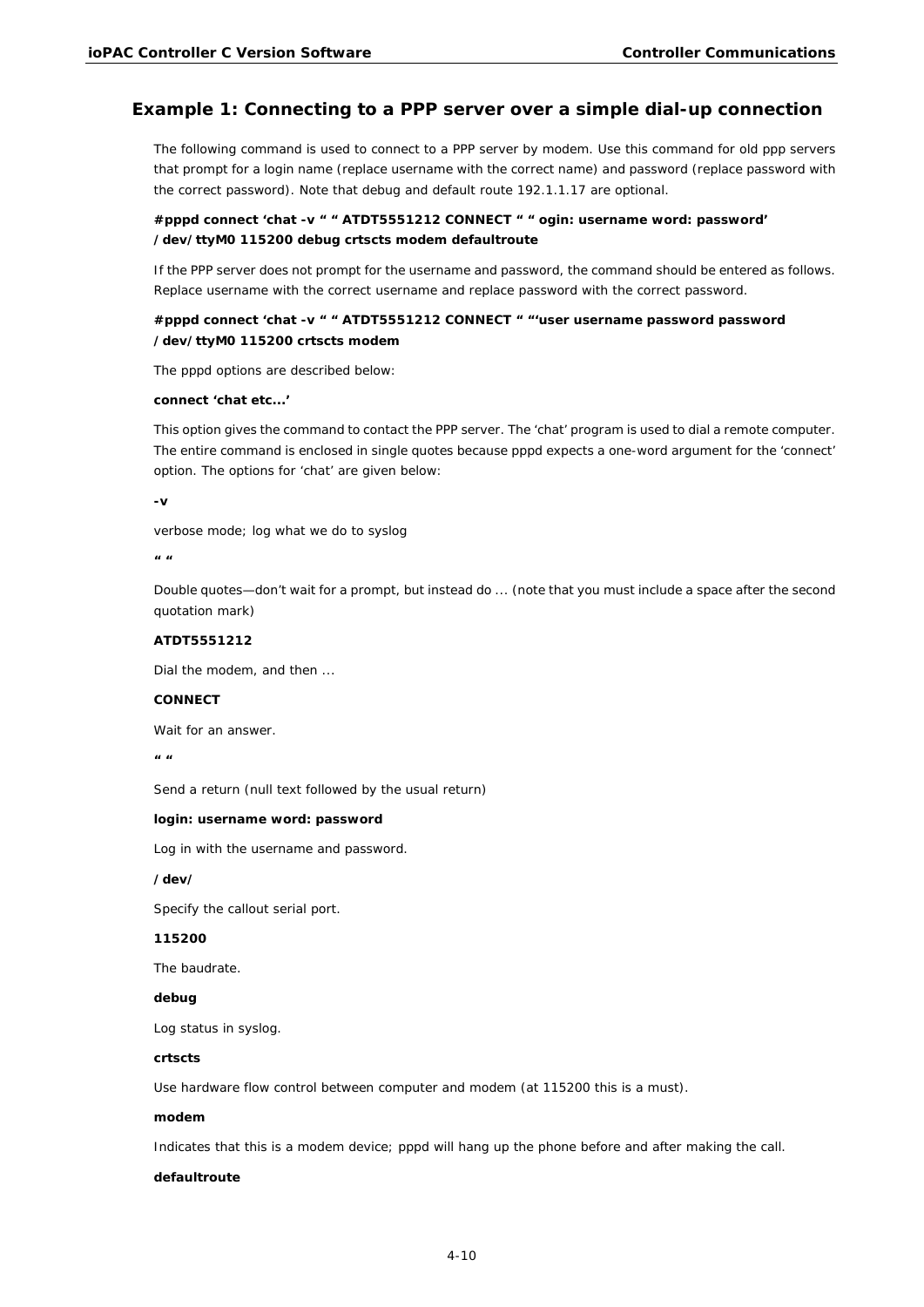Once the PPP link is established, make it the default route; if you have a PPP link to the Internet, this is probably what you want.

#### **192.1.1.17**

This is a degenerate case of a general option of the form **x.x.x.x:y.y.y.y.** Here **x.x.x.x** is the local IP address and **y.y.y.y** is the IP address of the remote end of the PPP connection. If this option is not specified, or if just one side is specified, then **x.x.x.x** defaults to the IP address associated with the local machine's hostname (located in **/etc/hosts**), and **y.y.y.y** is determined by the remote machine.

## **Example 2: Connecting to a PPP Server over a Hard-Wired Link**

If a username and password are not required, use the following command (note that **noipdefault** is optional):

```
#pppd connect 'chat –v " " " " ' noipdefault /dev/ttyM0 19200 crtscts "
```
If a username and password is required, use the following command (note that noipdefault is optional, and root is both the username and password):

**#pppd connect 'chat –v " " " " ' user** *root* **password** *root noipdefault* **/dev/ttyM0 19200 crtscts**

### **How to Check the Connection**

Once you've set up a PPP connection, there are some steps you can take to test the connection. First, type:

#### **/sbin/ifconfig**

(The folder **ifconfig** may be located elsewhere, depending on your distribution.) You should be able to see all the network interfaces that are UP. **ppp0** should be one of them, and you should recognize the first IP address as your own, and the **P-t-P address** (or point-to-point address) the address of your server. Here's what it looks like on one machine:

| lo   | Link encap Local Loopback                  |          |          |                                       |  |  |
|------|--------------------------------------------|----------|----------|---------------------------------------|--|--|
|      | inet addr 127.0.0.1 Bcast 127.255.255.255  |          |          | Mask 255.0.0.0                        |  |  |
|      | UP LOOPBACK RUNNING                        | MTU 2000 | Metric 1 |                                       |  |  |
|      | RX packets 0 errors 0 dropped 0 overrun 0  |          |          |                                       |  |  |
| ppp0 | Link encap Point-to-Point Protocol         |          |          |                                       |  |  |
|      | inet addr 192.76.32.3                      |          |          | P-t-P 129.67.1.165 Mask 255.255.255.0 |  |  |
|      | UP POINTOPOINT RUNNING                     | MTU 1500 | Metric 1 |                                       |  |  |
|      | RX packets 33 errors 0 dropped 0 overrun 0 |          |          |                                       |  |  |
|      | TX packets 42 errors 0 dropped 0 overrun 0 |          |          |                                       |  |  |

Now, type:

### **ping z.z.z.z**

where z.z.z.z is the address of your name server. This should work. Here's what the response could look like:

waddington:~\$p ping 129.67.1.165 PING 129.67.1.165 (129.67.1.165): 56 data bytes 64 bytes from 129.67.1.165: icmp\_seq=0 ttl=225 time=268 ms 64 bytes from 129.67.1.165: icmp\_seq=1 ttl=225 time=247 ms 64 bytes from 129.67.1.165: icmp\_seq=2 ttl=225 time=266 ms  $\wedge$  C --- 129.67.1.165 ping statistics --- 3 packets transmitted, 3 packets received, 0% packet loss round-trip min/avg/max =  $247/260/268$  ms waddington:  $~5$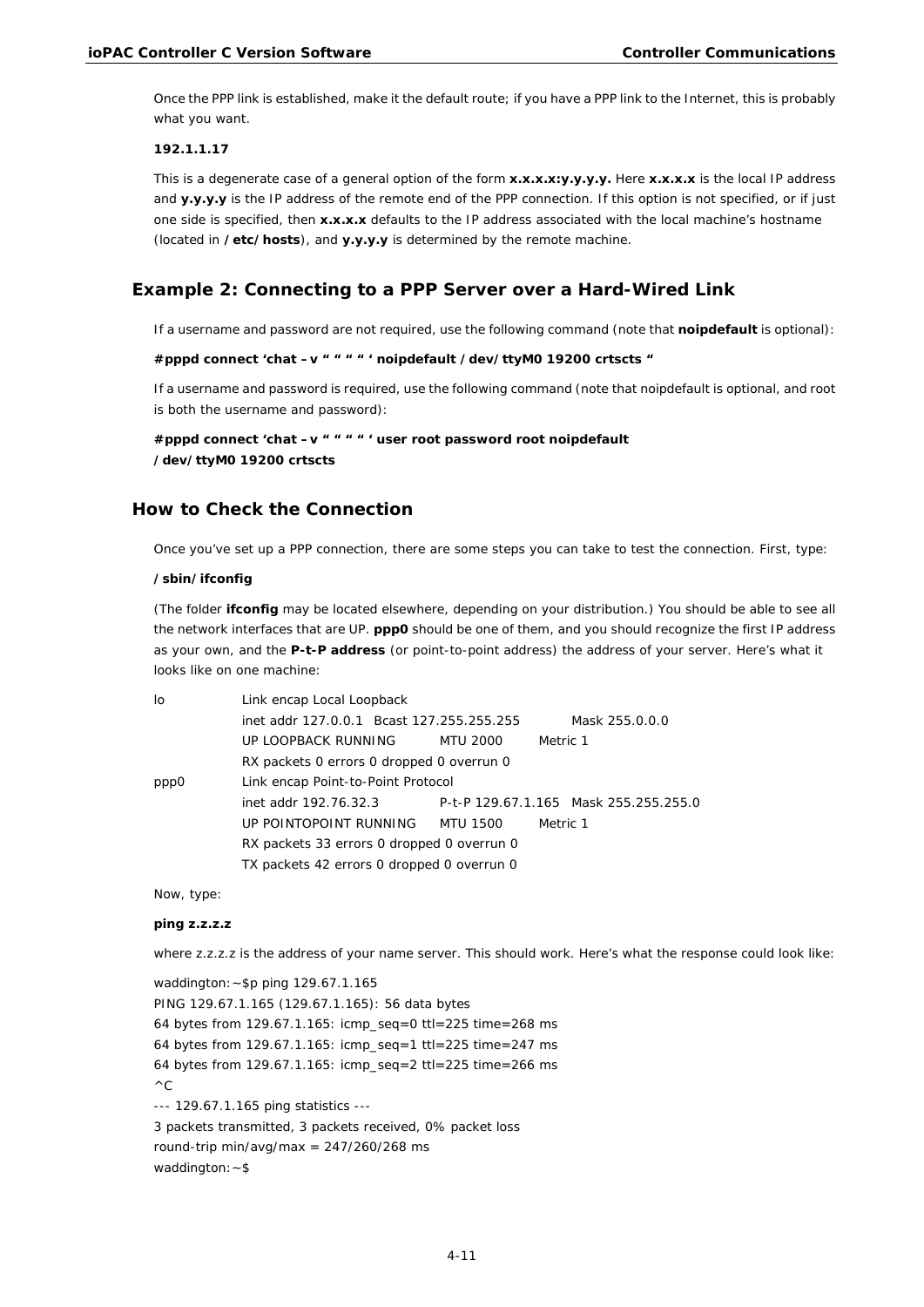Try typing:

#### **netstat –nr**

This should show three routes, something like this:

| Kernel routing table |              |                 |       |                  |     |      |  |
|----------------------|--------------|-----------------|-------|------------------|-----|------|--|
| Destination iface    | Gateway      | Genmask         | Flags | Metric           | Ref | Use  |  |
| 129.67.1.165 ppp0    | 0.0.0.0      | 255.255.255.255 | UH    | $\left( \right)$ |     |      |  |
| 127.0.0.0            | 0.0.0.0      | 255.0.0.0       | U.    | $\Omega$         |     | 0 lo |  |
| $0.0.0.0$ ppp $0$    | 129.67.1.165 | 0.0.0.0         | UG    | $\Omega$         |     | 6298 |  |

If your output looks similar but doesn't have the destination 0.0.0.0 line (which refers to the default route used for connections), you may have run **pppd** without the **defaultroute** option. At this point you can try using Telnet, FTP, or finger, bearing in mind that you'll have to use numeric IP addresses unless you've set up **/etc/resolv.conf** correctly.

## **Setting up a Machine for Incoming PPP Connections**

This first example applies to using a modem, and requiring authorization with a username and password.

#### **pppd/dev/ttyM0 115200 crtscts modem 192.168.16.1:192.168.16.2 login auth**

You should also add the following line to the file **/etc/ppp/pap-secrets**:

**\* \* "" \***

The first asterisk (\*) lets everyone log in. The second asterisk (\*) lets every host connect. The pair of double quotation marks ("") is to use the **/etc/passwd** file to check the password. The last asterisk (\*) is to let any IP address connect.

The following example does not check the username and password:

#### **pppd/dev/ttyM0 115200 crtscts modem 192.168.16.1:192.168.16.2**

## <span id="page-35-0"></span>**PPPoE**

- 1. Connect the ioPAC Programmable Controller LAN port to an ADSL modem with a cross-over cable, hub, or switch.
- 2. Log in to the ioPAC Programmable Controller as the root user.
- 3. Edit the file **/etc/ppp/chap-secrets** and add the following:

**"username@hinet.net"\*"password"\***

```
# Secrets for authentication using CHAP<br># client server secret
                     server secret and Server secret IP addresses
# PPPOE example, if you want to use it, you need to unmark it and modify it "username@hinet.net" * *
"username@hinet.net"
# following is INBOUND for everyone
 * * * * * * *
```
**"username@hinet.net"** is the username obtained from the ISP to log in to the ISP account. **"password"**  is the corresponding password for the account.

4. Edit the file **/etc/ppp/pap-secrets** and add the following:

**"username@hinet.net"\*"password"\***

```
# INBOUND connections
 Every regular user can use PPP and has to use passwords from /etc/passwd
* * "" *
```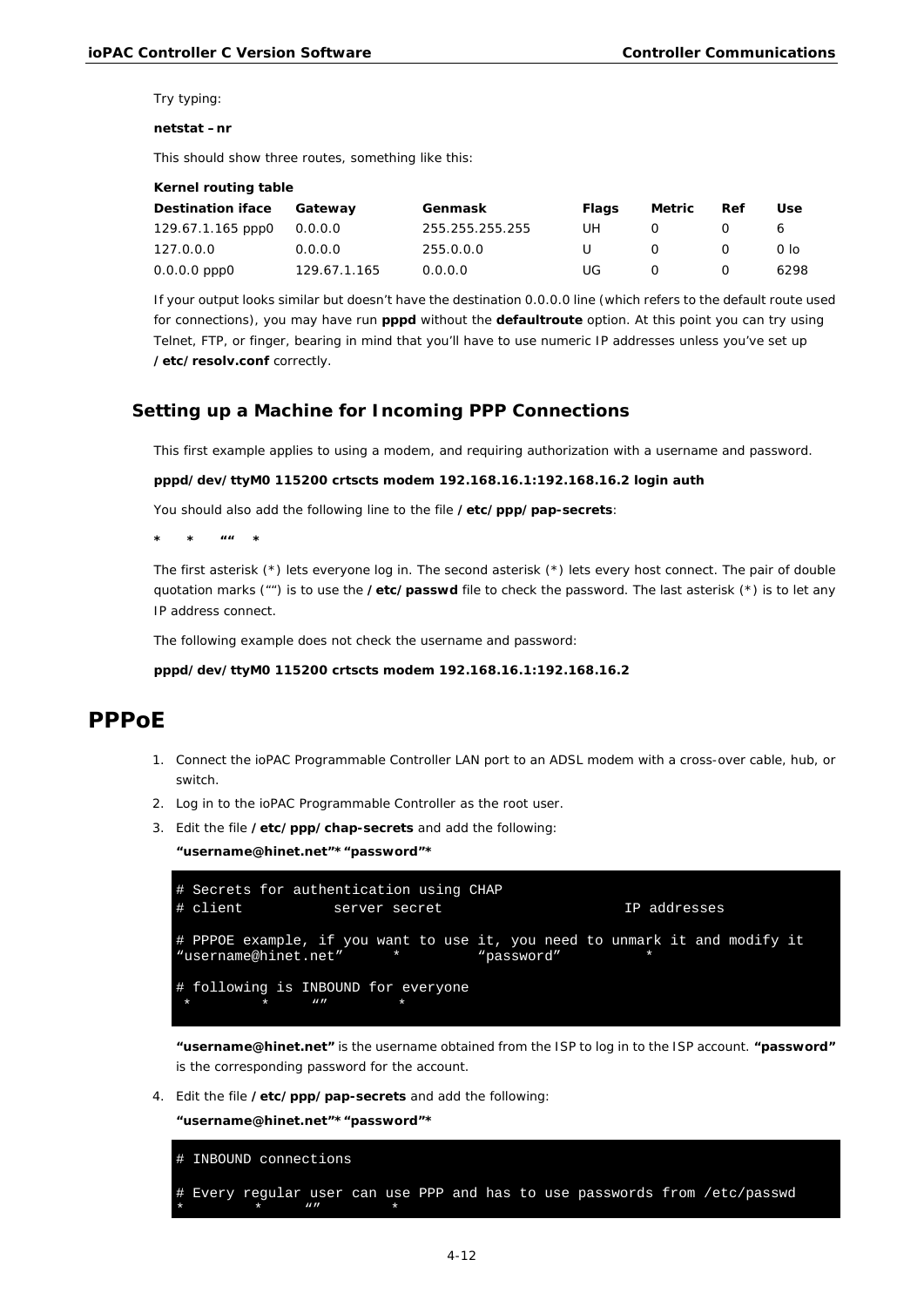|         | # PPPOE user example, if you want to use it, you need to unmark it and modify it<br>"username@hinet.net"                         | $\star$     |   | "password" |  |  |  |
|---------|----------------------------------------------------------------------------------------------------------------------------------|-------------|---|------------|--|--|--|
|         | # UserIDs that cannot use PPP at all. Check your /etc/passwd and add any# other<br>accounts that should not be able to use pppd! |             |   |            |  |  |  |
| quest   | hostname                                                                                                                         | $W \star H$ |   |            |  |  |  |
| master  | hostname                                                                                                                         | $W \star H$ |   |            |  |  |  |
| root    | hostname                                                                                                                         | $W \star H$ |   |            |  |  |  |
| support | hostname                                                                                                                         | $W \star H$ |   |            |  |  |  |
| stats   | hostname                                                                                                                         | $W \star H$ | I |            |  |  |  |

**"username@hinet.net"** is the username obtained from the ISP to log in to the ISP account. **"password"**  is the corresponding password for the account.

5. Edit the file **/etc/ppp/options** and add the following line:

#### **plugin pppoe**

```
# This wait period only applies if the connect or pty option is used.
#connect-delay <n>
# Load the pppoe plugin
plugin /lib/pppoe.so
 ---<End of File>---
```
6. Add one of two files: **/etc/ppp/options.eth0** or **/etc/ppp/options.eth1**. The choice depends on which LAN is connected to the ADSL modem. If you use LAN1 to connect to the ADSL modem, then add **/etc/ppp/options.eth0**. If you use LAN2 to connect to the ADSL modem, then add **/etc/ppp/options.eth1**. The file context is shown below:

```
name username@hinet.net
mtu 1492
mru 1492
defaultroute
noipdefault
```
Type your username (the one you set in the **/etc/ppp/pap-secrets** and **/etc/ppp/chap-secrets** files) after the "name" option. You may add other options as desired.

7. Set up DNS

If you are using DNS servers supplied by your ISP, edit the file

**/etc/resolv.conf** by adding the following lines of code:

```
nameserver ip_addr_of_first_dns_server
nameserver ip_addr_of_second_dns_server
```
For example:

**nameserver 168.95.1.1 nameserver 139.175.10.20**

8. Use the following command to create a PPPoE connection:

#### **pppd eth0**

The eth0 is what is connected to the ADSL modem LAN port. The example above uses LAN1. To use LAN2, type:

### **pppd eth1**

- 9. Type **ifconfig ppp0** to check if the connection is OK or has failed. If the connection is OK, you will see information about the ppp0 setting for the IP address. Use ping to test the IP.
- 10. If you want to disconnect it, use the kill command to kill the **pppd** process.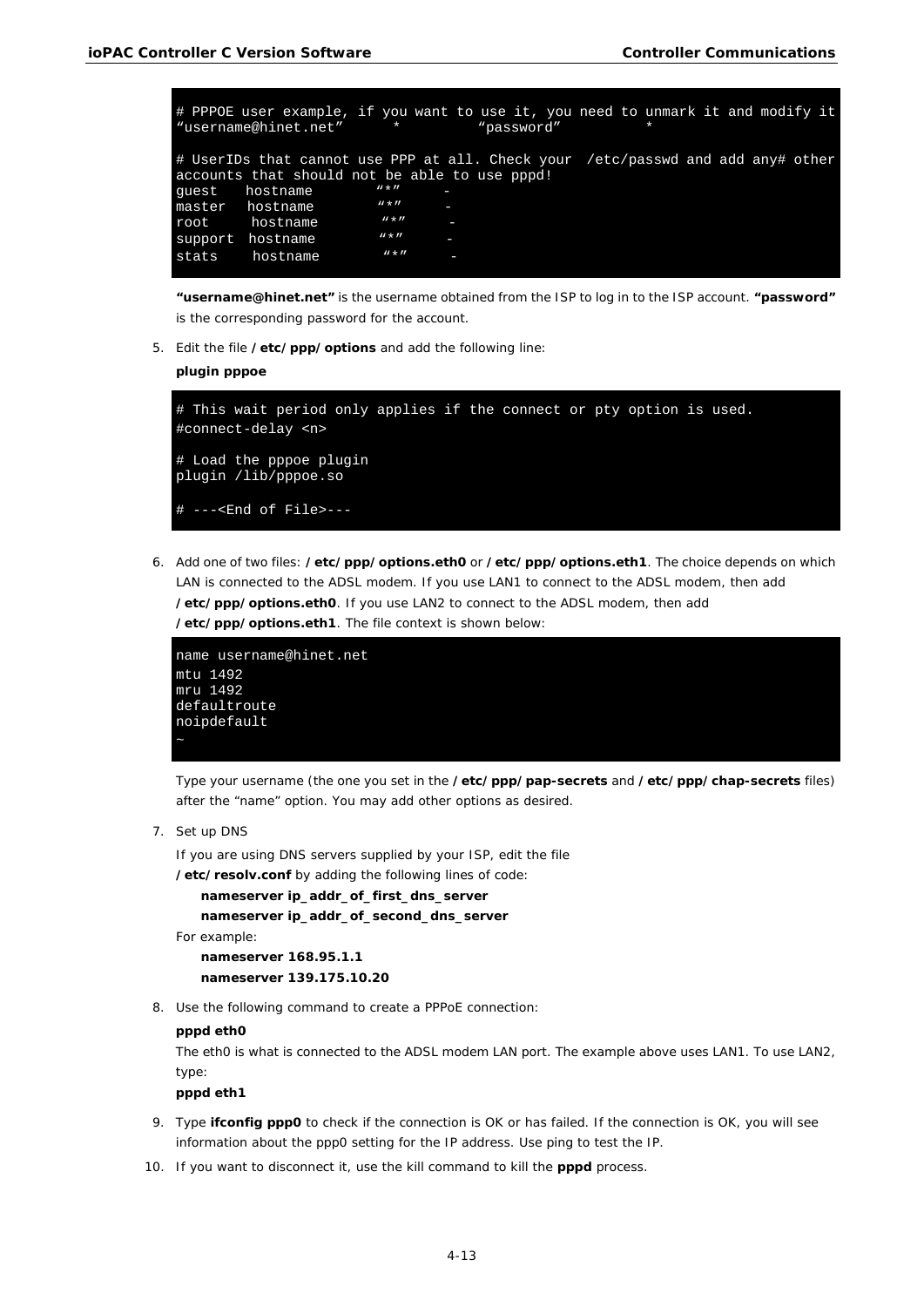# <span id="page-37-0"></span>**NFS (Network File System) Client**

The Network File System (NFS) is used to mount a disk partition on a remote machine, as if it were on a local hard drive, allowing fast, seamless sharing of files across a network. NFS allows users to develop applications for the ioPAC Programmable Controllers, without worrying about the amount of disk space that will be available. The ioPAC Programmable Controller supports NFS protocol for clients.

**NOTE** More information about NFS is available at: <http://www.tldp.org/HOWTO/NFS-HOWTO/index.html> <http://nfs.sourceforge.net/nfs-howto/client.html> <http://nfs.sourceforge.net/nfs-howto/server.html>

## **Setting up the ioPAC Programmable Controller as an NFS Client**

The following procedure is used to mount a remote NFS Server.

- 1. To know the NFS Server's shared directory.
- 2. Establish a mount point on the NFS Client site.
- 3. Mount the remote directory to a local directory.

## **#mkdir –p /home/nfs/public #mount –t nfs NFS\_Server(IP):/directory /mount/point**

#### **Example:**

**#mount -t nfs -o nolock 192.168.13.1:/home/public /home/nfs/public**

# <span id="page-37-1"></span>**Sending Mail**

**msmtp** is a minimal SMTP client that takes an email message body and passes it on to an SMTP server. It is suitable for applications that use email to send alert messages or important logs to a specific user.

**NOTE** More information about **smtpclient** is available at: <https://wiki.archlinux.org/index.php/Msmtp>

> To send an email message, use the 'smtpclient' utility, which uses SMTP protocol. Type **msmtp --help** to see the help message.

### **Example:**

**msmtp --host=hostname --read-envelope-from address\_receiver@moxa.com**

# <span id="page-37-2"></span>**OpenVPN**

OpenVPN provides two types of tunnels for users to implement VPNS: **Routed IP Tunnels** and **Bridged Ethernet Tunnels**. To begin with, check to make sure that the system has a virtual device named **/dev/net/tun**. If not, issue the following command:

### **# mknod /dev/net/tun c 10 200**

An Ethernet bridge is used to connect different Ethernet networks together. The Ethernets are bundled into one bigger, "logical" Ethernet. Each Ethernet corresponds to one physical interface (or port) that is connected to the bridge.

On each OpenVPN machine, you should generate a working directory, such as **/etc/openvpn**, where script files and key files reside. Once established, all operations will be performed in that directory.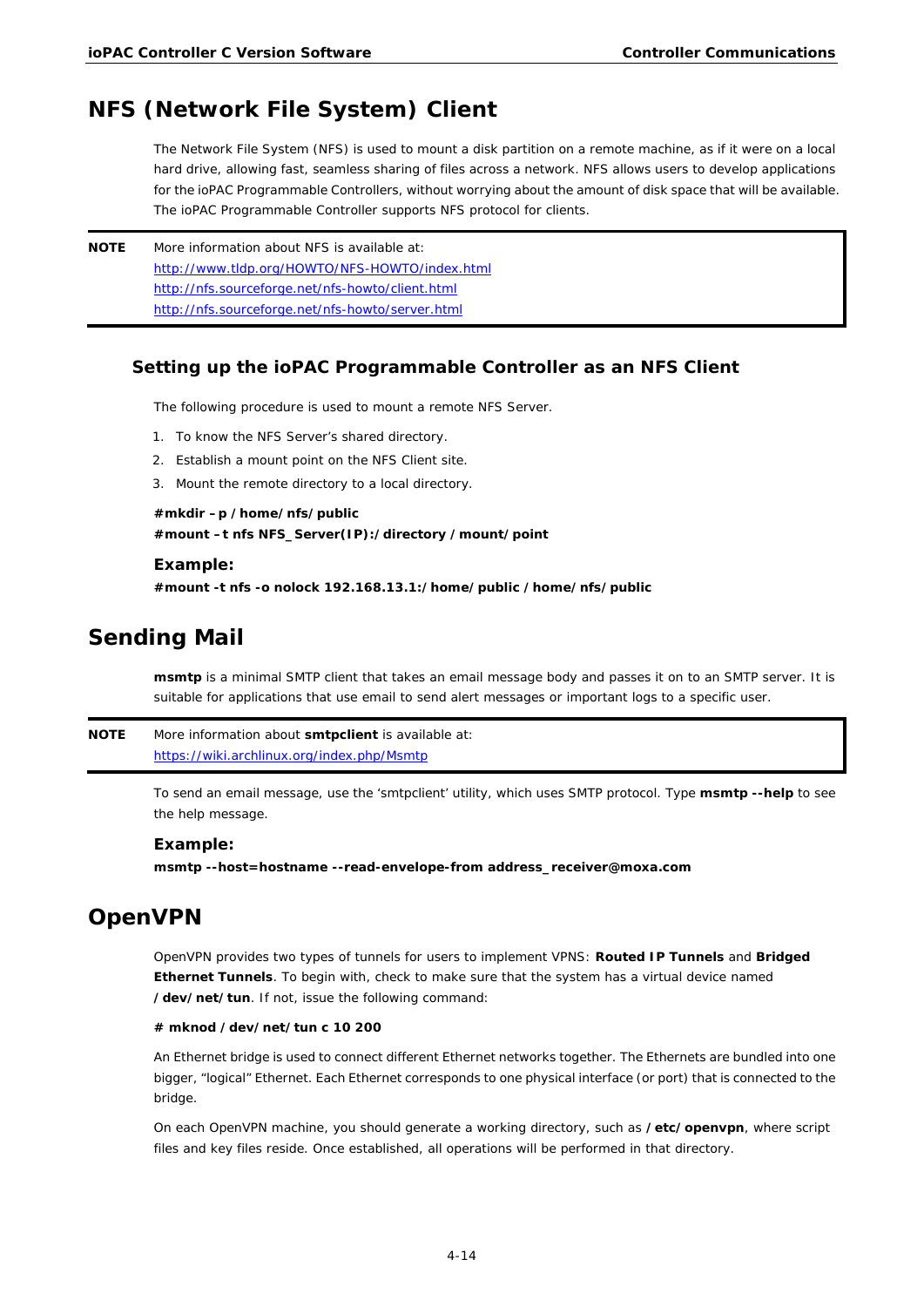## **Setup 1: Ethernet Bridging for Private Networks on Different Subnets**

1. Set up four machines, as shown in the following diagram.



Host A (B) represents one of the machines that belongs to OpenVPN A (B). The two remote subnets are configured for a different range of IP addresses. When this setup is moved to a public network, the external interfaces of the OpenVPN machines should be configured for static IPs, or connect to another device (such as a firewall or DSL box) first.

#### **# openvpn --genkey --secret secrouter.key**

Copy the file that is generated to the OpenVPN machine.

2. Create link symbols to enable this script at boot time:

**# ln -s /etc/openvpn/openvpn-bridge /etc/rc.d/rc3.d/S32vpn-br # for example # ln -s /etc/openvpn/openvpn-bridge /etc/rc.d/rc6.d/K32vpn-br # for example**

3. Create a configuration file named **A-tap0-br.conf** and an executable script file named **A-tap0-br.sh** on OpenVPN A.

```
# point to the peer
remote 192.168.8.174
dev tap0
secret /etc/openvpn/secrouter.key
cipher DES-EDE3-CBC
auth MD5
tun-mtu 1500
tun-mtu-extra 64
ping 40
up /etc/openvpn/A-tap0-br.sh
#----------------------------------Start------------------------------
#!/bin/sh
# value after "-net" is the subnet behind the remote peer
route add -net 192.168.4.0 netmask 255.255.255.0 dev br0
#---------------------------------- end ------------------------------
```
Create a configuration file named **B-tap0-br.conf** and an executable script file named **B-tap0-br.sh** on OpenVPN B.

**# point to the peer remote 192.168.8.173 dev tap0 secret /etc/openvpn/secrouter.key**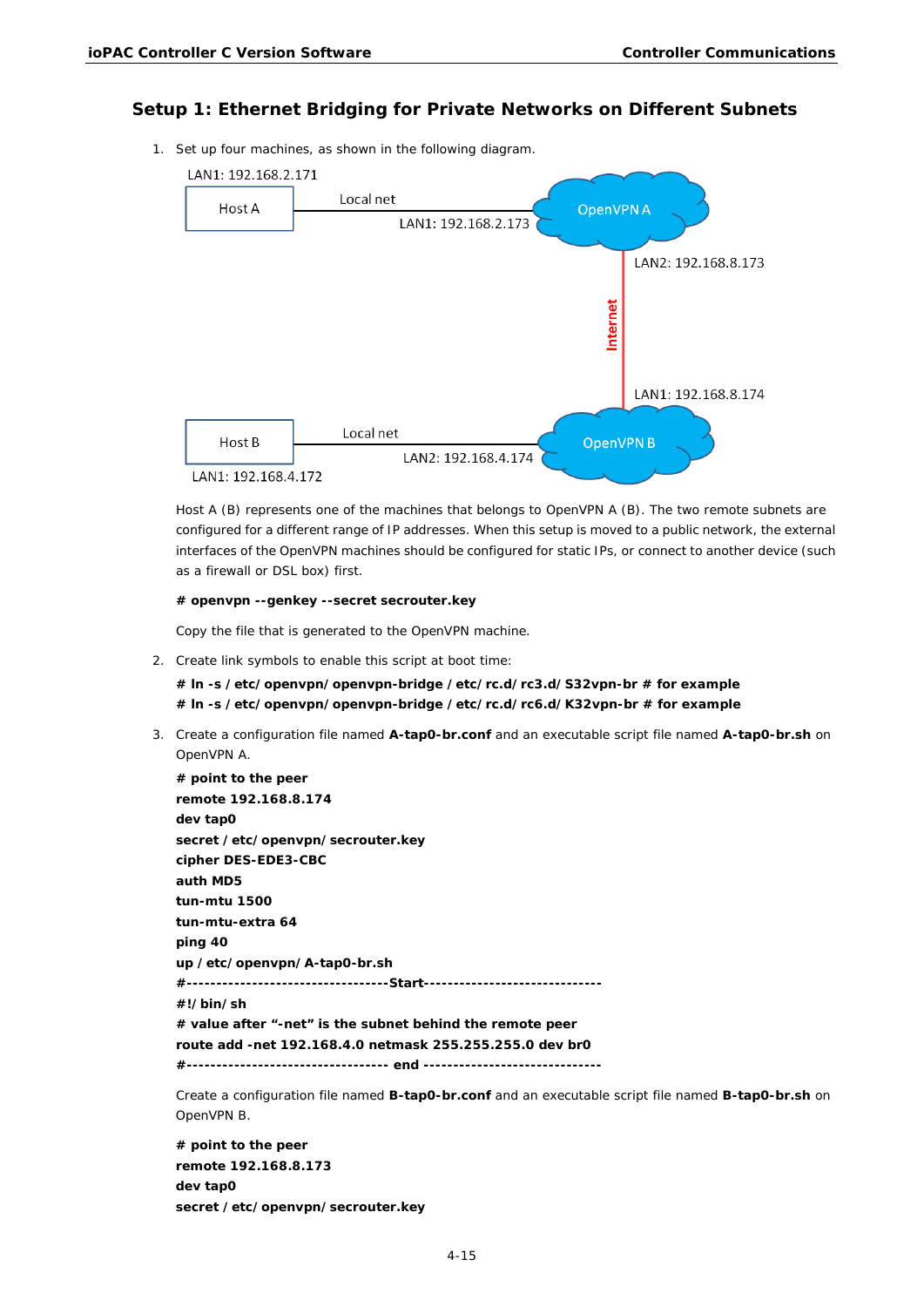**cipher DES-EDE3-CBC auth MD5 tun-mtu 1500 tun-mtu-extra 64 ping 40 up /etc/openvpn/B-tap0-br.sh #----------------------------------Start------------------------------ #!/bin/sh # value after "-net" is the subnet behind the remote peer route add -net 192.168.2.0 netmask 255.255.255.0 dev br0 #---------------------------------- end ------------------------------**

**NOTE:** Select cipher and authentication algorithms by specifying "cipher" and "auth". To see which algorithms are available, type:

**# openvpn --show-ciphers # openvpn --show—auths**

4. Start both of OpenVPN peers,

**# openvpn --config A-tap0-br.conf& # openvpn --config B-tap0-br.conf&**

If you see the line "Peer Connection Initiated with 192.168.8.173:5000" on each machine, the connection between OpenVPN machines has been established successfully on UDP port 5000.

5. On each OpenVPN machine, check the routing table by typing the command:

#### **# route**

| <b>Destination</b> | Gateway | l Genmsk      | Flags | Metric | Ref | Use | <b>Iface</b>   |
|--------------------|---------|---------------|-------|--------|-----|-----|----------------|
| 192.168.4.0        |         | 255.255.255.0 |       |        |     |     | b <sub>r</sub> |
| 192.168.2.0        |         | 255.255.255.0 |       |        |     |     | b <sub>r</sub> |
| 192.168.8.0        |         | 255.255.255.0 |       |        |     |     | ethO           |

Interface **eth1** is connected to the bridging interface **br0**, to which device **tap0** also connects, whereas the virtual device **tun** sits on top of **tap0**. This ensures that all traffic from internal networks connected to interface **eth1** that come to this bridge write to the TAP/TUN device that the OpenVPN program monitors. Once the OpenVPN program detects traffic on the virtual device, it sends the traffic to its peer.

6. To create an indirect connection to Host B from Host A, you need to add the following routing item: **route add –net 192.168.4.0 netmask 255.255.255.0 dev eth0**

To create an indirect connection to Host A from Host B, you need to add the following routing item: **route add –net 192.168.2.0 netmask 255.255.255.0 dev eth0**

Now ping Host B from Host A by typing: **ping 192.168.4.174**

A successful ping indicates that you have created a VPN system that only allows authorized users from one internal network to access users at the remote site. For this system, all data is transmitted by UDP packets on port 5000 between OpenVPN peers.

7. To shut down OpenVPN programs, type the command:

**# killall -TERM openvpn**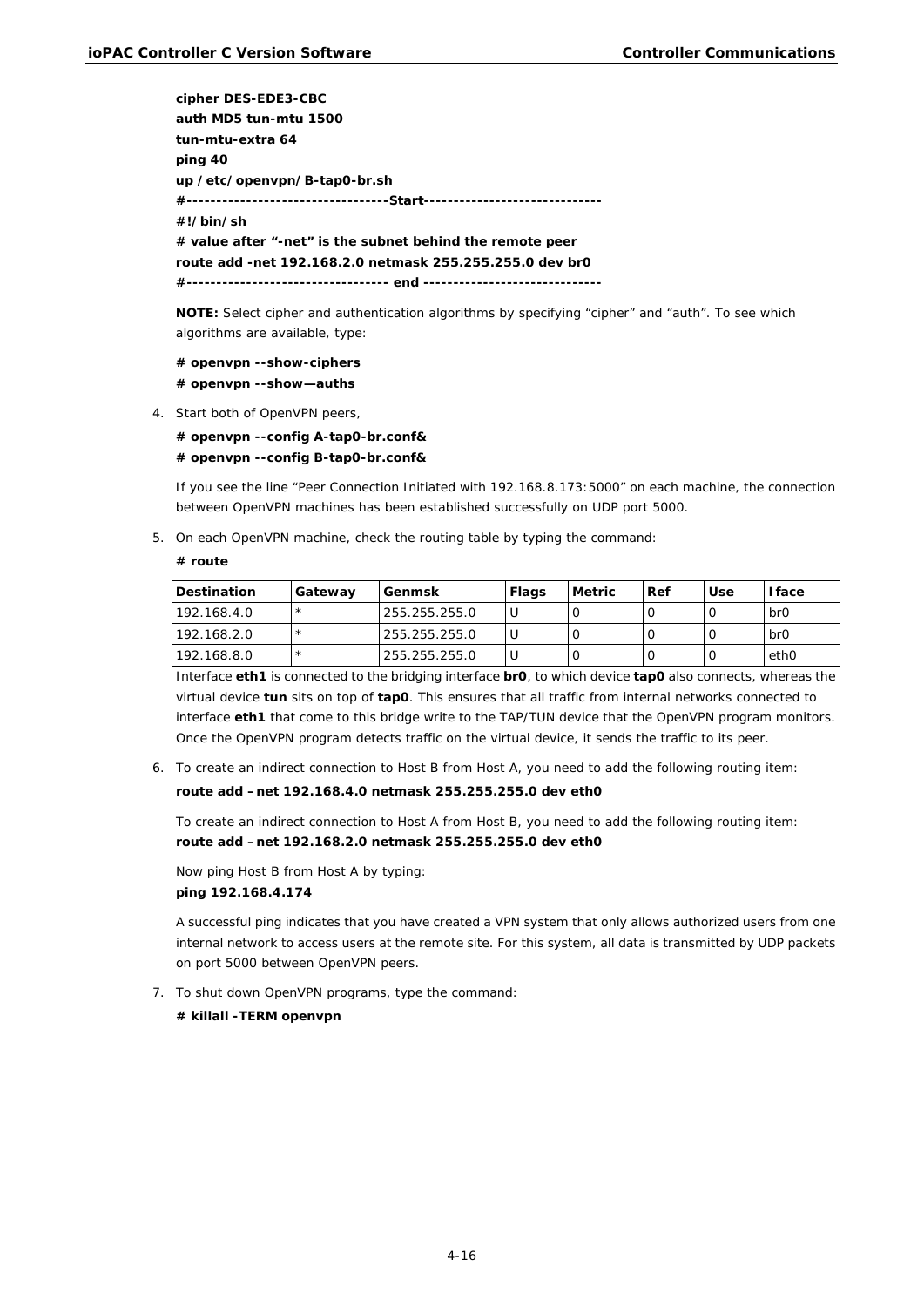## **Setup 2: Ethernet Bridging for Private Networks on the Same Subnet**

1. Set up four machines as shown in the following diagram:



2. The configuration procedure is almost the same as for the previous example. The only difference is that you will need to comment on the parameter "up" in "/etc/openvpn/A-tap0-br.conf" and "/etc/openvpn/B-tap0-br.conf".

## **Setup 3: Routed IP**

1. Set up four machines as shown in the following diagram:



2. Create a configuration file named "A-tun.conf" and an executable script file named "A-tun. sh".

**# point to the peer remote 192.168.8.174 dev tun secret /etc/openvpn/secrouter.key cipher DES-EDE3-CBC auth MD5**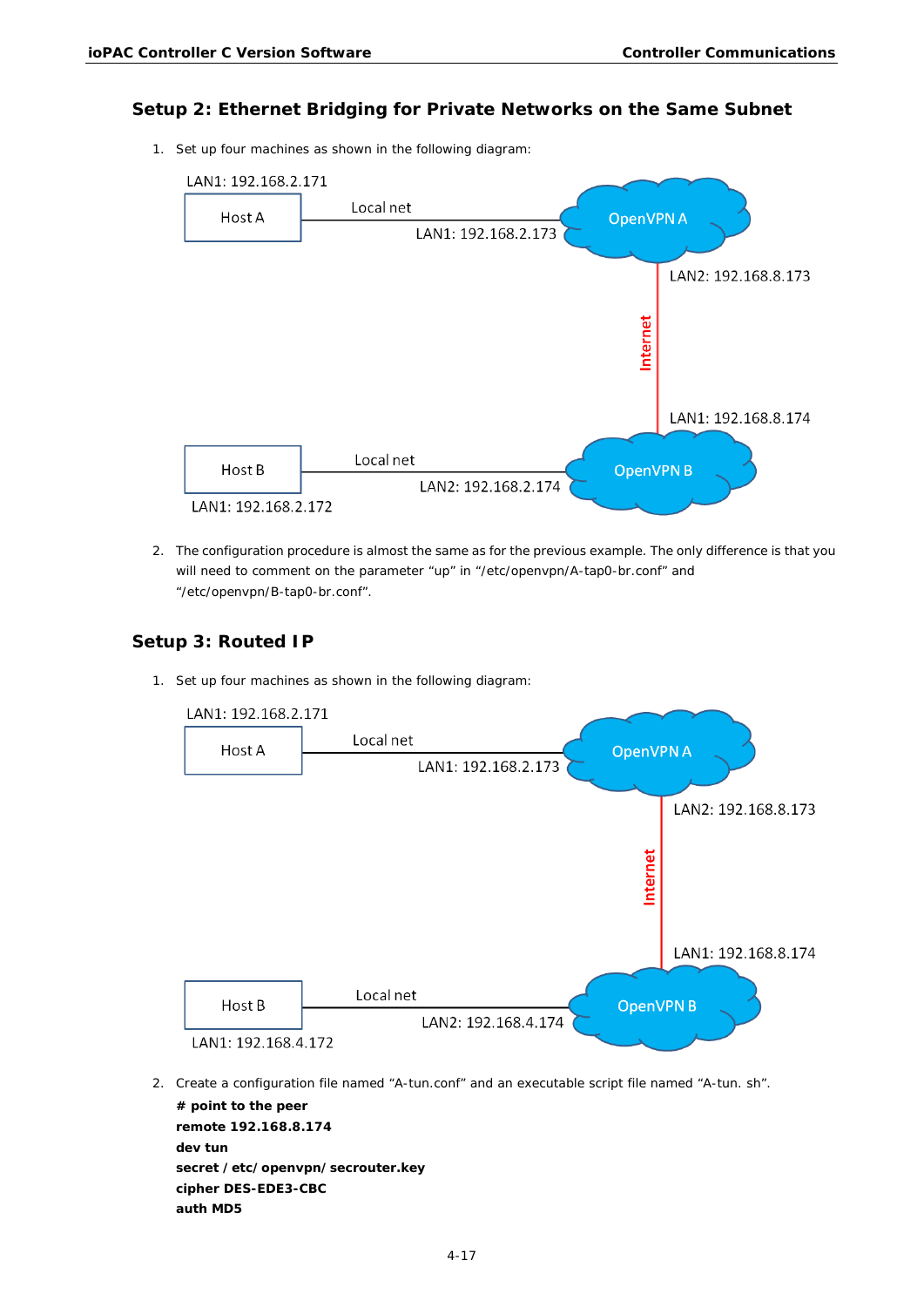**tun-mtu 1500 tun-mtu-extra 64 ping 40 ifconfig 192.168.2.173 192.168.4.174 up /etc/openvpn/A-tun.sh #----------------------------------Start------------------------------ #!/bin/sh # value after "-net" is the subnet behind the remote peer route add -net 192.168.4.0 netmask 255.255.255.0 gw \$5 #---------------------------------- end ------------------------------**

Create a configuration file named B-tun.conf and an executable script file named B-tun.sh on OpenVPN B:

**remote 192.168.8.173 dev tun secret /etc/openvpn/secrouter.key cipher DES-EDE3-CBC auth MD5 tun-mtu 1500 tun-mtu-extra 64 ping 40 ifconfig 192.168.4.174 192.168.2.173 up /etc/openvpn/B-tun.sh #----------------------------------Start------------------------------ #!/bin/sh # value after "-net" is the subnet behind the remote peer route add -net 192.168.2.0 netmask 255.255.255.0 gw \$5 #---------------------------------- end ------------------------------**

Note that the parameter "ifconfig" defines the first argument as the local internal interface and the second argument as the internal interface at the remote peer.

Note that **\$5** is the argument that the OpenVPN program passes to the script file. Its value is the second argument of **ifconfig** in the configuration file.

3. Check the routing table after you run the OpenVPN programs, by typing the command:

### **# route**

| <b>Destination</b> | Gateway       | Genmsk          | <b>Flags</b> | <b>Metric</b> | l Ref | Use | <b>I</b> face    |
|--------------------|---------------|-----------------|--------------|---------------|-------|-----|------------------|
| 192.168.4.174      | $\star$       | 255.255.255.255 | UH           |               |       |     | tun0             |
| 192.168.4.0        | 192.168.4.174 | 255.255.255.0   | UG           |               |       |     | tun0             |
| 192.168.2.0        | $\star$       | 255.255.255.0   |              |               |       |     | eth1             |
| 192.168.8.0        | $\star$       | 255.255.255.0   |              |               |       |     | eth <sub>0</sub> |

# <span id="page-41-0"></span>**NTP Server/Client**

Refer to the **[System Time Setting](#page-20-0)** section in Chapter 3 for more information.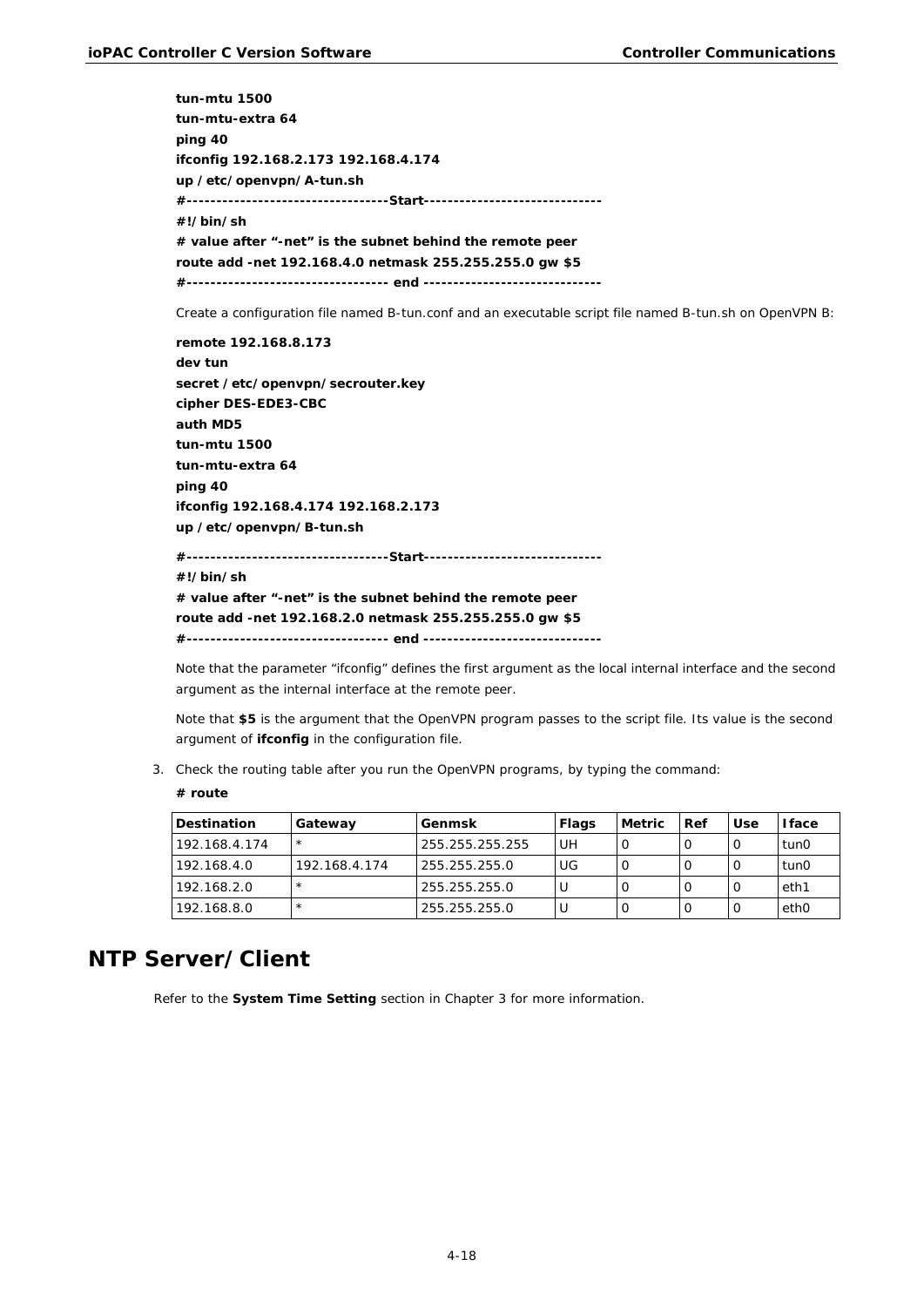# <span id="page-42-0"></span>**Port Trunking**

- To enable the port trunking function, use the debug port as described in the following steps.
- 1. Enable the port trunking function (IP\_Bonding mode 1)

**/etc/init.d/networking stop ipset bond0 -aup -i192.168.19.151 -n255.255.255.0 -g192.168.19.254 modprobe bonding mode=1 miimon=100 use\_carrier=0 /etc/init.d/networking start**

- 2. After configuration, the virtual IP address will be set to 192.168.19.151
- 3. Disable the port trunking function **/etc/init.d/networking stop ipset bond0 -adown /etc/init.d/networking start**
- 4. Use the **ifconfig** command to check the Ethernet configuration.

# <span id="page-42-1"></span>**Serial Configuration (ioPAC 8500 series and 5500 series only)**

# <span id="page-42-2"></span>**Modbus RTU Master**

Modbus RTU is a very common communication protocol in industrial applications and the ioPAC Programmable Controller has a built-in Modbus RTU master function. For more detailed information, see the **C/C++ Sample Code Programming Guide for ioPAC Programmable Controllers.**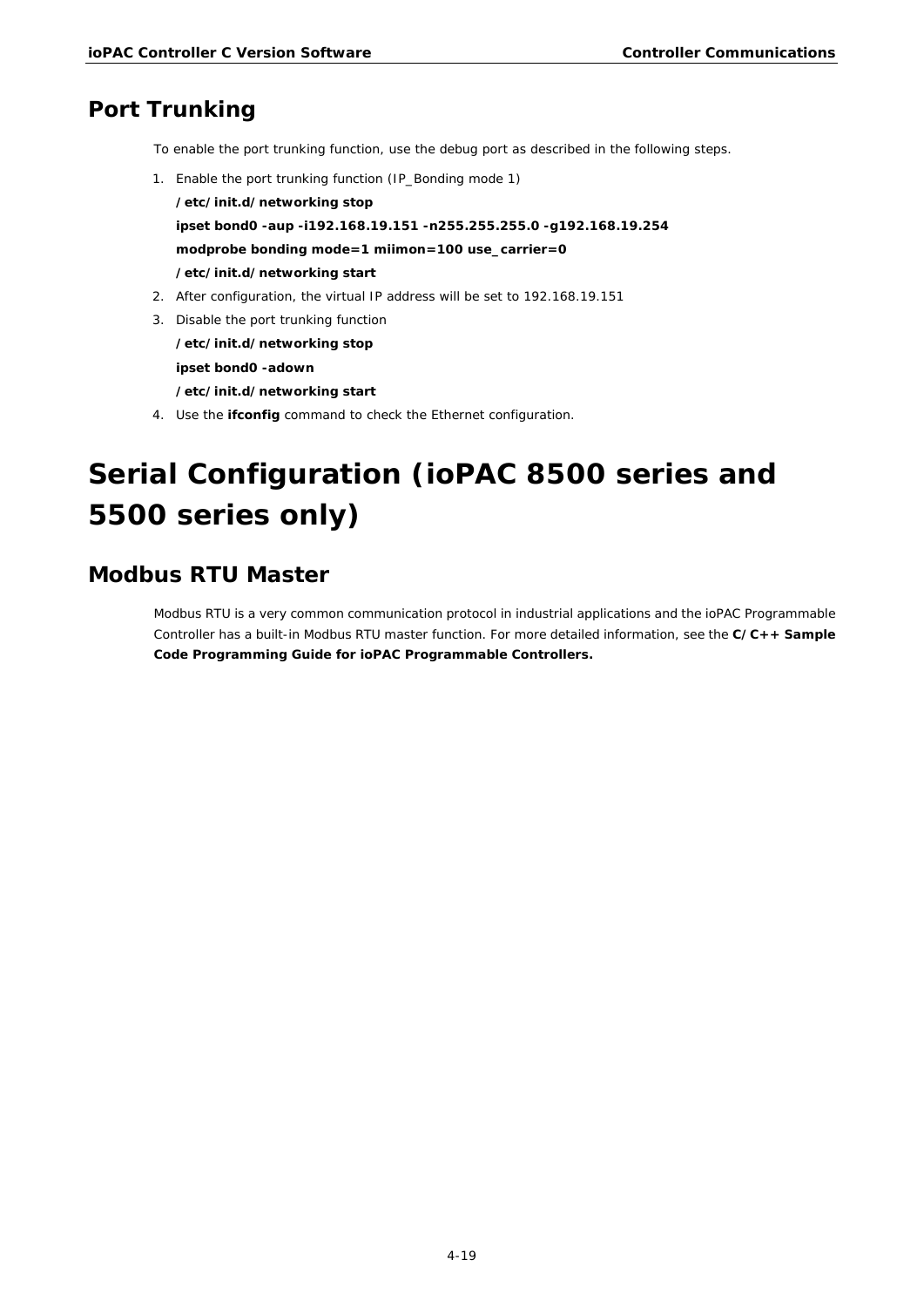# **5. Controller Data Acquisition**

<span id="page-43-0"></span>This chapter explains how to use the ioPAC Programmable Controller for data acquisition.

The following topics are covered in this chapter:

- **[I/O Data Access](#page-44-0)**
- **[Data Backup Memory](#page-44-1)**
- **[Millisecond Timestamp](#page-44-2)**
- **[MX-AOPC UA](#page-45-0) Server**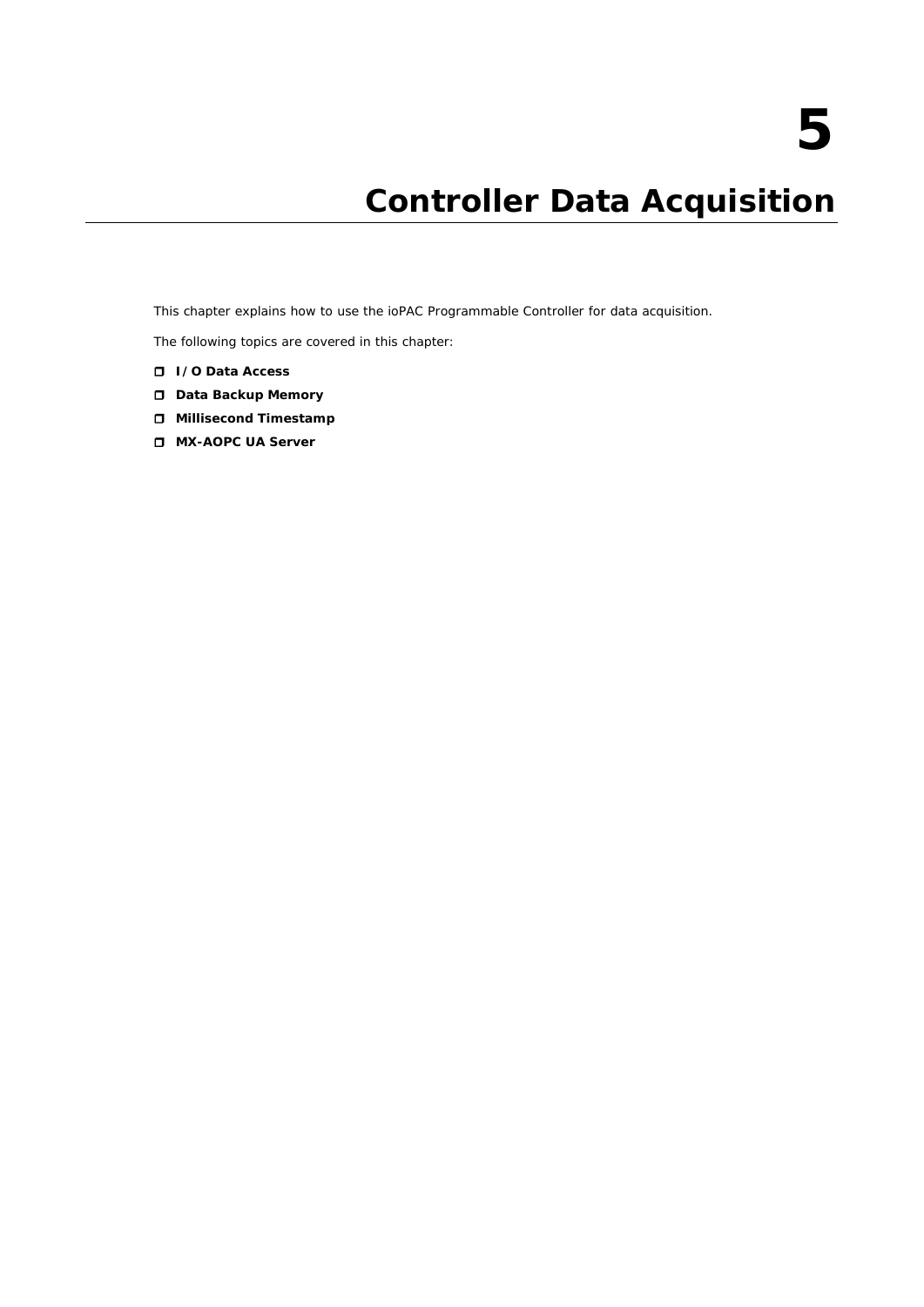# <span id="page-44-0"></span>**I/O Data Access**

ioPAC Programmable Controllers support many kinds of I/O modules that collect physical data from sensors. You can use 85M series I/O modules for the ioPAC 8500 series and 85/86M series I/O modules for ioPAC 8600-CPU10 series.

Moxa provides C/C++ programming tools for users to develop their own project for data acquisition. C/C++ library and APIs can be found under **C/C++ Sample Code Programming Guide for ioPAC Programmable Controllers Files io, io\_event, and misc.**

One important function of the current analog input module is the Burn Out function. Users can use the **MX\_RTU\_Module\_AI\_Burnout\_Value\_Set** API to configure the Burn Out mode. If a module is burned out or a wire is disconnected, the LED will turn RED.

# <span id="page-44-1"></span>**Data Backup Memory**

ioPAC Programmable Controllers support data backup memory, which is important for applications that require any kind of data backup in the event of a power failure. The ioPAC 8500 uses a 256 KB battery backup SRAM, and the ioPAC 8600-CPU10 uses 128 kB FRAM in the ioPAC 8600-CPU10. Use the following APIs to access the memory. For more detailed information and examples, see the C/C++ Sample Code Programming Guide for ioPAC Programmable Controllers:

## **ioPAC 8500 SRAM version**

IO\_ERR\_CODE MX\_RTU\_SRAM\_Read IO\_ERR\_CODE MX\_RTU\_SRAM\_Write

### **ioPAC 8600-CPU10 FRAM version**

IO\_ERR\_CODE MX\_RTU\_FRAM\_Read IO\_ERR\_CODE MX\_RTU\_FRAM\_Write

# <span id="page-44-2"></span>**Millisecond Timestamp**

A timestamp is a sequence of characters or encoded information identifying when a certain event occurred, usually expressing the date and time of day and sometimes accurate to a small fraction of a second. The ioPAC 85M-1602-T and 85M-3801/11-T support modules have a dual CPU architecture, which means each I/O module has its own CPU that can easily record events in milliseconds. Using this function enables the ioPAC to collect data more accurately by providing millisecond timestamps for event and historical data analysis. Thanks to the millisecond timestamp function, operators can distinguish the sequence of data and know how to handle this event accordingly.

Users can use the APIs **MX\_RTU\_Module\_DI\_Value\_Get**, **MX\_RTU\_Module\_AI\_Raw\_Value\_Get**, and **MX\_RTU\_Module\_AI\_Eng\_Value\_Get** to retrieve the timestamp information from I/O modules. For more detailed information and examples, please refer to **C/C++ Sample Code Programming Guide for ioPAC Programmable Controllers → Files.**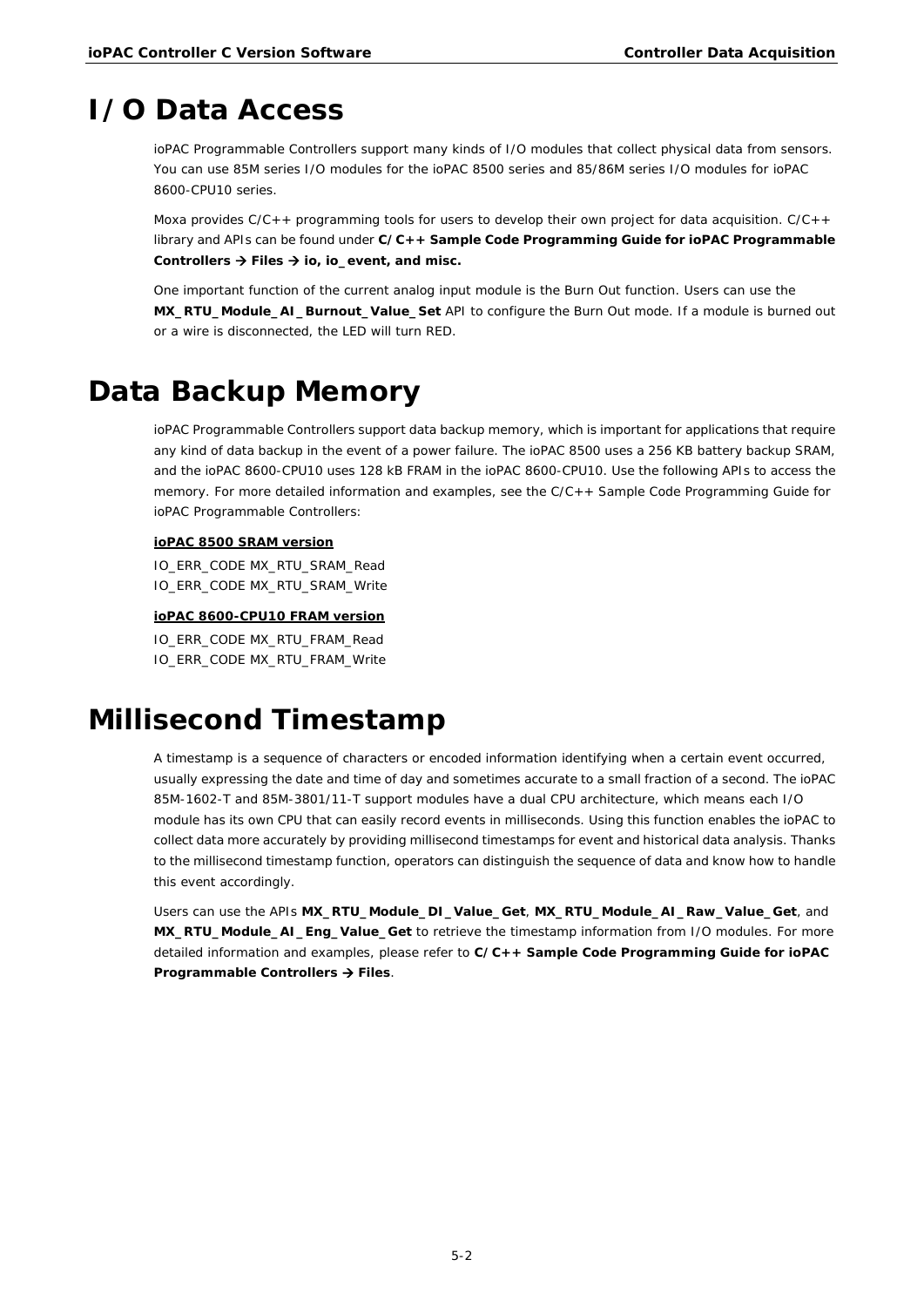# <span id="page-45-0"></span>**MX-AOPC UA Server**

MX-AOPC UA Server is a software package provided by Moxa that operates as an OPC driver for an HMI or SCADA system. It offers seamless connection from Moxa's ioPAC/ioLogik series products to SCADA systems. MX-AOPC UA Server meets the latest standard of OPC UA, which allows connections to various kinds of devices and host OPC machines.

Moxa has pioneered the concept of "active type" OPC software in the automation industry. The patented Active OPC Server offers non-polling architecture alongside the standard OPC protocol, giving users the alternative of active, push-based communication from Moxa's controllers and remote I/O devices. This adaptation of "push" technology means that I/O status will be updated at the Active OPC Server only when there is an I/O status change, a pre-configured interval is reached, or when a request is issued by a user. This application of push technology cuts metadata overhead, resulting in faster I/O response times and more accurate data collection than traditional pull-based architectures. With Moxa's "active technology" advantage, users can now instantly receive alarms and real-time updates allowing for timely risk response.

Use the **AOPC APIs** to configure and access the AOPC tag information. For more detailed information and examples, please refer to **C/C++ Sample Code Programming Guide for ioPAC Programmable Controllers Files aopc**.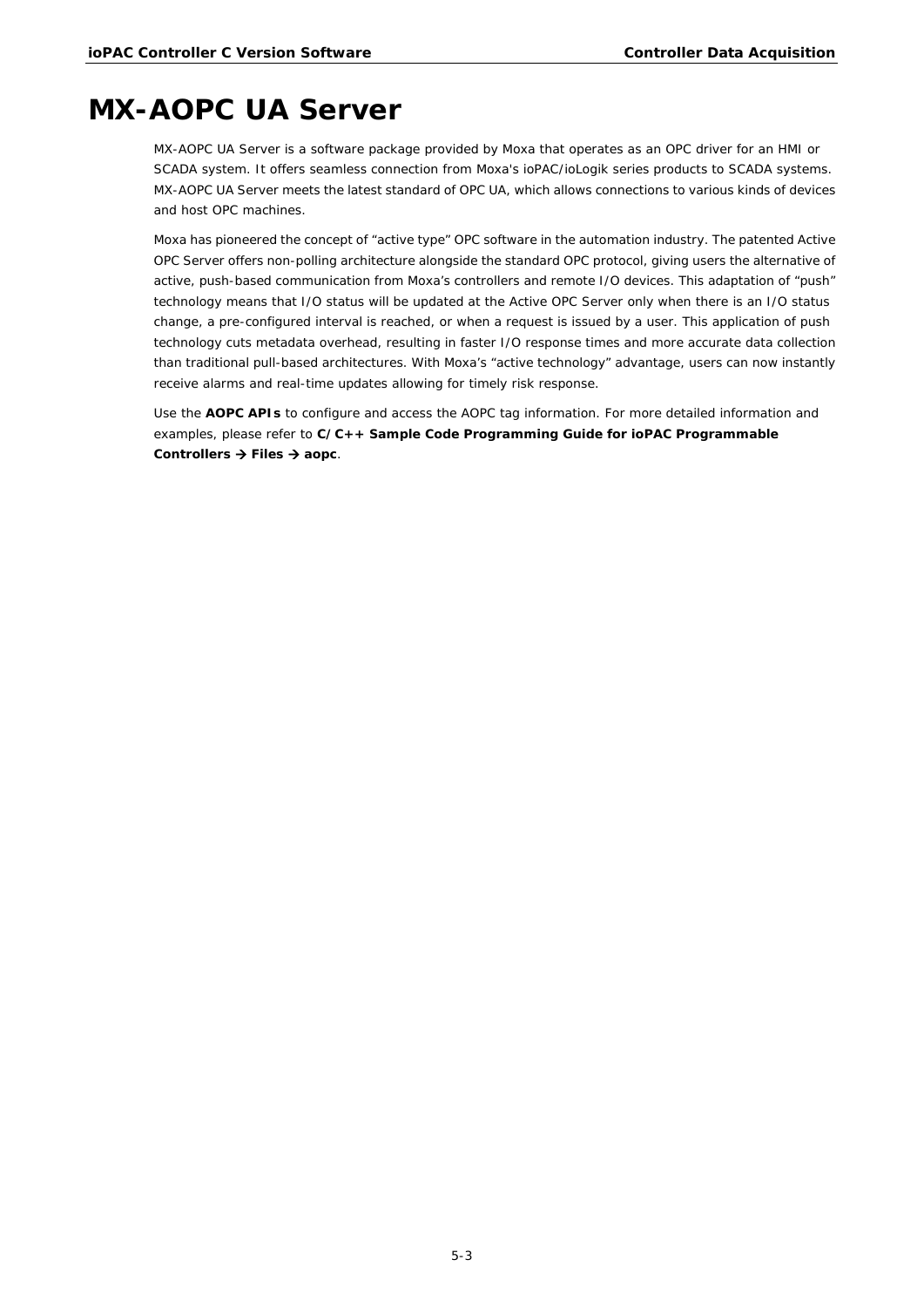# **6. Controller Programming**

<span id="page-46-0"></span>This chapter describes how to install a toolchain onto the host computer that you use to develop your applications. Cross-platform development and debugging are also discussed.

The following topics are covered in this chapter:

- **[Programming Guide](#page-47-0)**
	- > [Memory Usage](#page-47-1)
- **[Using C/C++](#page-47-2)**
	- > [Linux Toolchain](#page-47-3)
	- [On-Line Debugging with GDB](#page-49-0)
	- > [Library and APIs](#page-49-1)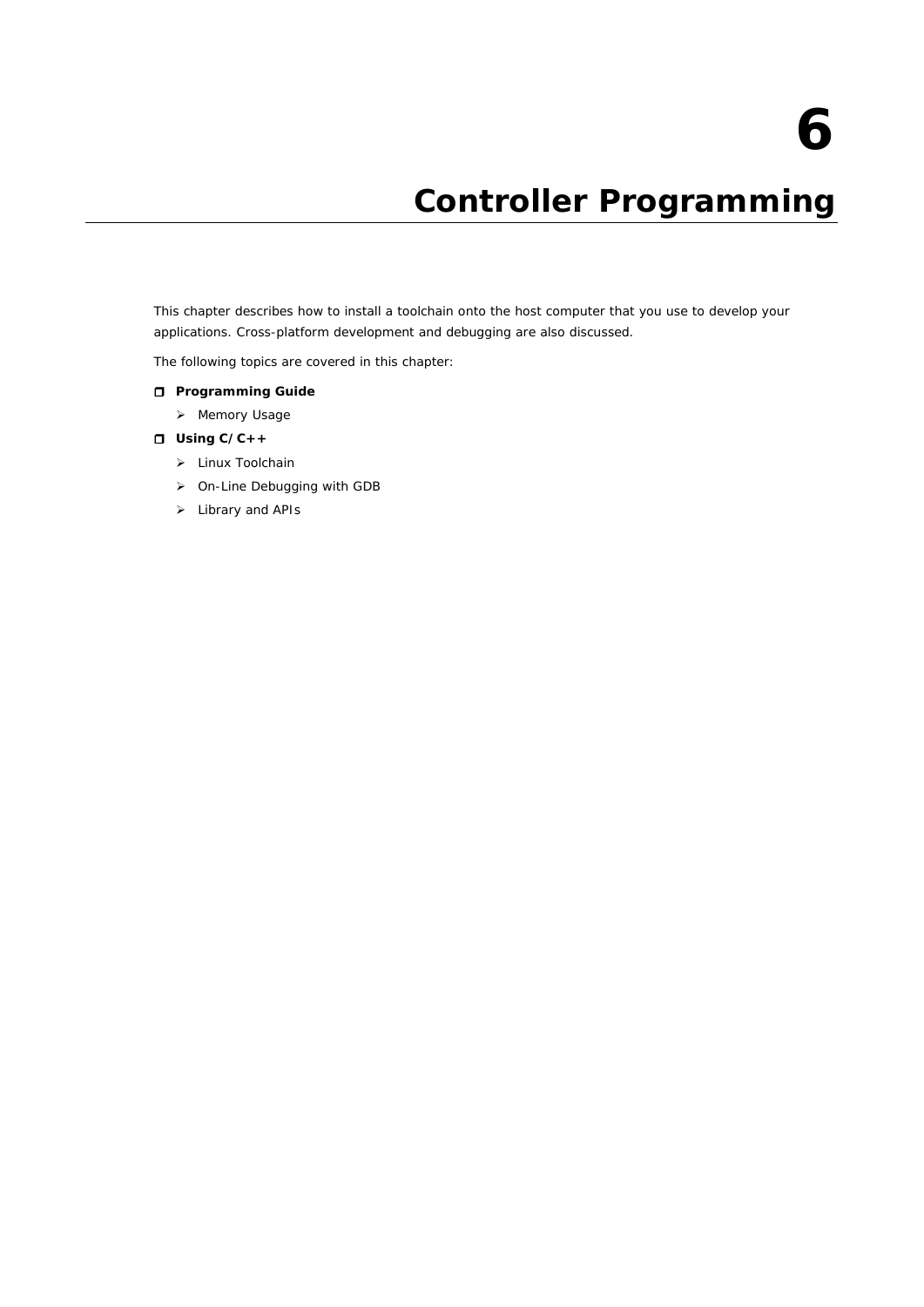# <span id="page-47-0"></span>**Programming Guide**

# <span id="page-47-1"></span>**Memory Usage**

Partition sizes are hard coded into the kernel binary. The total flash memory on the ioPAC Programmable Controller is 32 MB.

FLASH system space: 20 MB (read only)

FLASH user space: 12 MB (read/write, /home, /etc, /temp support)

Users can use **df** and **free** commands to check memory information.

| root@Moxa:~# df   |       |           |          |                            |            |                                |
|-------------------|-------|-----------|----------|----------------------------|------------|--------------------------------|
| Filesystem        |       | 1K-blocks |          |                            |            | Used Available Use% Mounted on |
| /dev/root         |       | 16384     | 8452     | 7932                       | $52%$ /    |                                |
| /dev/ram0         |       | 499       | 17       | 457                        | $4\%$ /var |                                |
| /dev/ram7         |       | 2011      | 15       | $1894$ $1\frac{6}{5}$ /dev |            |                                |
| /dev/mtdblock3    |       | 12288     | 740      | 11548                      |            | $6\%$ / tmp                    |
| /dev/mtdblock3    |       | 12288     | 740      | 11548                      |            | 6% /home                       |
| /dev/mtdblock3    |       | 12288     | 740      | 11548                      |            | $6\%$ /etc                     |
| tmpfs             |       | 30556     | $\Omega$ | 30556                      |            | $0\%$ /dev/shm                 |
| root@Moxa:~# free |       |           |          |                            |            |                                |
|                   | total | used      | free     |                            | shared     | buffers                        |
| Mem:              | 61116 | 13476     | 47640    |                            | $\Omega$   | 40                             |
| Swap:             | 0     | 0         | 0        |                            |            |                                |
| Total:<br>61116   |       | 13476     | 47640    |                            |            |                                |
| root@Moxa:~#      |       |           |          |                            |            |                                |
|                   |       |           |          |                            |            |                                |

If the user file system is incorrect, the kernel will change the root file system to the kernel and use the default Moxa file system. To finish the boot process, run the init program.

**NOTE** 1. The user file system is a complete file system. Users can create and delete directories and files (including source code and executable files) as needed.

- 2. Users can create the user file system on the host PC or the target platform and copy it to the ioPAC Programmable Controller.
- 3. Continuously writing data to flash is not recommended, since doing so will decrease the flash's life.

# <span id="page-47-2"></span>**Using C/C++**

# <span id="page-47-3"></span>**Linux Toolchain**

The Linux toolchain contains a suite of cross compilers and other tools, as well as the libraries and header files that are necessary to compile your applications. These toolchain components must be installed on your host computer (PC) running Linux. We have confirmed that the following Linux distributions can be used to install the toolchain.

## **ioPAC 8600-CPU10, 8500 & 5500 Series**

Debian 6.0.1 Ubuntu 11.04 Fedora Core 15

## **Steps for Installing the Linux Toolchain**

Refer to the **Install the Toolchain onto the PC** section in Chapter 2.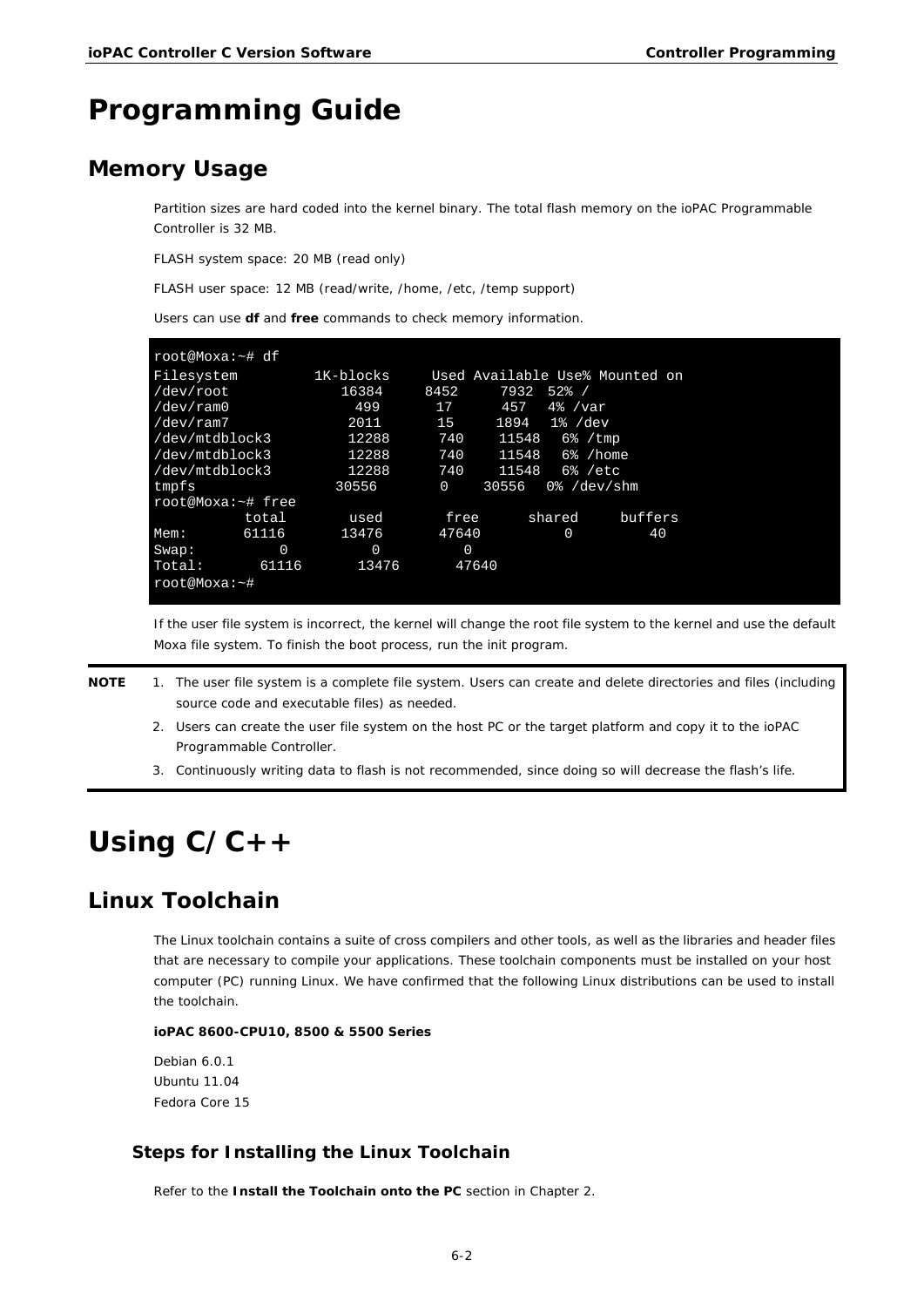## **Compilation for Applications**

To compile a simple C application, use the cross compiler instead of the regular compiler:

**#arm-linux-gcc –o example –Wall –g –O2 example.c #arm-linux-strip –s example #arm-linux-gcc -ggdb –o example-debug example.c**

Most of the cross compiler tools are the same as their native compiler counterparts, but have an additional prefix that specifies the target system. In the case of x86 environments, the prefix is **i386-linux-**. In the case of the ioPAC Programmable Controller, the prefix is **arm-linux-**.

For example, the native C compiler is **gcc** and the cross C compiler for ARM in the ioPAC is **arm-linux-gcc**.

Moxa provides cross compiler tools for the following native compilers. Simply add the **arm-linux-** prefix.

| ar         | Manages archives (static libraries)                                            |
|------------|--------------------------------------------------------------------------------|
| as         | Assembler                                                                      |
| $C++, G++$ | $C++$ compiler                                                                 |
| cpp        | C preprocessor                                                                 |
| gcc        | C compiler                                                                     |
| gdb        | Debugger                                                                       |
| Id         | Linker                                                                         |
| nm         | Lists symbols from object files                                                |
| objcopy    | Copies and translates object files                                             |
| objdump    | Displays information about object files                                        |
| ranlib     | Generates indexes to archives (static libraries)                               |
| readelf    | Displays information about ELF files                                           |
| size       | Lists object file section sizes                                                |
| strings    | Prints strings of printable characters from files (usually object files)       |
| strip      | Removes symbols and sections from object files (usually debugging information) |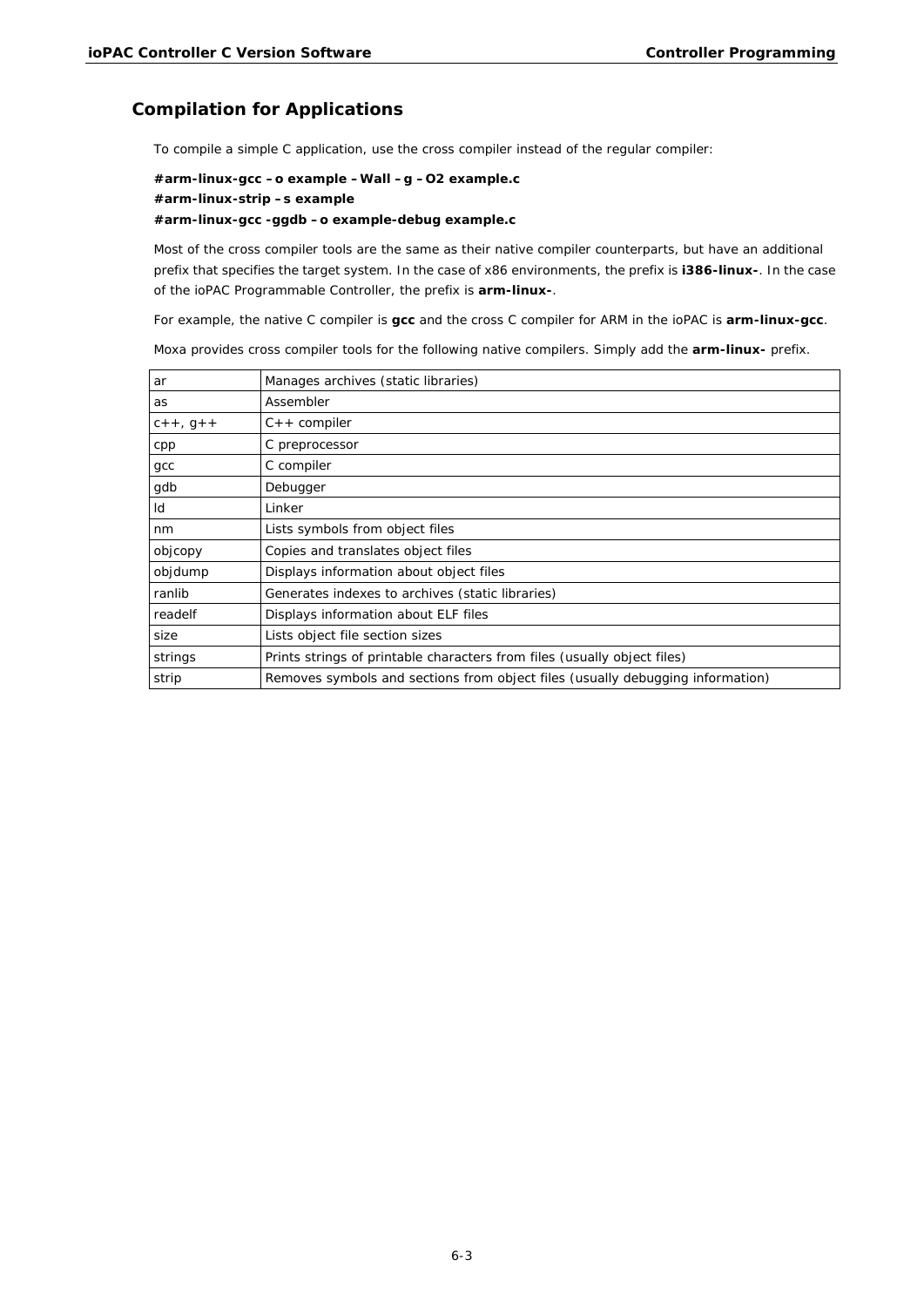# <span id="page-49-0"></span>**On-Line Debugging with GDB**

The toolchain also provides an online debugging mechanism to help you develop your program. Before performing a debugging session, add the option **-ggdb** to compile the program. A debugging session runs on a client-server architecture on which the server **gdbserver** is installed on the ioPAC controller and the client **ddd** is installed in the host computer. We'll assume that you have uploaded a program named **hello\_world-debug** to the ioPAC controller and start to debug the program.

1. Log on to the ioPAC and run the debugging server program.

### **#gdbserver 192.168.127.254:2000 hello\_world-debug**

### **Process hello\_world-debug created; pid=38**

The debugging server listens for connections at network port 2000 from the network interface 192.168.127.254. The name of the program to be debugged follows these parameters. For a program requiring arguments, add the arguments behind the program name.

2. In the host computer, change the directory to where the program source resides.

### **cd /my\_work\_directory/myfilesystem/testprograms**

3. Execute the client program.

**#ddd --debugger arm-linux-gdb hello\_world-debug &**

4. Enter the following command at the GDB, DDD command prompt.

## **Target remote 192.168.127.5:2000**

The command produces a line of output on the target console, similar to the following.

### **Remote debugging using 192.168.127.5:2000**

192.168.127.5 is the host PC's IP address, and 2000 is the port number. You can now begin debugging in the host environment using the interface provided by DDD.

- 5. Set an execution breakpoint by double-clicking, or by entering **b main** on the command line.
- 6. Click the **cont** button.

# <span id="page-49-1"></span>**Library and APIs**

For more detailed information about the library and APIs, please refer to the **C/C++ Sample Code Programming Guide for ioPAC Programmable Controllers.**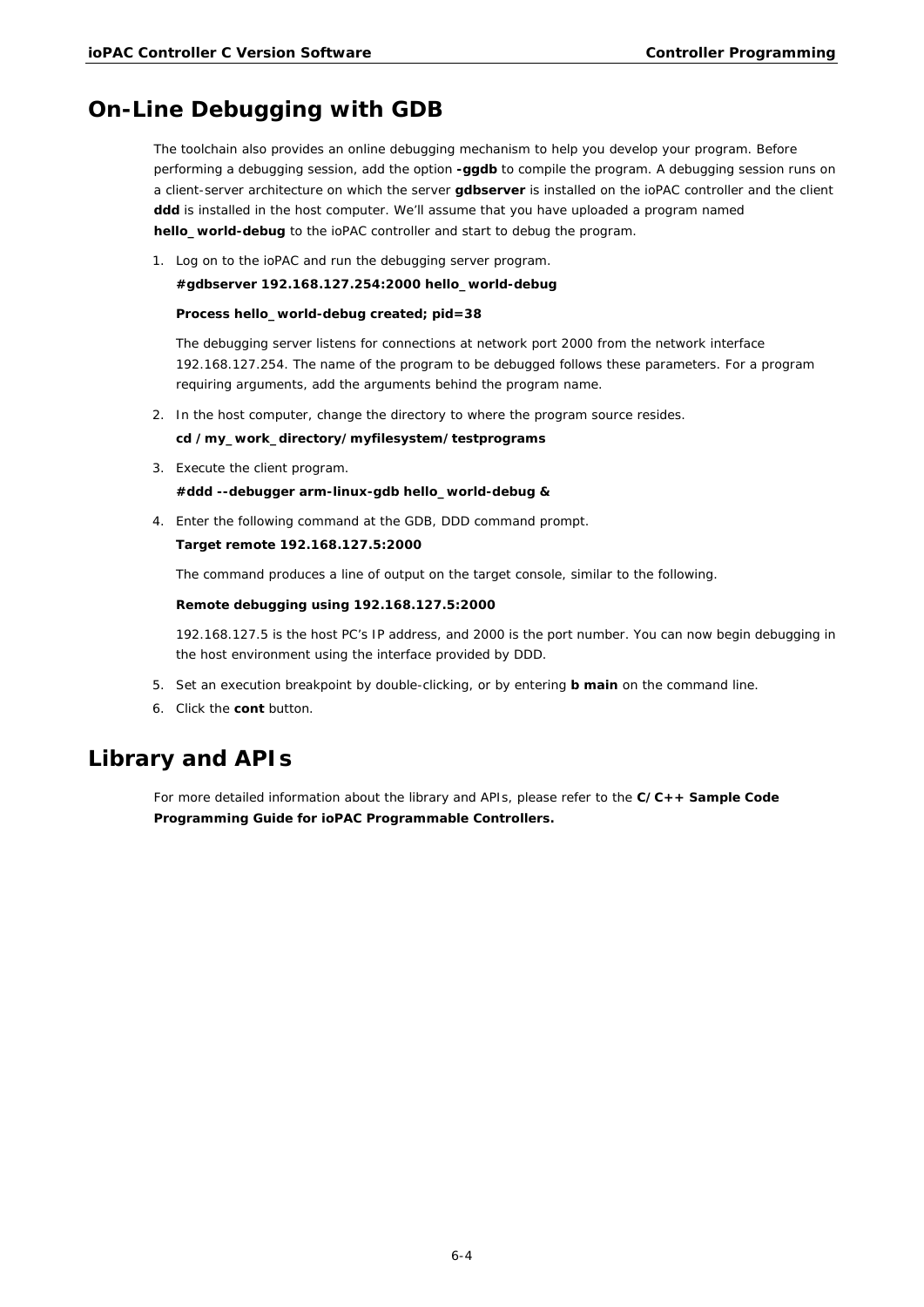# **A. System Commands**

# <span id="page-50-1"></span><span id="page-50-0"></span>**Moxa Special Utilities**

| Command     | Description                                |
|-------------|--------------------------------------------|
| kversion    | Show kernel version                        |
| upramdisk   | Mount ramdisk                              |
| downramdisk | Unmount ramdisk                            |
| ipset       | Configure and save network settings        |
| setdef      | Reset to factory defaults and reboot       |
| setkey      | Set key command for Software Lock function |
| upgradehfm  | Firmware upgrade utility                   |

To view the supported system commands, use the "help" or "busybox --help" commands, as illustrated in the following examples for the ioPAC 8500 controller (RTU version 1.2.0).

#### **"help" command:**

```
root@Moxa:~# help
GNU bash, version 3.2.39(1)-release (arm-unknown-linux-gnu)
These shell commands are defined internally. Type `help' to see this list.<br>Type `help name' to find out more about the function `name'.
        `help name' to find out more about the function `name'.
Use `info bash' to find out more about the shell in general.
Use `man -k' or `info' to find out more about commands not in this list.
A star (*) next to a name means that the command is disabled.
 JOB_SPEC [&] (( expression ))
 . filename [arguments]<br>[ arg... ]
 [ arg... ] [[ expression ]]<br>alias [-p] [name[=value] ... ] bind [-lpvsP\
 alias [-p] [name[=value] ... ] bind [-lpvsPVS] [-m keymap] [-f fi<br>break [n] builtin [shell-builtin [arg ...]]
 break [n] builtin [shell-builtin [arg ...]]<br>caller [EXPR] case WORD in [PATTERN [| PATTERN]
 caller [EXPR] case WORD in [PATTERN [| PATTERN].<br>cd [-L|-P] [dir] command [-pVv] command [arg ...]
                                            command [-pVv] command [arg \dots]compgen [-abcdefgjksuv] [-o option complete [-abcdefgjksuv] [-pr] [-o<br>continue [n] declare [-afFirtx] [-p] [name[=val
                                            declare [-afFirtx] [-p] [name[=val<br>echo [-neE] [arg ...]
 dirs [-c]pv] [+N] [-N]enable [-pnds] [-a] [-f filename] eval [arg ...]
 exec [-cl] [-a name] file [redirec exit [n]
 export [-nf] [name[=value] ...] or false
 fc [-e ename] [-nlr] [first] [last for NAME [in WORDS ... ;] do COMMA
 for (( exp1; exp2; exp3 )); do COM function NAME { COMMANDS ; } or NA getopts optstring name [arg] hash [-lr] [-p pathname] [-dt] [na
 getopts optstring name [arg] hash [-lr] [-p pathname] [-dt] [na
 help [-s] [pattern ...] history [-c] [-d offset] [n] or hi
 if COMMANDS; then COMMANDS; [ elif kill [-s sigspec | -n signum | -si
 let arg [arg ...] \qquad \qquad local name[=value] ...<br>logout \rule{1em}{0.15mm} \qquad \qquad \qquad \qquad \qquad \qquad \qquad \qquad \qquad \qquad \qquad \qquad \qquad \qquad \qquad \qquad \qquad \qquad \qquad \qquad \qquad \qquad \qquad \qquad \qquad \qlogout popd [+N \mid -N] [-n]printf [-v var] format [arguments] pushd [dir | +N | -N] [-n]
 pwd [-LP] read [-ers] [-u fd] [-t timeout] [<br>readonly [-af] [name[=value] ...] return [n]
 realreadonly [-af] [name[=value]
 select NAME [in WORDS ... ;] do CO set [--abefhkmnptuvxBCHP] [-o opti<br>shift [n] shopt [-pqsu] [-o long-option] opt
                                           shopt [-pqsu] [-o long-option] opt<br>test [expr]
 source filename [arguments] test<br>time [-p] PIPELINE times
 time [-p] PIPELINE times<br>trap [-lp] [arg signal_spec ...] true
 trap [-\overline{\ln}] [arg signal_spec ...]
```